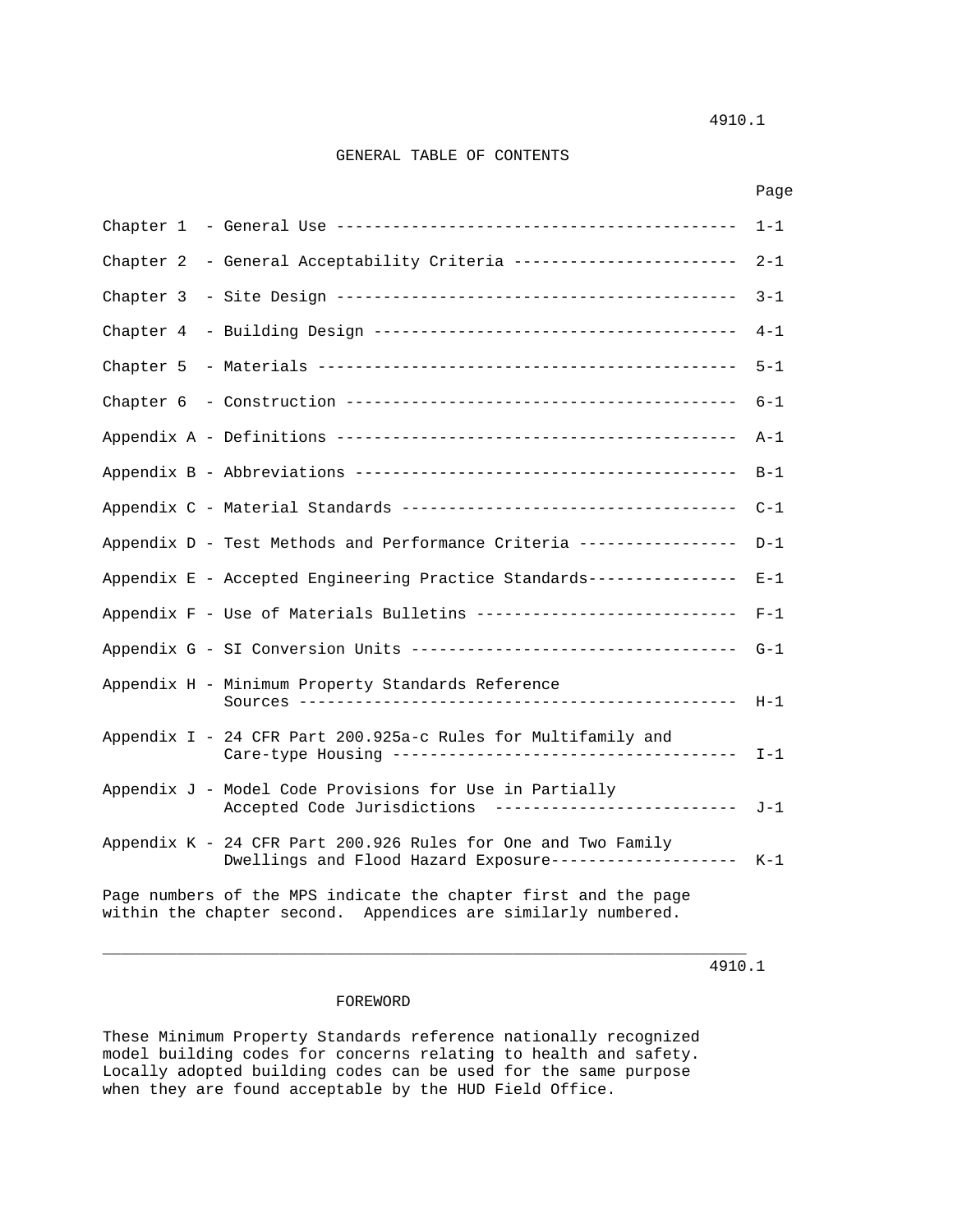These standards establish the acceptability of properties for mortgage insurance, and will further the goal of a decent and a suitable living environment for every American family. These standards will protect the Department's interest by requiring certain features of design and construction which are not normally required by state and local codes. These requirements will insure the durability of the project for the life of the mortgage.

 $\overline{\phantom{a}}$  , and the contract of the contract of the contract of the contract of the contract of the contract of the contract of the contract of the contract of the contract of the contract of the contract of the contrac

 Nicolas P. Retsinas Assistant Secretary for Housing - Federal Housing Commissioner

in the contract of the contract of the contract of the contract of the contract of the contract of the contract of the contract of the contract of the contract of the contract of the contract of the contract of the contrac

\_\_\_\_\_\_\_\_\_\_\_\_\_\_\_\_\_\_\_\_\_\_\_\_\_\_\_\_\_\_\_\_\_\_\_\_\_\_\_\_\_\_\_\_\_\_\_\_\_\_\_\_\_\_\_\_\_\_\_\_\_\_\_\_\_\_\_\_\_

4910.1

#### Introductory Statement

These Minimum Property Standards (MPS) are intended to provide a sound technical basis for the construction of housing under the numerous programs of the Department of Housing and Urban Development. MPS Handbook 4910.1 was originally published for multifamily housing with each page marked MF. The Handbook applies to all types of housing. Chapters 1 thru 6 and Appendices A thru J apply to only multifamily and care-type housing. Appendix K applies to property which is not multifamily or care-type housing. The standards describe those characteristics in a property which will provide present and continuing utility, durability, and economy of maintenance.

The MPS for Housing (4910.1) are intended to be used in all jurisdictions. In areas where the Department has found the local code acceptable, these MPS are to be used in conjunction with the local code. In areas where the Department has not accepted the local building code, these MPS are to be used in conjunction with a nationally recognized model building code designated by the Department.

Finally, in areas where the Department has partially accepted a local building code, the MPS are to be used in conjunction with the local building code plus those portions of a nationally recognized model code designated by the Department.

The requirements contained in this handbook and in the indicated codes define the minimum level of quality acceptable to HUD. Other factors and considerations affect the level of quality of the property. The level of quality will be considered by the Department during the valuation process. Procedures for evaluation of design considerations, project eligibility and valuation analysis are set forth in HUD program handbooks and other applicable Federal and local regulations and standards.

Environmental quality is also a relevant consideration. As a general policy, development of all properties must be consistent with the national program for conservation of energy and other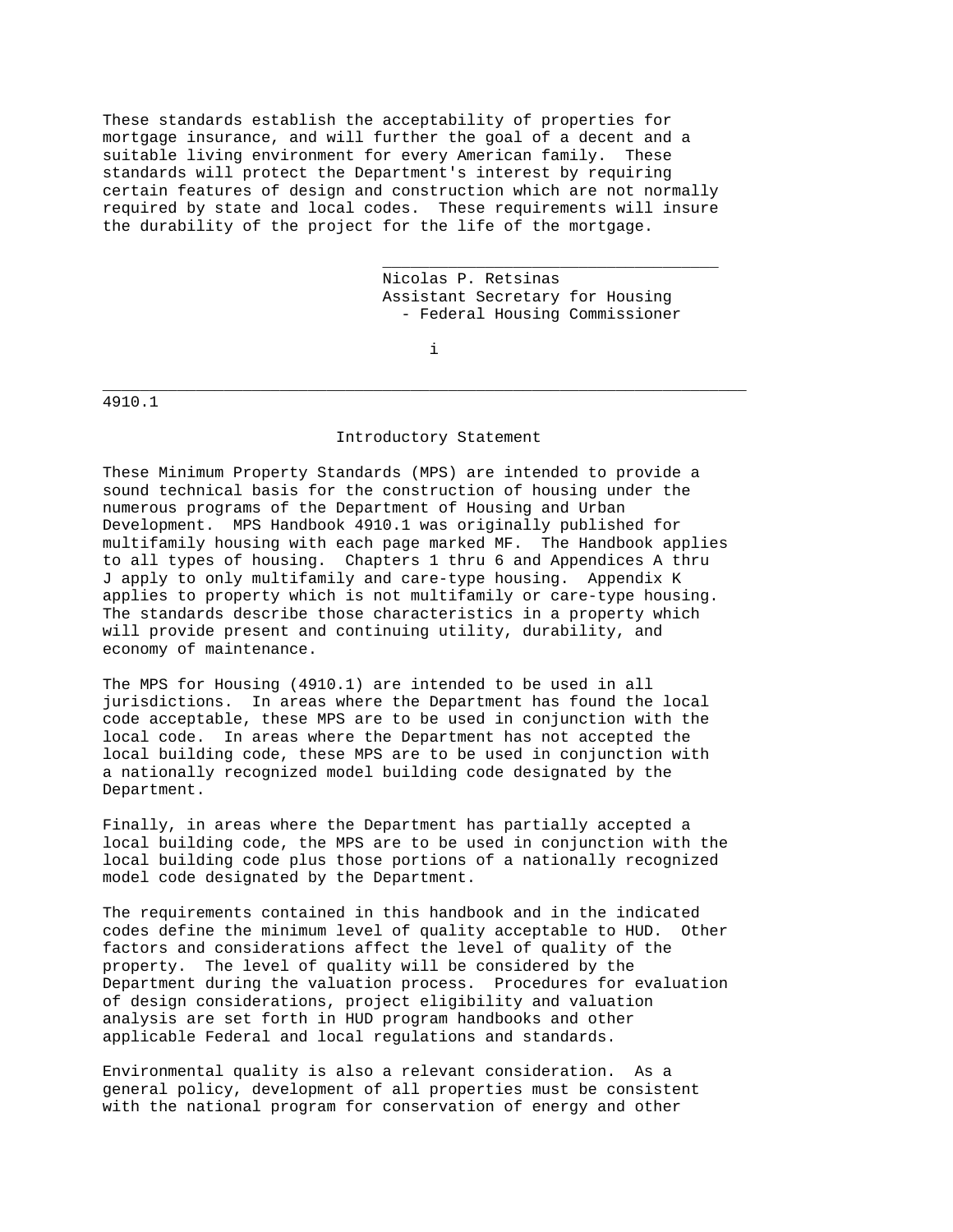natural resources, and care must be exercised to avoid air, water, land and noise pollution and other hazards to the environment. Orderly and efficient development responsive to residential needs, preservation of good existing natural surroundings, conservation of fossil fuels, and careful consideration of environmental factors are essential for the furtherance of this policy.

ii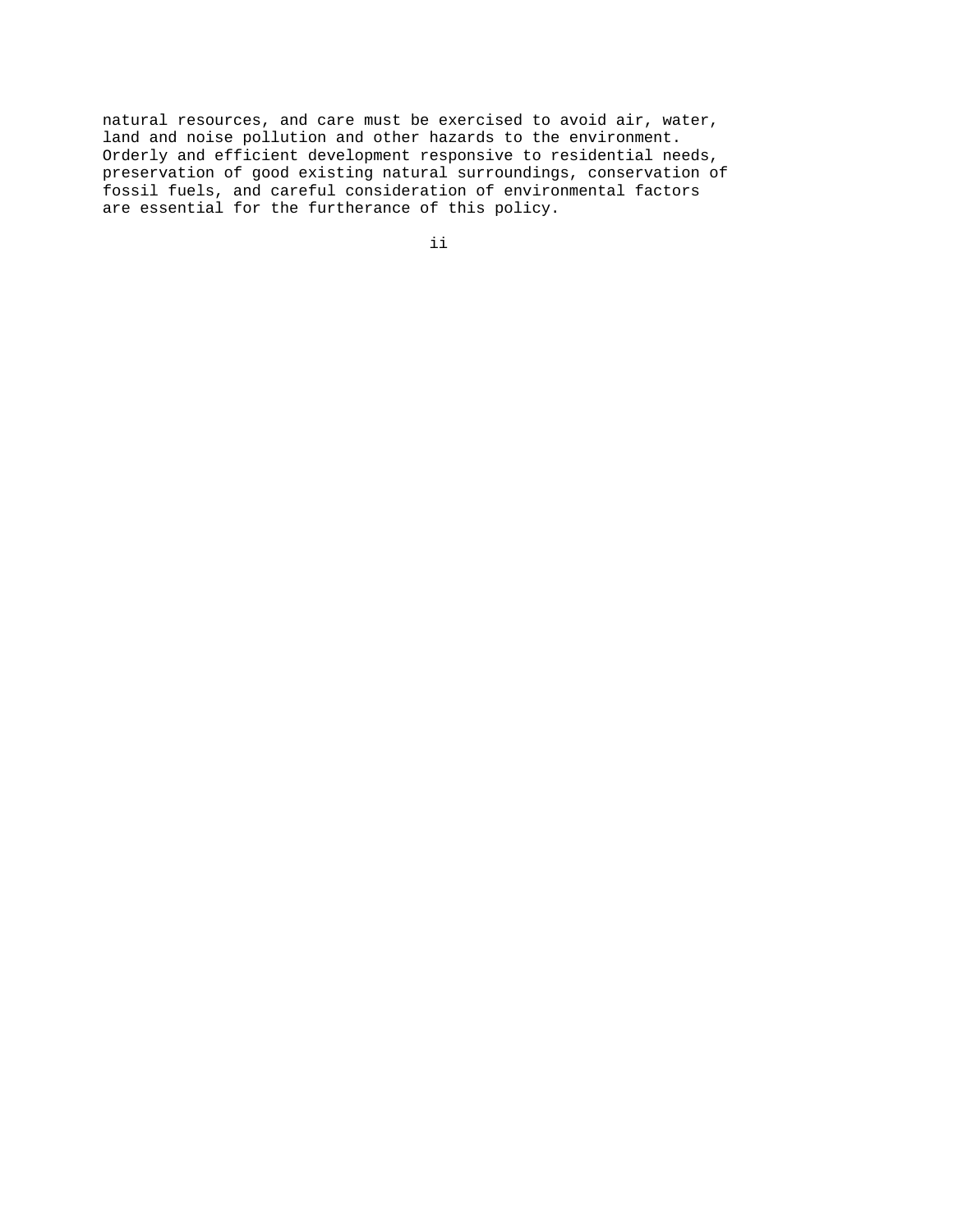4910.1

# TABLE OF CONTENTS

in the control of the control of the control of the control of the control of the control of the control of the control of the control of the control of the control of the control of the control of the control of the contr

| CHAPTER 1 | GENERAL USE                                                   |
|-----------|---------------------------------------------------------------|
| 100       | $1 - 3$                                                       |
| $100 - 1$ | Proposed Construction ----------------------------<br>$1 - 3$ |
| $100 - 2$ | Housing for the Elderly --------------------------<br>$1 - 3$ |
| $100 - 3$ | Requirements for Accessibility to                             |
|           | $1 - 9$<br>Physically Disabled People ---------------------   |
| $100 - 4$ | Requirements for Care Type Facilities ----------- 1-10        |
| $100 - 5$ | Existing Construction --------------------------- 1-10        |
|           |                                                               |
| 101       | VARIATIONS TO STANDARDS ------------------------- 1-11        |
| $101 - 1$ | New Materials and Technologies ------------------ 1-11        |
| $101 - 2$ | Special Conditions ------------------------------ 1-11        |
| $101 - 3$ | Variation Procedures ----------------------------- 1-11       |
|           |                                                               |
| 102       | LOCAL CODES AND REGULATIONS---------------------- 1-12        |
| $102 - 1$ | Codes as Standards ------------------------------ 1-12        |
| $102 - 2$ | Compliance with Codes --------------------------- 1-12        |
|           |                                                               |
| 103       | REFERENCED STANDARDS ----------------------------- 1-12       |

1-1

1994

4910.1

#### CHAPTER 1

\_\_\_\_\_\_\_\_\_\_\_\_\_\_\_\_\_\_\_\_\_\_\_\_\_\_\_\_\_\_\_\_\_\_\_\_\_\_\_\_\_\_\_\_\_\_\_\_\_\_\_\_\_\_\_\_\_\_\_\_\_\_\_\_\_\_\_\_\_

GENERAL USE

#### 100 APPLICATION

### 100-1 PROPOSED CONSTRUCTION

### General

 These Minimum Property Standards apply to buildings and sites designed and used for normal multifamily and care-type occupancy, including both unsubsidized and subsidized insured housing. The requirement of compliance with these standards under specific programs administered by the Department is prescribed in program regulations promulgated by the Department. Generally, these standards regulate the nature and quality of the property within its property lines. However, some standards require certain off-site conditions. See, for example, 204-1, which requires street access to the property.

100-2 HOUSING FOR THE ELDERLY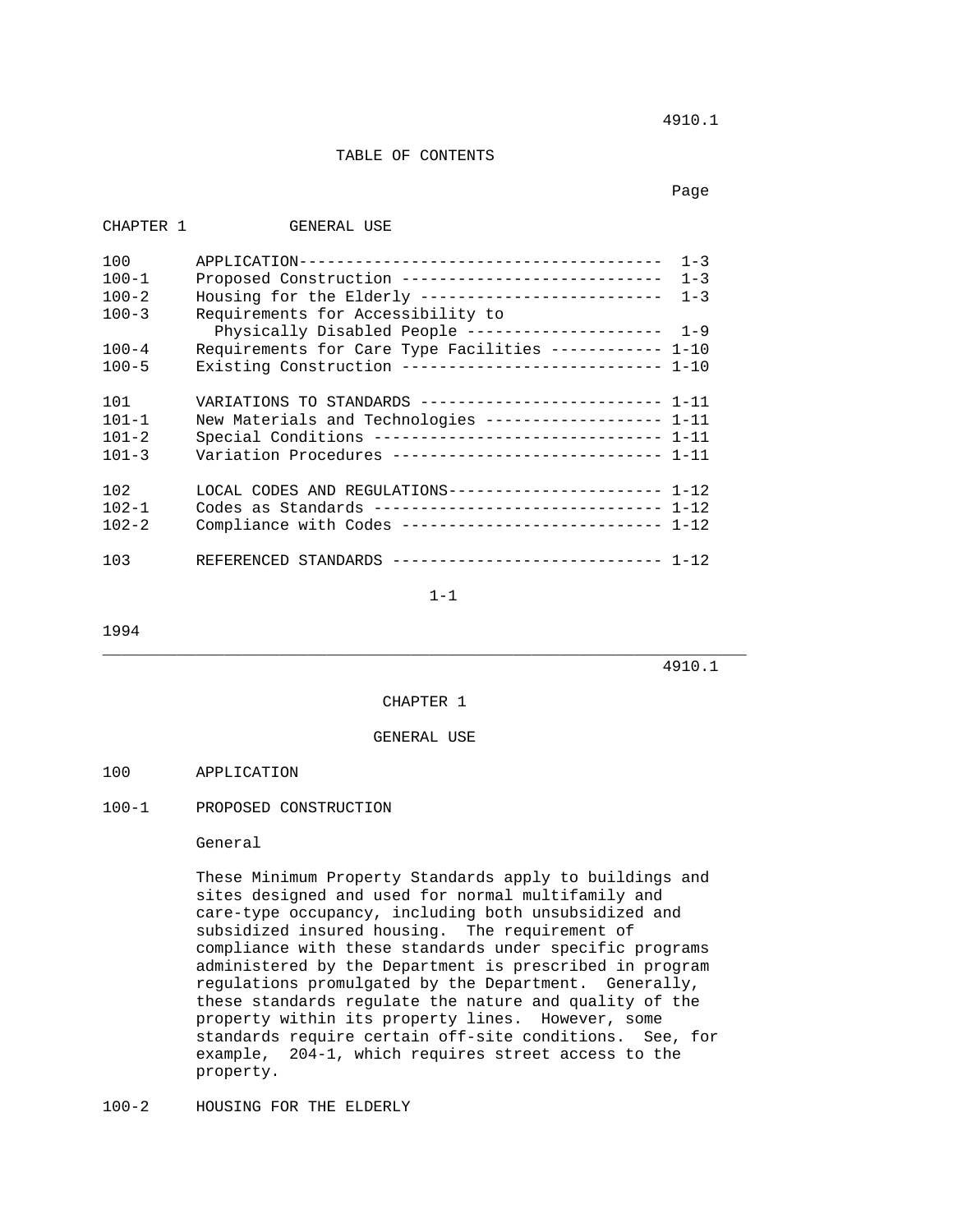This Section includes Uniform Federal Accessibility Standards (UFAS) at 24 CFR Part 40, Appendix A and variations, additions and exceptions to the MPS for the above types of housing, when housing is to be for the elderly.

 The number of accessible housing units which must be built will be determined on a project-by-project basis in accordance with the requirements of the program under which the project is to be built. Accessible housing units shall also meet all the facility accessibility requirements of UFAS.

### 100-2.1 Handrails

 Handrails for exterior steps not attached to dwellings shall be provided in accordance with UFAS on both sides of a tenant stairway with a flight rise exceeding 24" and width exceeding 4 ft., and on one side when the width is 4 ft. or less.

1-3

\_\_\_\_\_\_\_\_\_\_\_\_\_\_\_\_\_\_\_\_\_\_\_\_\_\_\_\_\_\_\_\_\_\_\_\_\_\_\_\_\_\_\_\_\_\_\_\_\_\_\_\_\_\_\_\_\_\_\_\_\_\_\_\_\_\_\_\_\_

### 1994

#### 4910.1

- 100-2.1 HOUSING FOR THE ELDERLY Continued
- 100-2.2 Walks

 Walks designed for use by tenants shall have maximum gradients of five percent.

100-2.3 Community Social Rooms

 Community social rooms are required in housing for the elderly.

100-2.4 Optional Project Facilities

 Where the following facilities are provided, they shall comply with the following:

- (a) Occupational or Physical Therapy Space shall be provided for services and for storage of equipment.
- (b) Dietitian's Office When a dietitian is to be employed, suitable office space convenient to the kitchen shall be provided.
- (c) First Aid or Health Room These facilities and any accompanying infirmary shall be designed for observation, minor treatment, or short term care of project residents. When these services are provided, facilities for an attending nurse are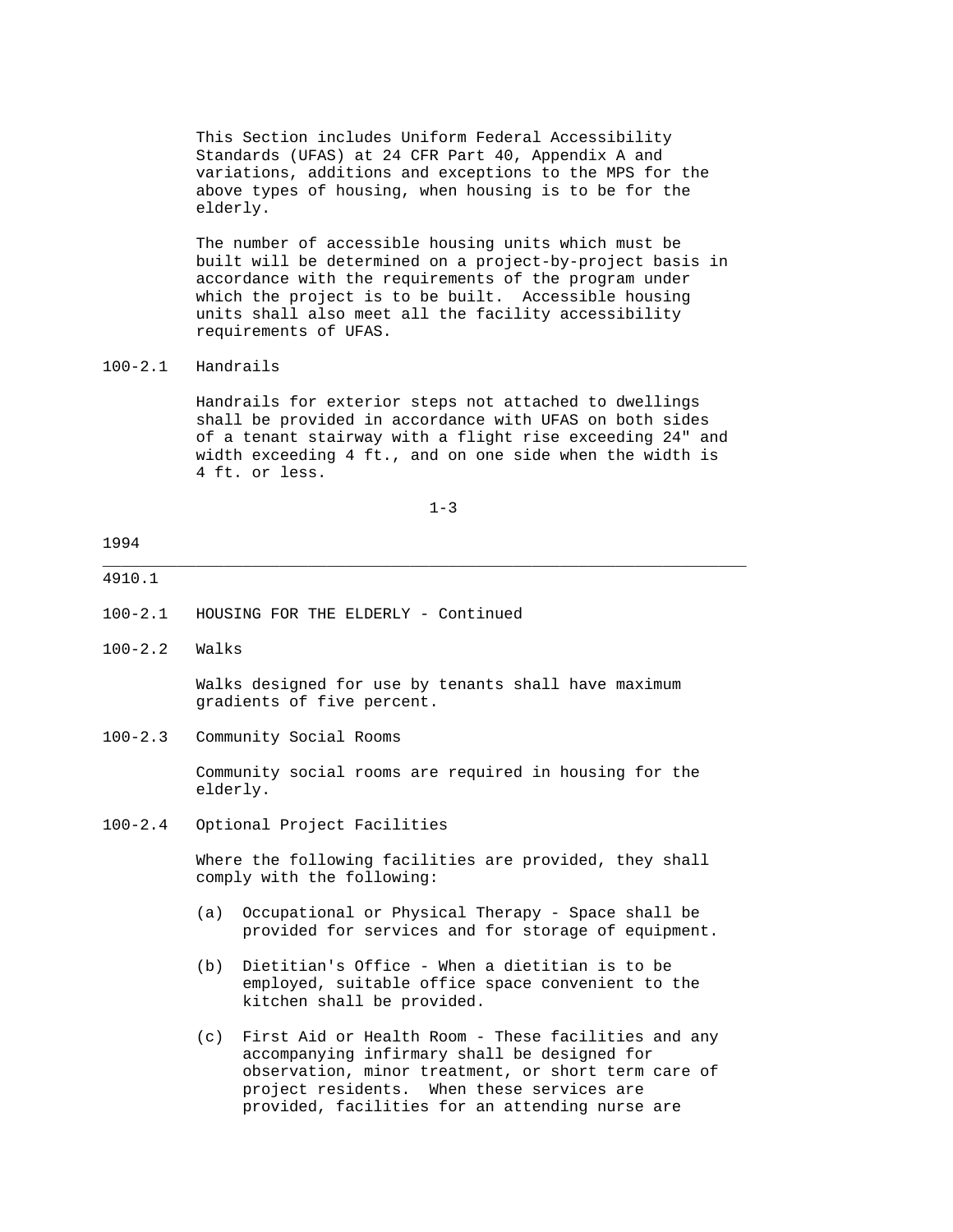required.

- (d) Nursing Facilities These facilities for either short-term or long-term care for project residents shall be as follows:
	- (1) If nursing facilities are not provided at the time of construction, residential units may be specially designed for conversion to nursing facilities at a later date.
	- (2) Facilities shall be grouped in a separate wing, floor or auxiliary building.
	- (3) The nursing unit and patient rooms shall comply with requirements of UFAS.

1-4

\_\_\_\_\_\_\_\_\_\_\_\_\_\_\_\_\_\_\_\_\_\_\_\_\_\_\_\_\_\_\_\_\_\_\_\_\_\_\_\_\_\_\_\_\_\_\_\_\_\_\_\_\_\_\_\_\_\_\_\_\_\_\_\_\_\_\_\_\_

1994

4910.1

100-2 HOUSING FOR THE ELDERLY - Continued

- (4) The nursing portion of the project shall be clearly incidental to the purpose of providing housing, and the ratio of nursing beds to living units shall not exceed 1 to 4.
- (e) Medical Facilities Where a doctor's office with examination and treatment rooms is provided, it shall be designed to serve project residents. Spaces provided for rental to doctors, dentists, oculists, opticians, etc., shall be within the limits of allowable commercial space and located so as not to interfere with the residential space.
- (f) Central Dining Where mandated by the program requirements, space shall be provided for meals.
- (g) Central Kitchen Facilities The kitchen shall be arranged and equipped for adequate and efficient: food storage; preparation in proper sequence; serving; dish and utensil cleaning and storage; and refuse storage and removal. In projects consisting of 20 or more living units, the dishwashing activity shall be separated from that of food preparation. All cabinets and equipment provided shall be designed and installed to prevent contamination by insects, rodents, other vermin, splash, dust and overhead leakage.
- (h) Central Bathing Facilities Such facilities shall be located on the same floor and close to the living units served.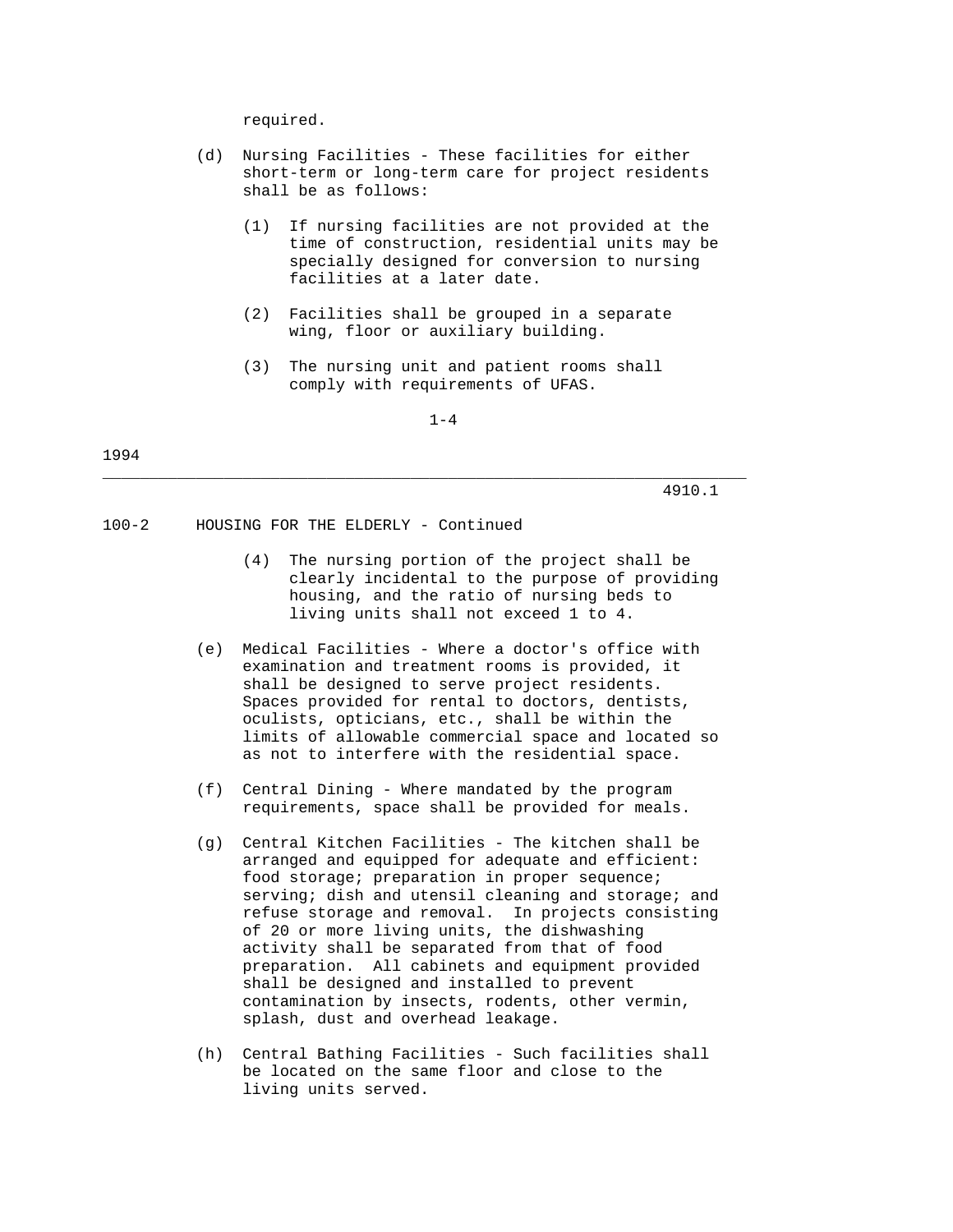When provided, a central bathroom shall contain:

 (1) Space for dressing and the movement of wheelchairs provided in accordance with the requirements of UFAS, Section 4.

### 1-5

\_\_\_\_\_\_\_\_\_\_\_\_\_\_\_\_\_\_\_\_\_\_\_\_\_\_\_\_\_\_\_\_\_\_\_\_\_\_\_\_\_\_\_\_\_\_\_\_\_\_\_\_\_\_\_\_\_\_\_\_\_\_\_\_\_\_\_\_\_

#### 1994

| v | ٠ |  |
|---|---|--|

100-2 HOUSING FOR THE ELDERLY - Continued

 (2) Adequate lavatories and compartmented water closets. Enclosure of water closets is not required when the water closet is within a room used by only one bather. Designs in which a bather must enter the public corridor to reach a water closet are not acceptable.

#### 100-2.5 Bedrooms

- a. Beds shall be accessible from two sides and one end.
- b. Combined living-sleeping space shall be of sufficient size to accommodate the living and sleeping functions as conveniently as separate living and sleeping areas.

# 100-2.6 Bathrooms

- a. Bathtubs shall be provided with grab bars as specified in Section 4.26 of the UFAS.
- b. A stall shower, when installed, shall meet the requirements of the UFAS Section 4.21, Shower Stalls.
- c. Tub or shower bottom surfaces shall be slip resistant.
- d. Grab bars and shower seats shall be installed to sustain a dead weight of 250 pounds for 5 minutes and comply with UFAS.

# 100-2.7 Halls and Corridors

- a. Minimum clear widths of public halls and corridors shall be 5'-0".
- b. Handrails complying with UFAS shall be provided on at least one side of all tenant corridors, except in living units.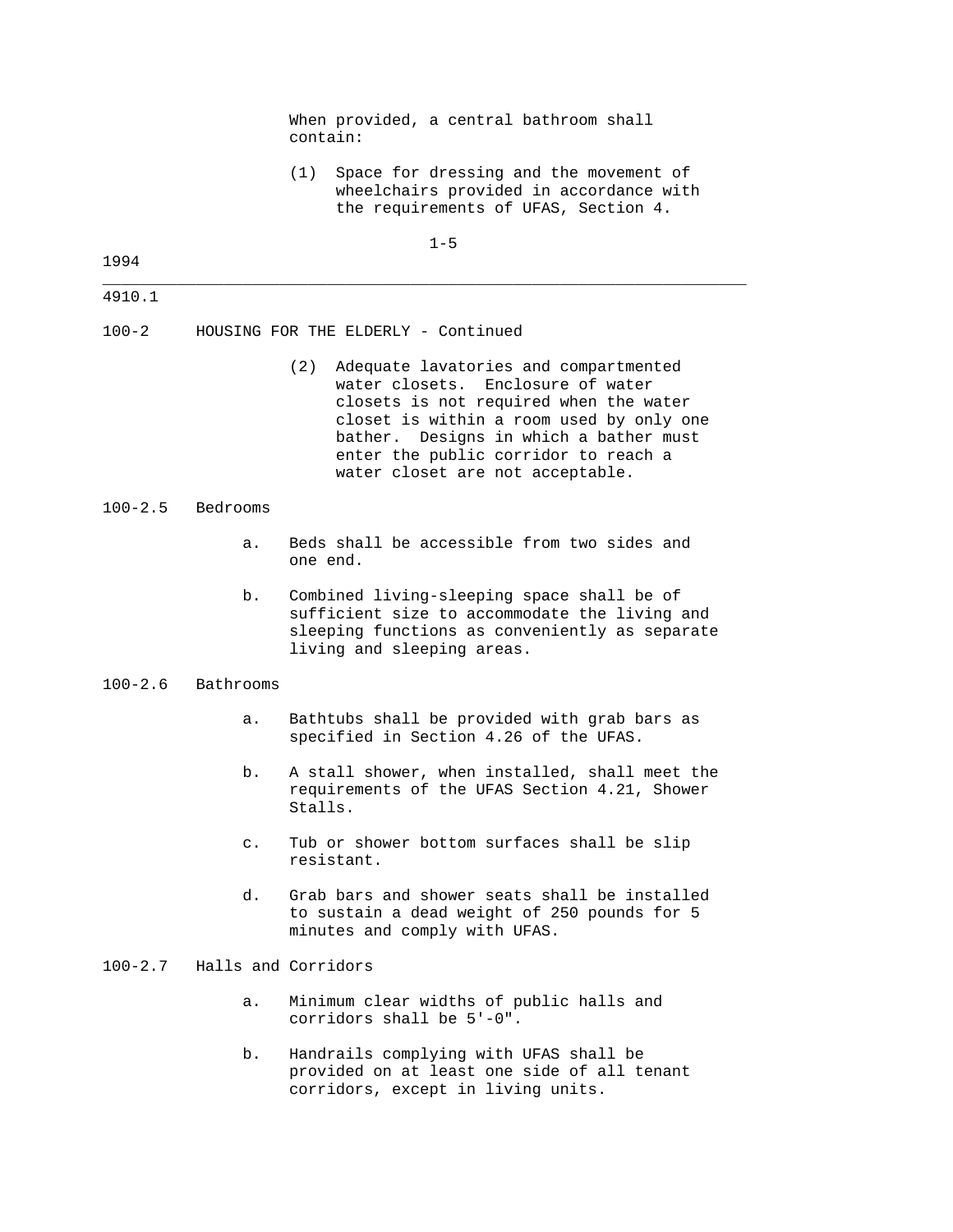\_\_\_\_\_\_\_\_\_\_\_\_\_\_\_\_\_\_\_\_\_\_\_\_\_\_\_\_\_\_\_\_\_\_\_\_\_\_\_\_\_\_\_\_\_\_\_\_\_\_\_\_\_\_\_\_\_\_\_\_\_\_\_\_\_\_\_\_\_

- 100-2 HOUSING FOR THE ELDERLY Continued
- 100-2.8 Stairs

The maximum riser height for stairs is 7".

- 100-2.9 Elevators
	- a. Elevators complying with UFAS shall be provided in buildings of three or more stories; or two stories if any accessible living unit is located on a floor which does not have all common facilities.
	- b. At least one elevator car in each building shall be suitable for handling ambulance stretchers and have a minimum capacity of 2500 lbs. and minimum size as required for service elevator under 614-1.
- 100-2.10 Emergency Lighting

 Emergency lighting shall be provided for every public space, corridor, stairway, elevator and other means of egress. The lighting shall provide a minimum of 1 footcandle measured at the floor.

100-2.11 Flame Spread

 The flame spread rating of walls and ceiling shall not exceed 75.

100-2.12 Wall Finishes

 Abrasive wall finishes such as a sand finish shall not be used.

- 100-2.13 Floors
	- a. Floors shall be slip-resistant.
	- b. Adjacent dissimilar materials shall be flush with each other to provide an unbroken surface. Thresholds and Expansion Joint covers shall be flush with the floor.

1-7

1994 \_\_\_\_\_\_\_\_\_\_\_\_\_\_\_\_\_\_\_\_\_\_\_\_\_\_\_\_\_\_\_\_\_\_\_\_\_\_\_\_\_\_\_\_\_\_\_\_\_\_\_\_\_\_\_\_\_\_\_\_\_\_\_\_\_\_\_\_\_

100-2 HOUSING FOR THE ELDERLY - Continued

<sup>4910.1</sup>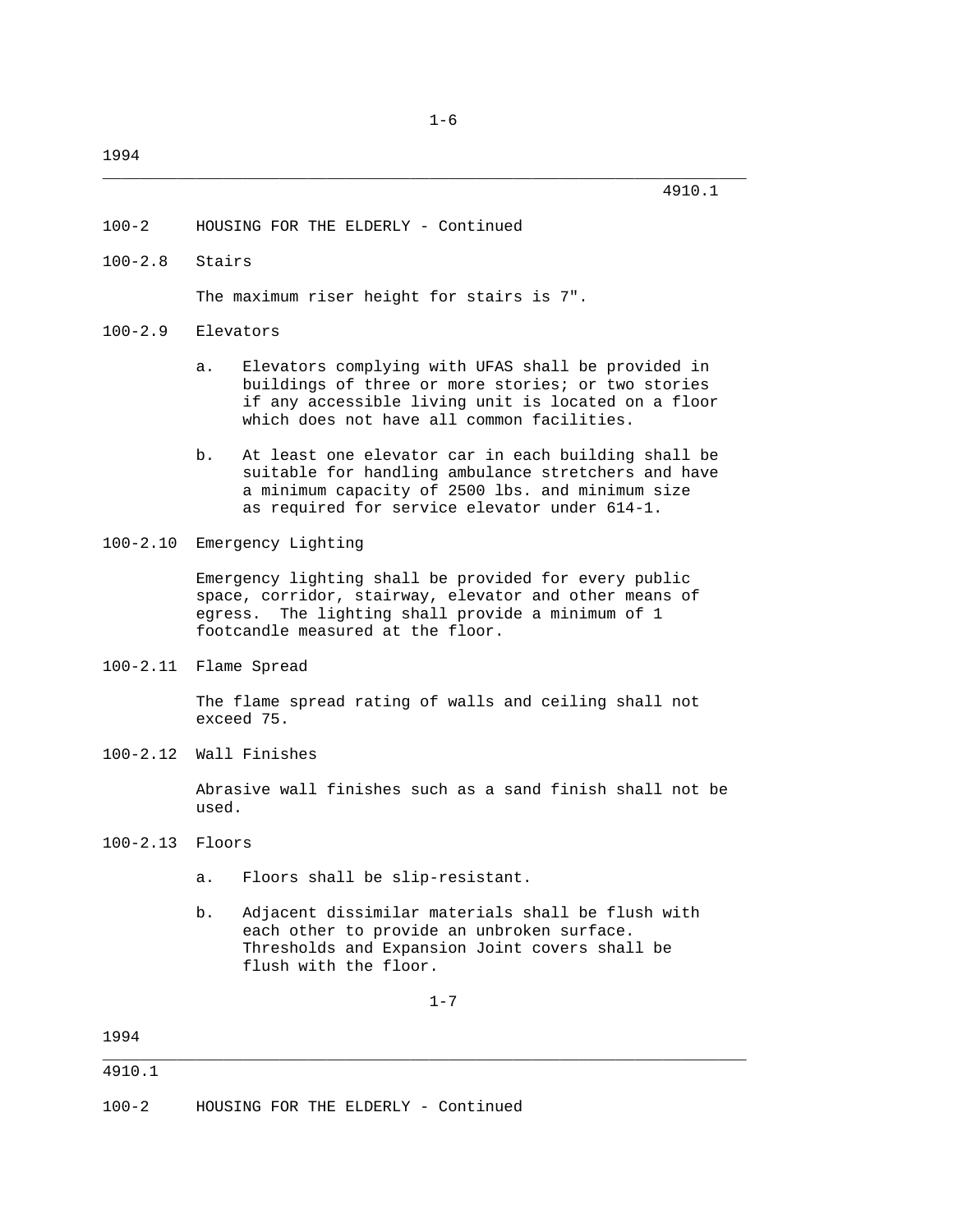# 100-2.14 Heat Loss Calculations

 The inside design temperature shall not be less than 75 F in all habitable rooms and corridors when the outside temperature is at design level. Lower inside design temperatures may be used for storage rooms, work rooms, offices and other similar spaces.

100-2.15 Hot Water and Steam Heating Systems

 Heating systems serving 10 or more living units shall be supplied by not less than two properly parallel connected boilers. The minimum net capacity of each boiler shall be 70% of the total connected load when two boilers are used and 35% when three boilers are used. When four or more boilers are used, the total capacity of all boilers shall not be less than the total connected load, and each boiler shall have the same net capacity. When the property contains nursing facilities, 1 1/2 beds shall be considered the equivalent of one living unit for purposes of this requirement.

- 100-2.16 Hot and cold water shall be supplied to all plumbing fixtures except water closets, urinals, bedpan washers, and drinking fountains, each of which will be supplied with cold water only.
- 100-2.17 Automatic temperature limit controls shall be provided so that hot water for showers will not exceed 110 F.
- 100-2.18 The quantity of hot water for personal use and the capacity of the domestic hot water heating equipment system shall be in compliance with the design criteria of ASHRAE Systems Handbook, 1980, Chapter "Service Water Heating."

1-8

\_\_\_\_\_\_\_\_\_\_\_\_\_\_\_\_\_\_\_\_\_\_\_\_\_\_\_\_\_\_\_\_\_\_\_\_\_\_\_\_\_\_\_\_\_\_\_\_\_\_\_\_\_\_\_\_\_\_\_\_\_\_\_\_\_\_\_\_\_

#### 1994

4910.1

100-2 HOUSING FOR THE ELDERLY - Continued

100-2.19 Night Light

 A convenience outlet for receiving a night light shall be provided approximately 2 ft. above the floor between the bed location and the bathroom.

100-2.20 Emergency Call Systems

 In projects containing 20 or more living units, each bathroom and one bed location in each living unit shall be furnished with one of the following emergency call systems: an emergency call system which registers a call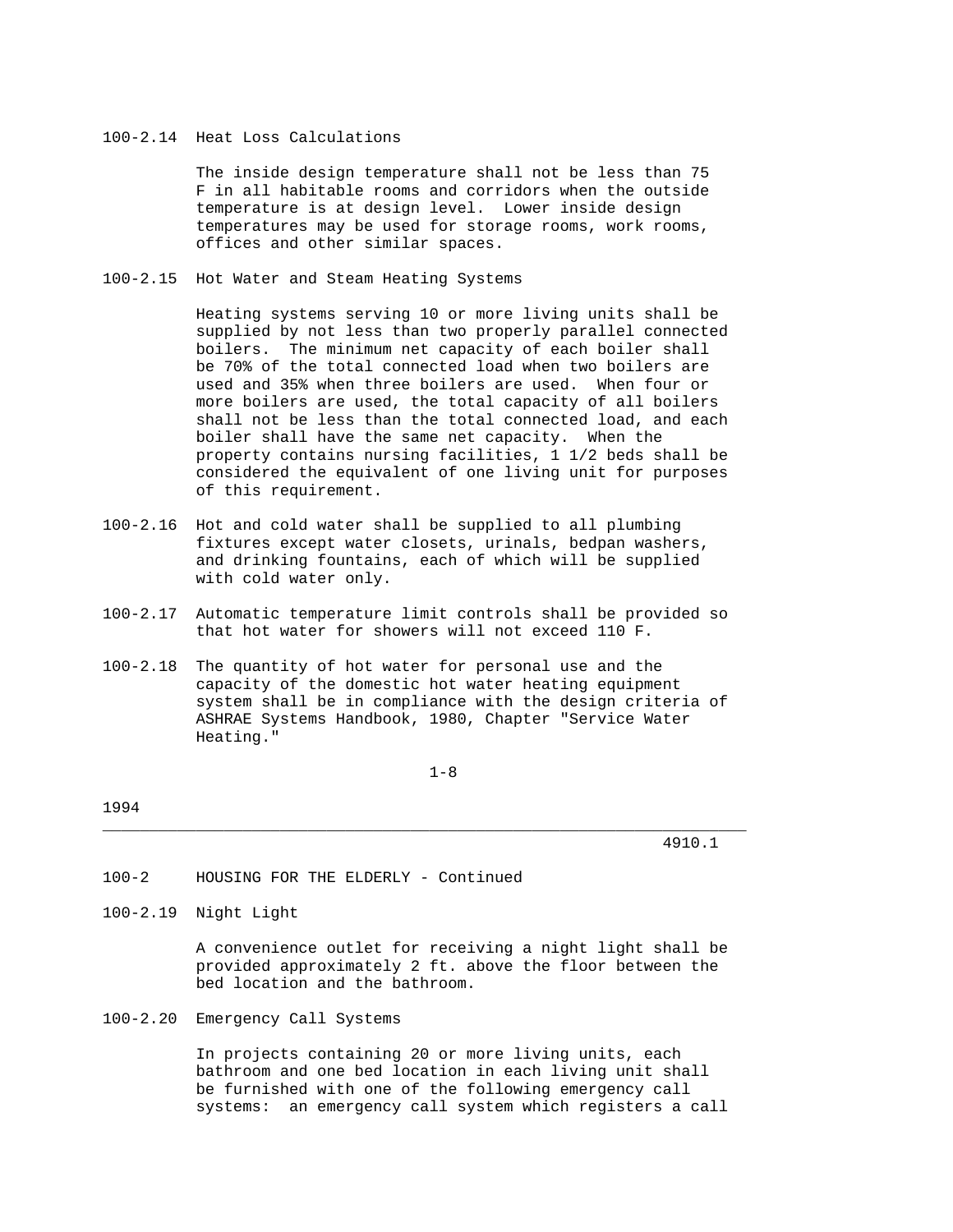(annunciator and alarm) at one or more central supervised locations, an intercommunicating telephone system connected to a switchboard which is monitored 24 hrs a day, or an emergency call system which sounds an alarm (not the fire alarm) in the immediate corridor and automatically actuates a visual signal in the corridor at the living unit entrance.

100-3 REQUIREMENTS FOR ACCESSIBILITY TO PHYSICALLY DISABLED PEOPLE

> All multifamily dwellings covered by the Fair Housing Amendments Act of 1988, for first occupancy after March 13, 1991 must be designed and constructed to have at least one building entrance on an accessible route and shall be designed and constructed in such a manner that:

- 100-3.1 The public and common use areas are readily accessible to and usable by disabled persons;
- 100-3.2 All the doors designed to allow passage into and within all premises are sufficiently wide to allow passage by disabled persons in wheelchairs; and
- 100-3.3 All premises within covered multifamily dwelling units contain the following features of adaptable design:
	- a. An accessible route into and through the covered dwelling unit;

1-9

\_\_\_\_\_\_\_\_\_\_\_\_\_\_\_\_\_\_\_\_\_\_\_\_\_\_\_\_\_\_\_\_\_\_\_\_\_\_\_\_\_\_\_\_\_\_\_\_\_\_\_\_\_\_\_\_\_\_\_\_\_\_\_\_\_\_\_\_\_

# 1994

#### 4910.1

- 100-3 REQUIREMENTS FOR ACCESSIBILITY TO PHYSICALLY DISABLED PEOPLE - Continued
	- b. Light switches, electrical outlets, thermostats and other environmental controls in accessible locations;
	- c. Reinforcements in bathroom walls to allow later installation of grab bars around the toilet, tub shower, stall and shower seat, where such facilities are provided; and
	- d. Usable kitchens and bathrooms such that an individual in a wheelchair can maneuver about the space.
- 100-3.4 One method of compliance with these requirements is satisfactory compliance with the Fair Housing Accessibility Guidelines 24 CFR Ch.I, Subch. A. App. II and III.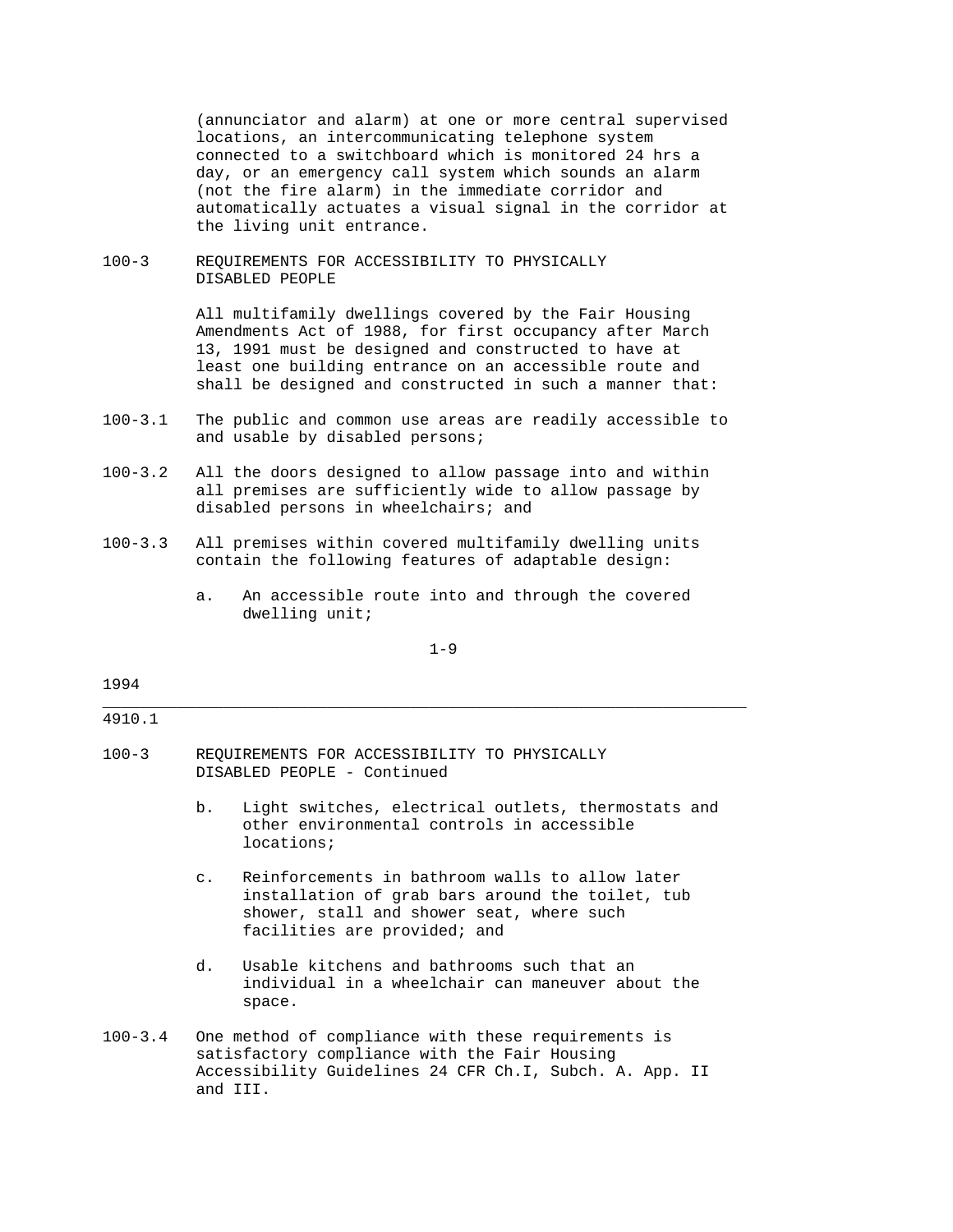- 100-3.5 For multifamily dwelling covered by this section see 24 CFR 100.201.
- 100-4 REQUIREMENTS FOR CARE TYPE FACILITIES
- 100-4.1 Construction

 Care Type Facilities shall comply with requirements of The Guidelines for Construction and Equipment of Hospitals and Medical Facilities as published by the AIA press, 1987 edition.

100-4.2 Housing Units and Patient Rooms

 At least 50 percent of living units, patient rooms or bedrooms and associated facilities shall comply with the requirements of UFAS.

100-5 REHABILITATION CONSTRUCTION

 Rehabilitation construction includes the following categories: (1) all repairs to or replacement of present elements of an existing building, such as windows, stairs, flooring, or wiring; (2) rearrangement of rooms by the relocation of partitions or by the installation of

1-10

\_\_\_\_\_\_\_\_\_\_\_\_\_\_\_\_\_\_\_\_\_\_\_\_\_\_\_\_\_\_\_\_\_\_\_\_\_\_\_\_\_\_\_\_\_\_\_\_\_\_\_\_\_\_\_\_\_\_\_\_\_\_\_\_\_\_\_\_\_

1994

4910.1

#### 100-5 REHABILITATION CONSTRUCTION - Continued

 new bathrooms and kitchens; or (3) the general replacement of the interior of a building. This may or may not include changes to structural elements such as floor systems, columns or load bearing interior or exterior walls. Rehabilitation construction shall comply with the standards for new construction and with the provisions of the program handbook for the particular program. New construction on cleared or vacant land or additions to an existing building which enlarge the floor area or height of the building shall meet the standards for new construction.

101 VARIATIONS TO STANDARDS

# 101-1 NEW MATERIALS AND TECHNOLOGIES

 These standards are intended to encourage the use of new or innovative technologies, methods and materials. See Subchapter 613 of this handbook. Alternatives and non-conventional or innovative methods and materials shall be equivalent to these standards in the areas of quality, durability, economy of maintenance, operation and usability.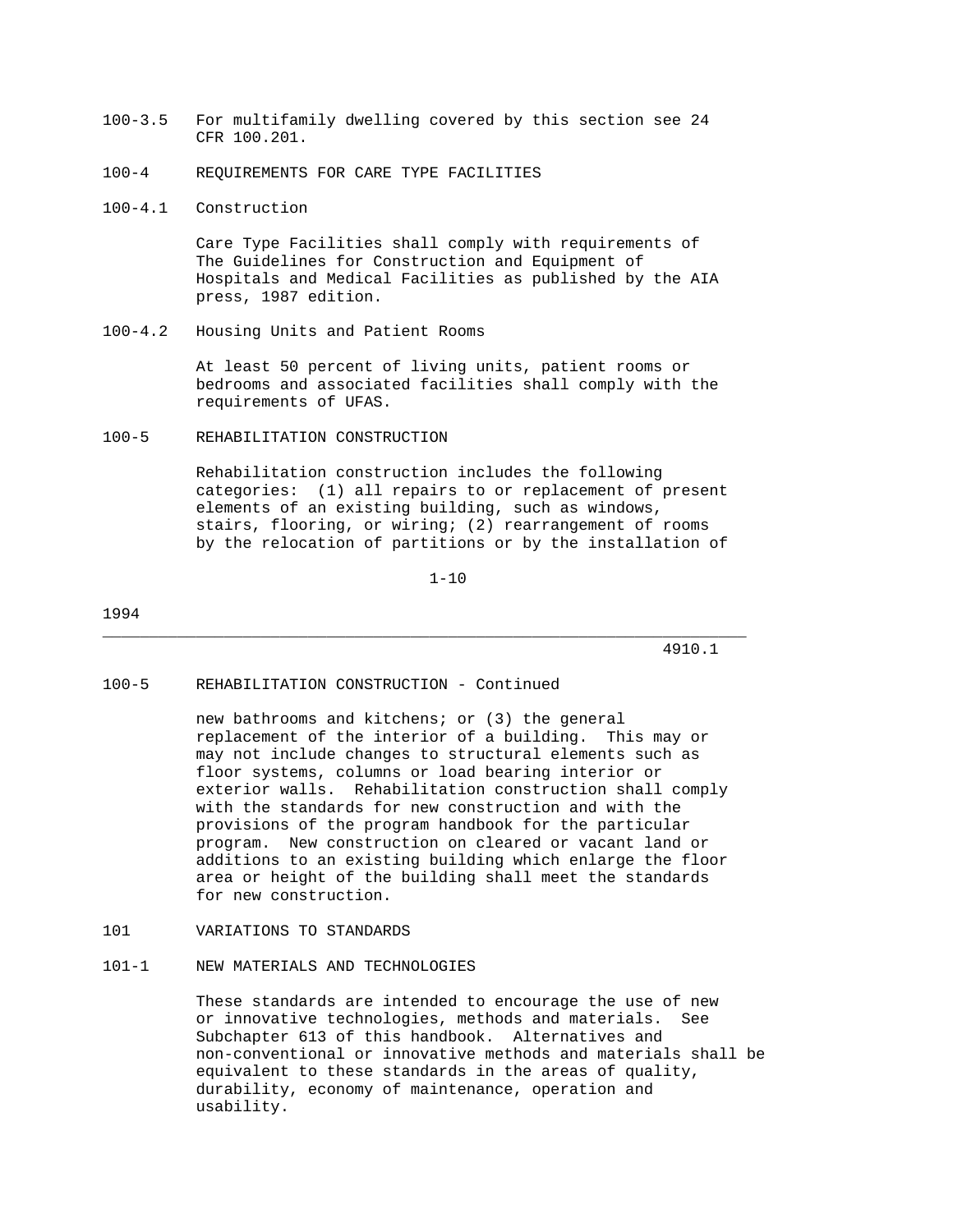# 101-2 SPECIAL CONDITIONS

 Certain conditions in the geographic area or on the site may justify modification of specific standards, or make compliance with the standards impracticable or impossible. In these cases, variations in accordance with procedures given in 101-3 may be permitted.

1-11

# 1994 \_\_\_\_\_\_\_\_\_\_\_\_\_\_\_\_\_\_\_\_\_\_\_\_\_\_\_\_\_\_\_\_\_\_\_\_\_\_\_\_\_\_\_\_\_\_\_\_\_\_\_\_\_\_\_\_\_\_\_\_\_\_\_\_\_\_\_\_\_

# 4910.1

- 101-3 VARIATION PROCEDURES
- 101-3.1 Variations from the requirements of any standard with which the Department requires compliance shall be made in the following ways:
	- a. For a particular design or construction proposed to be used on a non-repetitive basis for a specific case or project, the decision is the responsibility of the Field Office. Headquarters concurrence is not required.
	- b. Where a variation is intended to be on a repetitive basis, a recommendation for a Local Acceptable Standard, substantiating data, and background information shall be submitted by the Field Office to the Headquarters Office responsible for the Minimum Property Standards.
- 101-3.2 Variations which require individual analysis and decision in each instance are not considered as repetitive variations even though one particular standard is repeatedly the subject of variation. Such variations are covered by the subject of Section 101-3.1a.
- 102 LOCAL CODES AND REGULATIONS

### 102-1 CODES AS STANDARDS

 Acceptability of new construction for insurance or for utilization in other programs administered by the Department requires, among other things, compliance with minimum health and safety criteria. The Minimum Property Standards for Housing consist of the standards contained in and referenced by this handbook and the codes and standards with which compliance is required by 24 CFR 200.925 and .926. The relevant portions of 24 CFR 200.925 and .926 are reproduced in Appendix I and K of this handbook.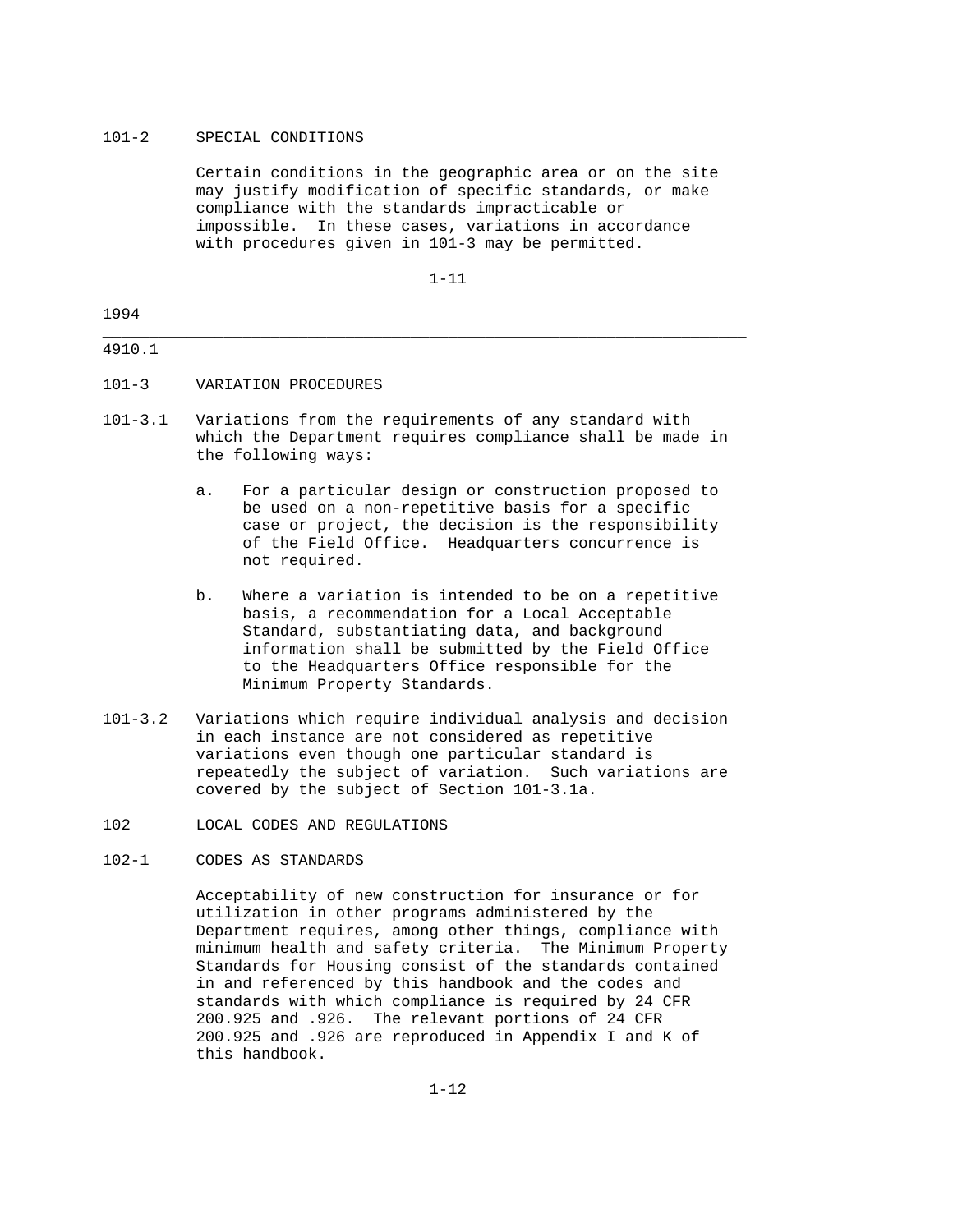# 102-1.1 COMPLIANCE WITH CODES

 The Department of Housing and Urban Development does not assume responsibility for enforcing or determining compliance with local codes and regulations or for making interpretations regarding their application for purposes of the local government. However, if compliance with the provisions of a local code is required in accordance with 24 CFR 200.925 or .926, then the Department is responsible for determining compliance and issuing interpretations for the Department's purposes.

\_\_\_\_\_\_\_\_\_\_\_\_\_\_\_\_\_\_\_\_\_\_\_\_\_\_\_\_\_\_\_\_\_\_\_\_\_\_\_\_\_\_\_\_\_\_\_\_\_\_\_\_\_\_\_\_\_\_\_\_\_\_\_\_\_\_\_\_\_

#### 103 REFERENCED STANDARDS

 These standards must be used in conjunction with the information or requirements listed in Appendices A through I, which are incorporated herein by reference. Compliance with these standards and the requirements in the appendices does not obviate the need for compliance with any other applicable Federal, State or local requirements.

1-13

1994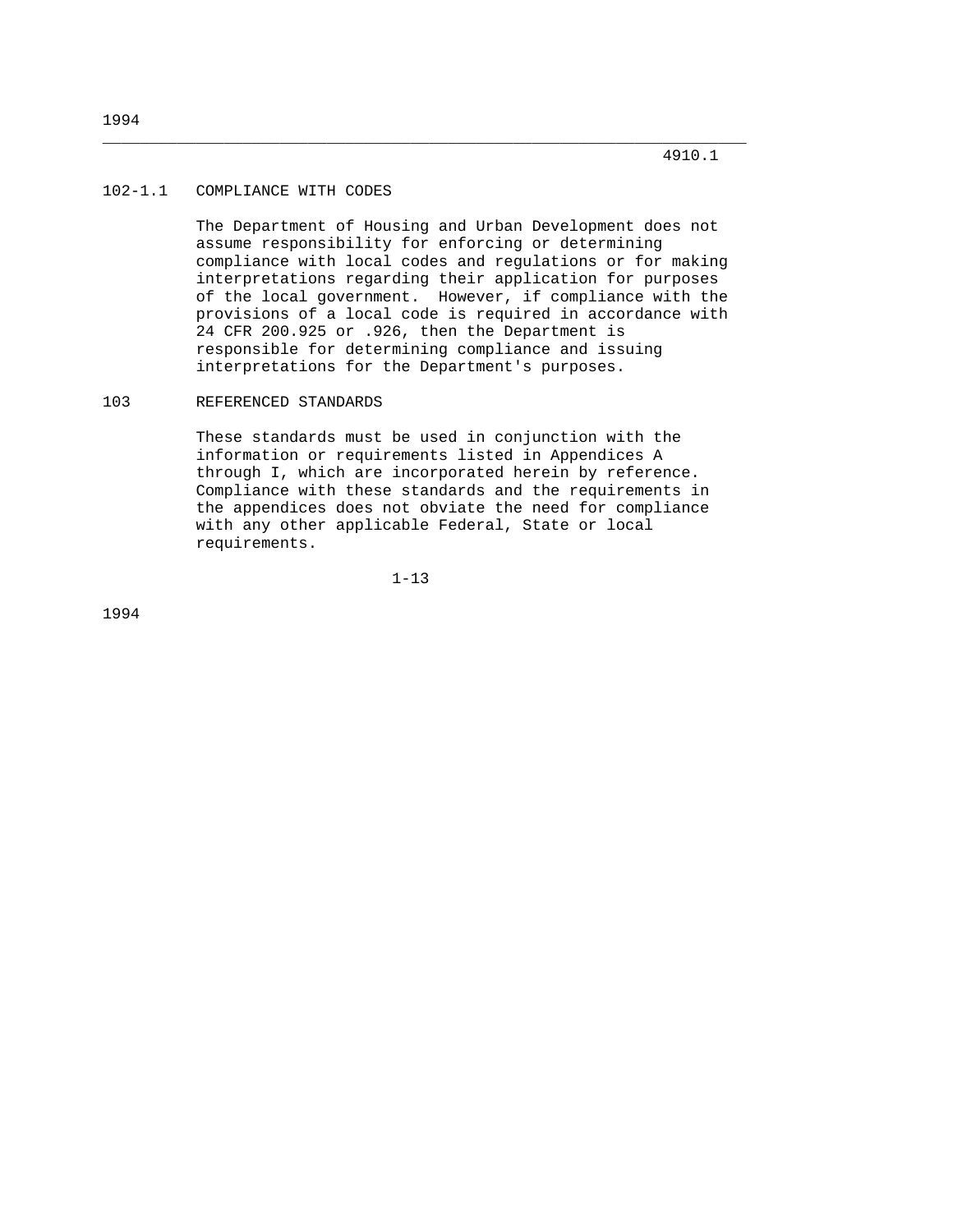4910.1

### TABLE OF CONTENTS

CHAPTER 2 GENERAL ACCEPTABILITY CRITERIA

page to the control of the control of the control of the control of the control of the control of the control of the control of the control of the control of the control of the control of the control of the control of the

| 200       |                                                        |  |
|-----------|--------------------------------------------------------|--|
| 201       |                                                        |  |
| 202       | SERVICES AND FACILITIES                                |  |
| $202 - 1$ |                                                        |  |
|           |                                                        |  |
| $202 - 2$ |                                                        |  |
| 203       | SITE CONDITIONS                                        |  |
| $203 - 1$ |                                                        |  |
| $203 - 2$ | Unforeseen Conditions ---------------------------- 2-4 |  |
|           |                                                        |  |
| 204       | ACCESS                                                 |  |
| $204 - 1$ |                                                        |  |
| $204 - 2$ | Access to the Buildings and the Nondwelling            |  |
|           |                                                        |  |

2-1

#### 1994

4910.1

#### CHAPTER 2

\_\_\_\_\_\_\_\_\_\_\_\_\_\_\_\_\_\_\_\_\_\_\_\_\_\_\_\_\_\_\_\_\_\_\_\_\_\_\_\_\_\_\_\_\_\_\_\_\_\_\_\_\_\_\_\_\_\_\_\_\_\_\_\_\_\_\_\_\_

### GENERAL ACCEPTABILITY CRITERIA

#### 200 GENERAL

 These general acceptability criteria apply to existing as well as new construction.

# 201 REAL ESTATE ENTITY

 The project site shall comprise a single plot, except that two or more parcels separated by other parcels or a street or streets may be acceptable provided the resulting parcels comprise a readily marketable real estate entity. In either case, the property shall be sufficiently grouped to assure that convenient and efficient management during operation can be expected.

# 202 SERVICES AND FACILITIES

### 202-1 TRESPASS

 The property shall be so designed that it can be used and maintained without trespass upon adjoining properties.

### 202-2 UTILITIES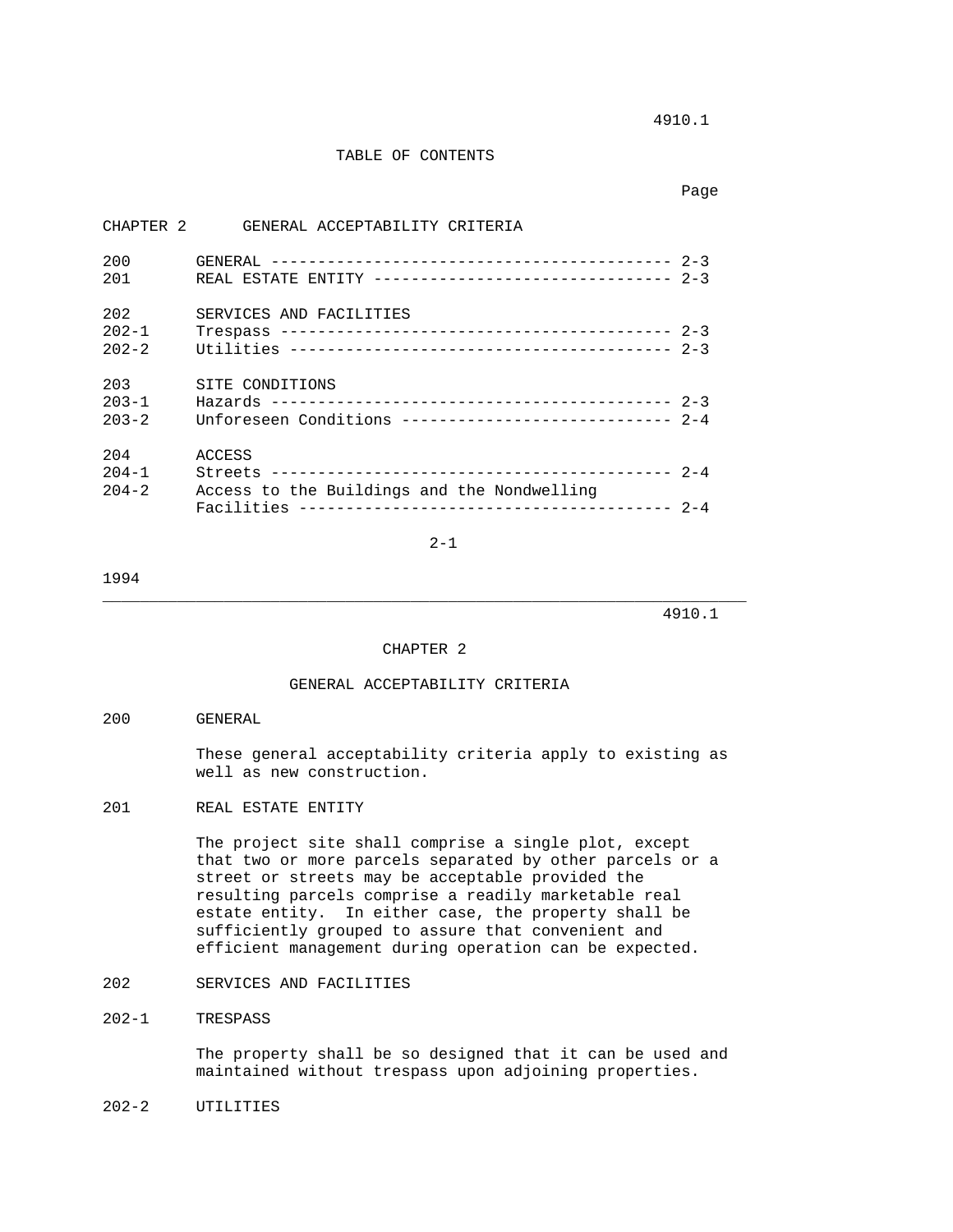Utilities and other facilities shall be independent for the property, without dependence upon other properties.

### 203 SITE CONDITIONS

#### HAZARDS

 The property shall be free of those hazards which may adversely affect the health and safety of the occupants or the structural soundness of the improvements or which may impair the customary use and enjoyment of the property. These hazards include toxic chemicals, radioactive materials, other pollution, hazardous activities, subsidence, flood, erosion, expansive or compressible soils, inadequate drainage outfall, landslides or mudflows, and deposition of suspended solids or others located on or off site. Projects with potentially significant hazards may be acceptable if any such hazards are effectively mitigated.

2-3

\_\_\_\_\_\_\_\_\_\_\_\_\_\_\_\_\_\_\_\_\_\_\_\_\_\_\_\_\_\_\_\_\_\_\_\_\_\_\_\_\_\_\_\_\_\_\_\_\_\_\_\_\_\_\_\_\_\_\_\_\_\_\_\_\_\_\_\_\_

### 1994

# 4910.1

- 203 SITE CONDITIONS Continued
- 203-2 UNFORESEEN CONDITIONS

 When special conditions exist or arise during construction which were unforeseen and which necessitate precautionary measures, the HUD Field Office may require such corrective work as may be necessary to meet the special conditions. Special conditions include rock formations, unstable soil, high groundwater level and springs.

204 ACCESS

### 204-1 STREETS

 Each property shall be provided with vehicular access by an abutting public or private street. Private streets shall be protected by a permanent easement.

- 204-2 ACCESS TO THE BUILDING AND THE NONDWELLING FACILITIES
- 204-2.1 Each building shall have safe and convenient pedestrian access from project parking areas.
- 204-2.2 Each building shall have convenient access for service and, when necessary, for delivery of fuel.

1994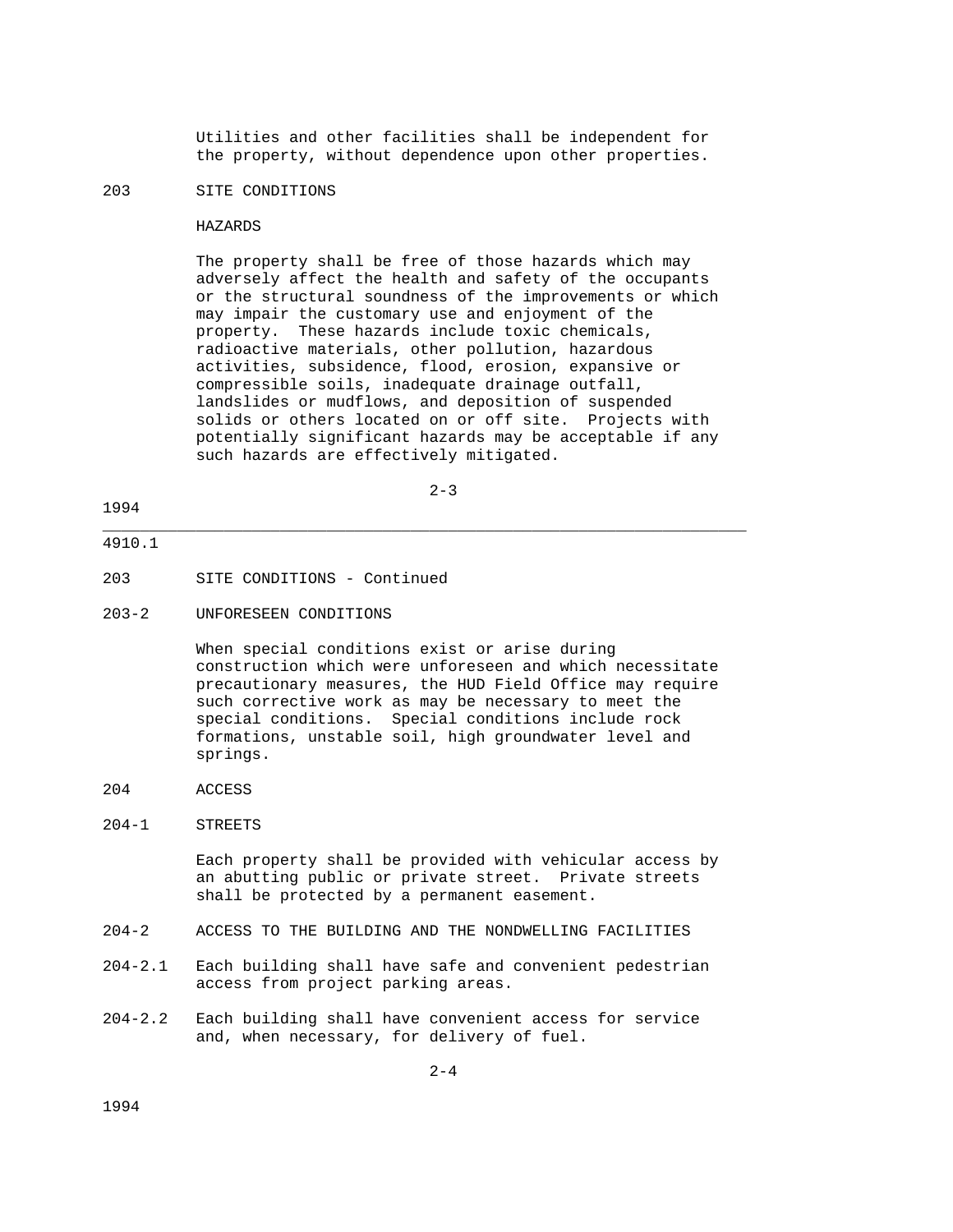4910.1

### TABLE OF CONTENTS

page to the control of the control of the control of the control of the control of the control of the control of the control of the control of the control of the control of the control of the control of the control of the

|                               | CHAPTER 3 SITE DESIGN                                                                            |                    |
|-------------------------------|--------------------------------------------------------------------------------------------------|--------------------|
| 300 000<br>$300 - 1$          |                                                                                                  | $3 - 3$<br>$3 - 3$ |
| 301<br>$301 - 1$<br>$302 - 2$ | THE PROPOSED SITE                                                                                | $3 - 3$<br>$3 - 3$ |
| 302<br>$302 - 1$<br>$302 - 2$ | LAND USE                                                                                         | $3 - 3$<br>$3 - 3$ |
| 303<br>$303 - 1$<br>$303 - 2$ | LOTS, YARDS, AND BUILDING SETBACK DISTANCE<br>Building Parking Setback Distance ---------------- | $3 - 4$<br>$3 - 4$ |
| 304                           |                                                                                                  | $3 - 4$            |
| 305                           |                                                                                                  | $3 - 4$            |
| 306                           |                                                                                                  | $3 - 4$            |

3-1

1994

4910.1

### CHAPTER 3

\_\_\_\_\_\_\_\_\_\_\_\_\_\_\_\_\_\_\_\_\_\_\_\_\_\_\_\_\_\_\_\_\_\_\_\_\_\_\_\_\_\_\_\_\_\_\_\_\_\_\_\_\_\_\_\_\_\_\_\_\_\_\_\_\_\_\_\_\_

### SITE DESIGN

- 300 GENERAL
- 300-1 DESIGN

 A site design shall be provided which includes all site facilities necessary to create a safe, functional, convenient, healthful, durable and energy efficient living environment for residents. The site design shall include an arrangement of the site facilities which accomplishes these purposes.

# 301 THE PROPOSED SITE

# 301-1 TOPOGRAPHY

 In the design of a site, the effect of topographic conditions on the costs of development and operation shall be considered when locating various uses on the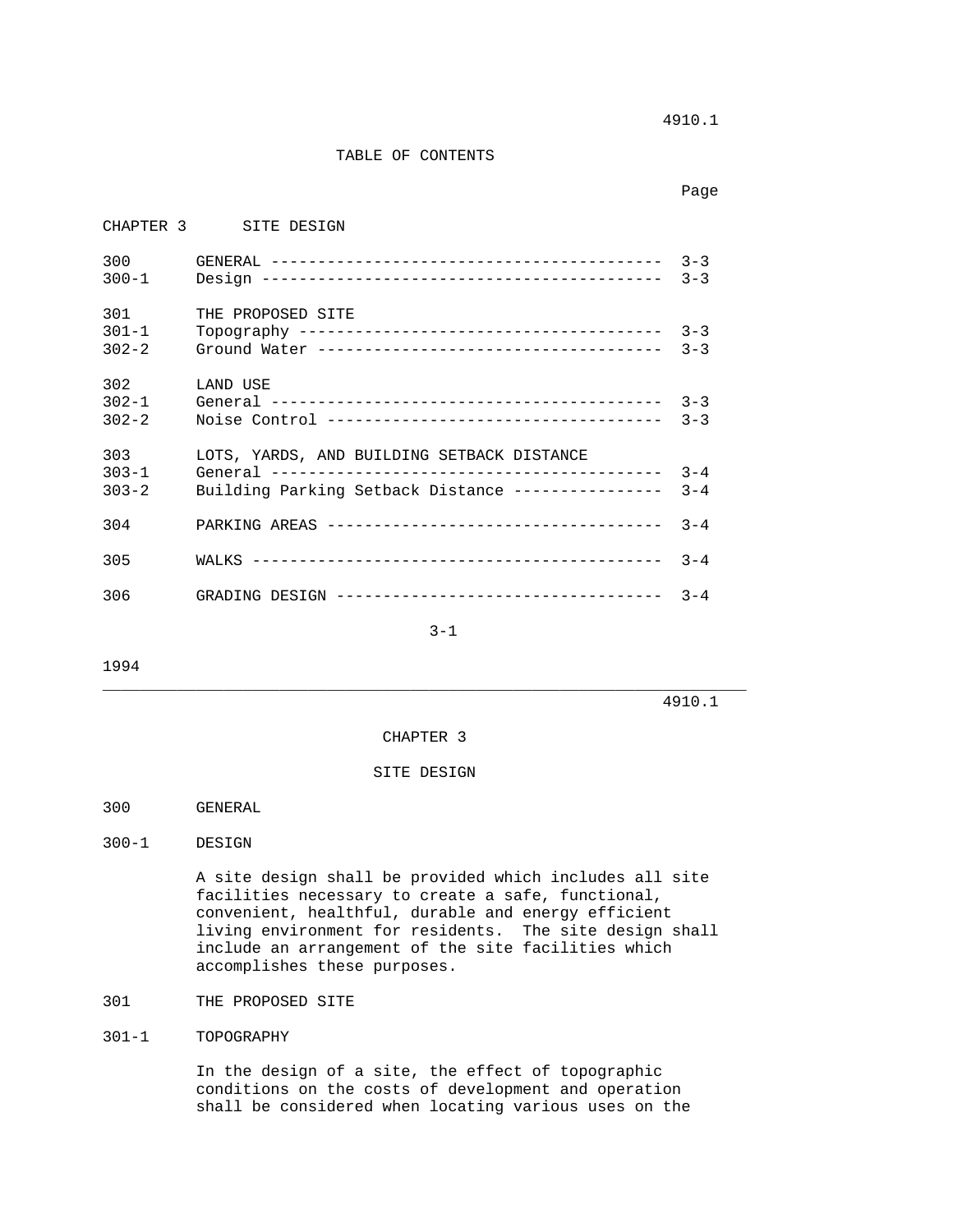land. Land uses shall be combined with site conditions in a manner which assures a functional and economical maintainable development and in a manner which permits correction of potential hazards.

301-2 GROUND WATER

 Buildings, structures, streets, paved areas and utilities shall be located on the site in areas of the least ground water hazard.

- 302 LAND USE
- 302-1 GENERAL

 Site conditions shall be considered in land use planning for multifamily housing.

302-2 NOISE CONTROL

 Through the use of site design techniques such as building location and orientation, window placement and the use of barriers, predictable undesirable site noise shall be moderated to meet the requirements of 24 CFR Part 51, Environmental Criteria and Standards.

 $3-3$ 

\_\_\_\_\_\_\_\_\_\_\_\_\_\_\_\_\_\_\_\_\_\_\_\_\_\_\_\_\_\_\_\_\_\_\_\_\_\_\_\_\_\_\_\_\_\_\_\_\_\_\_\_\_\_\_\_\_\_\_\_\_\_\_\_\_\_\_\_\_

#### 1994

#### 4910.1

303 LOTS, YARDS AND BUILDING SETBACK DISTANCE

303-1 GENERAL

 The length and height of each building wall, the location of the main entrance as it relates to the dwellings and to window walls of nearby dwellings and the location or windows in all habitable rooms shall be considered in establishing yard depth.

### 303-2 BUILDING PARKING SETBACK DISTANCE

 Buildings with grade level or low windows shall be set back from parking areas and shall be arranged to prevent direct or concentrated discharge of automobile exhausts into any window.

304 PARKING AREAS

 Adequate parking space shall be provided for residents, guests and service vehicles. Where practical, additional parking space shall be planned and reserved for future use.

305 WALKS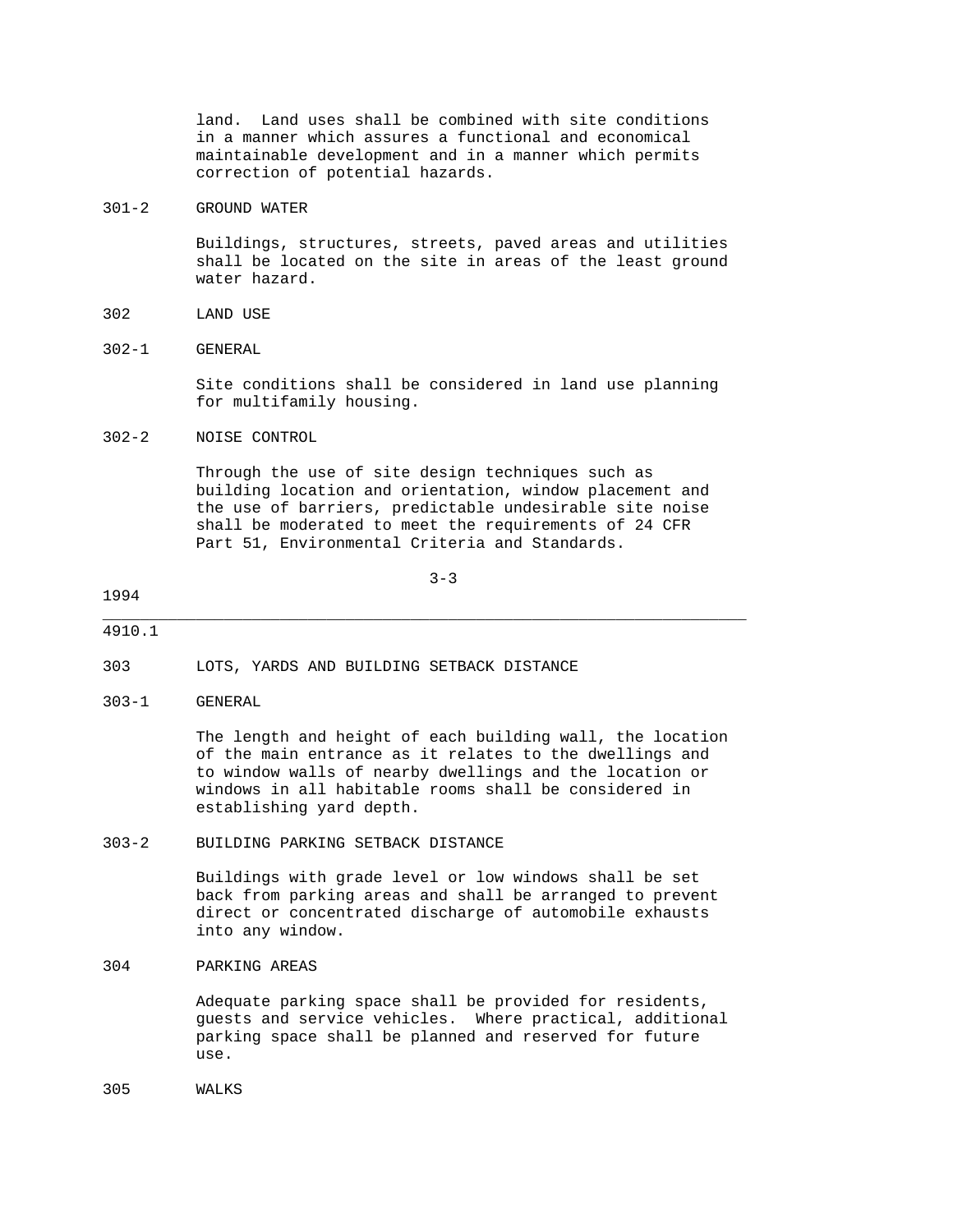Walks shall be provided for safe convenient access to all dwellings and for safe pedestrian circulation throughout the development between facilities and locations where a significant need for pedestrian access can be anticipated.

#### 306 GRADING DESIGN

Site grading design shall accomplish the following:

- a. Allow drainage of surface water away from buildings and off-site;
- b. Minimize earth settlement problems;
- c. Avoid concentrating runoff onto neighboring properties where erosion or other damage would be caused;
- d. Minimize erosion;
- e. Minimize potential earth movement problems which might adversely affect completed construction.

 $3-4$ 

1994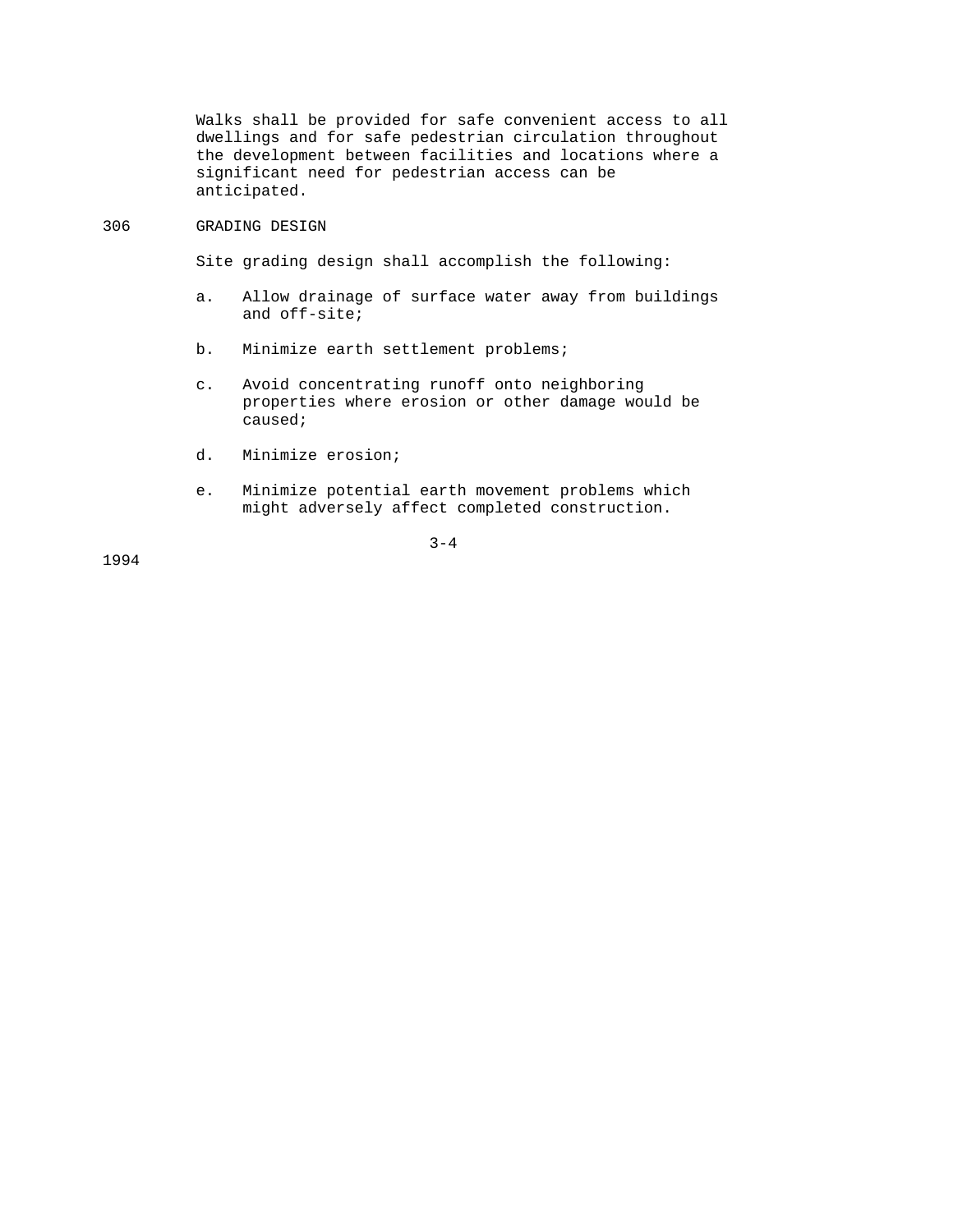4910.1

#### TABLE OF CONTENTS

page to the control of the control of the control of the control of the control of the control of the control of the control of the control of the control of the control of the control of the control of the control of the

# CHAPTER 4 BUILDING DESIGN 400 GENERAL ------------------------------------------ 4-3 400-1 Building Design ---------------------------------- 4-3 401 SPACE PLANNING ----------------------------------- 4-3 401-1 Non-Residential Space ---------------------------- 4-3 401-2 Bath --------------------------------------------- 4-3 402 ACCESS AND CIRCULATION --------------------------- 4-3 402-1 Doors and Openings ------------------------------- 4-3 402-2 Handrails and Railings --------------------------- 4-4 402-3 Elevators ---------------------------------------- 4-4 403 VENTILATION -------------------------------------- 4-5 403-1 Crawl and Attic Spaces --------------------------- 4-5

4-1

1994

#### 4910.1

#### CHAPTER 4

\_\_\_\_\_\_\_\_\_\_\_\_\_\_\_\_\_\_\_\_\_\_\_\_\_\_\_\_\_\_\_\_\_\_\_\_\_\_\_\_\_\_\_\_\_\_\_\_\_\_\_\_\_\_\_\_\_\_\_\_\_\_\_\_\_\_\_\_\_

# BUILDING DESIGN

- 400 GENERAL
- 400-1 BUILDING DESIGN

 Building design shall provide for ease of circulation and housekeeping, visual and auditory privacy, accident protection, accessory services and economy in maintenance and use of space.

- 401 SPACE PLANNING
- 401-1 NON-RESIDENTIAL SPACES

 Management and maintenance space shall be provided commensurate with the number of living units served. Also, space shall be provided for necessary staff where social services are provided.

- 401-2 BATHS
- 401-2.1 Every living unit shall be provided with a water closet, lavatory and a bathtub or shower.

401-2.2 Shower compartment floors and walls shall be finished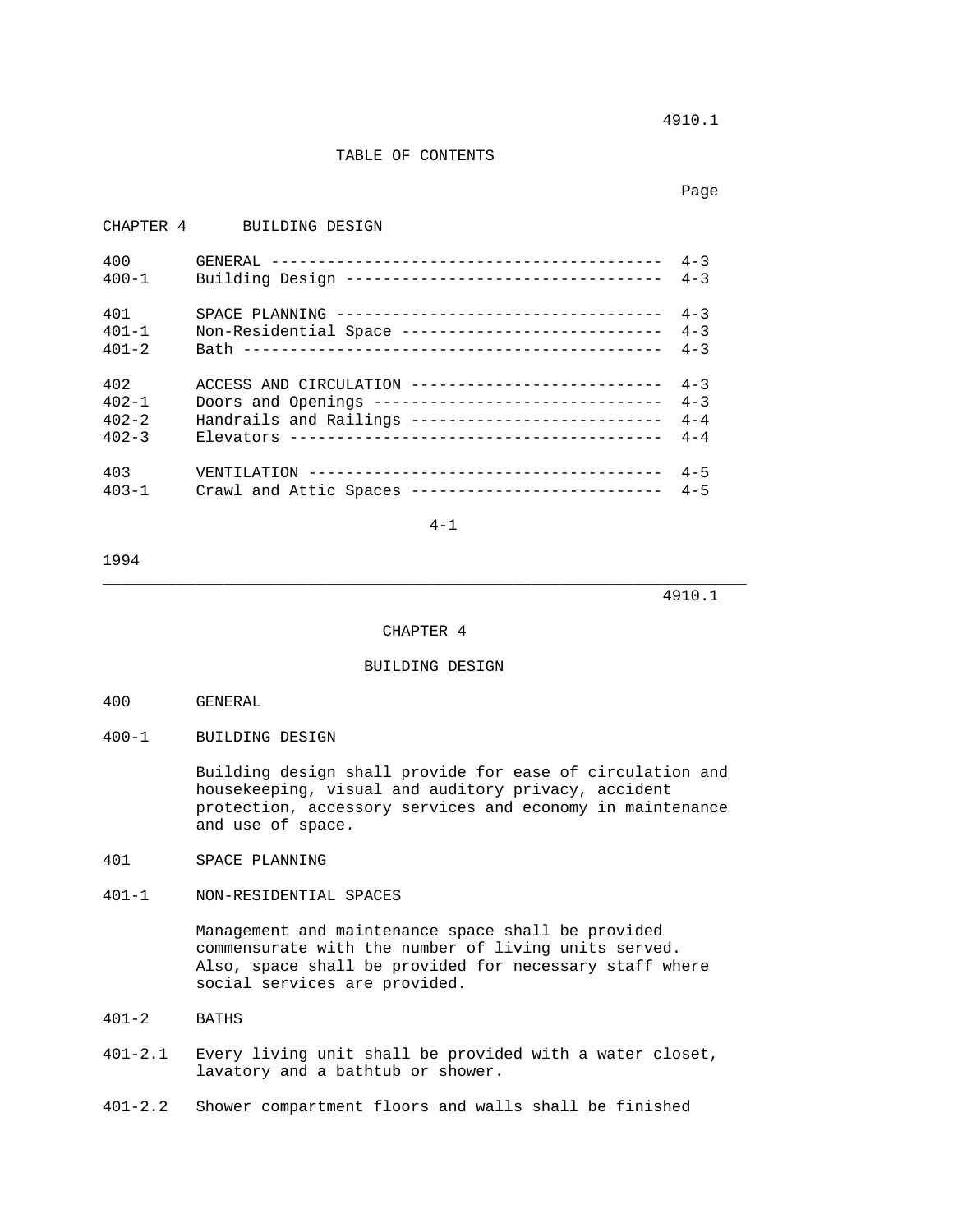with a wear resistant and non-absorbent surface to a height of not less than 6 ft. above the floor.

- 402 ACCESS AND CIRCULATION
- 402-1 DOORS AND OPENINGS

402-1.1 Living Unit Doors

 Living unit entrance doors shall be side-hinged doors not less than 3 ft. in width and 6 ft. 8 in. in height.

1994

 $4-3$ 

\_\_\_\_\_\_\_\_\_\_\_\_\_\_\_\_\_\_\_\_\_\_\_\_\_\_\_\_\_\_\_\_\_\_\_\_\_\_\_\_\_\_\_\_\_\_\_\_\_\_\_\_\_\_\_\_\_\_\_\_\_\_\_\_\_\_\_\_\_

#### 4910.1

- 402-1.1 Living Unit Doors Continued
- 402-1.2 Locking devices at doors and windows shall be as follows:
	- a. Each exterior doorway and each doorway leading to garage areas, common hallways, terraces, balconies, or other areas affording easy access to the premises shall be protected by a door which, if not a sliding door, shall be equipped with a deadlock using either an interlocking vertical bolt and striker, a minimum of 1.2 in. throw dead bolt or a minimum 1/2 in. throw self-locking dead latch. Locks shall not require the use of a key for operation from the inside.
	- b. All sliding doors, first floor and basement windows and windows opening onto stairways, fire escapes, porches, terraces, balconies or other areas affording easy access to the premises shall be equipped with a locking device. A sliding door used as a main or service entrance shall be equipped with a keyed locking device.
- 402-2 HANDRAILS AND RAILINGS

 Required railings shall have a minimum height of 36 in. and balusters shall be designed to prevent the passage of a spherical object having a diameter of 6 in.

- 402-3 ELEVATORS
- 402-3.1 Service Required
	- a. Elevators shall be provided in buildings of:
		- (1) Five or more stories;
		- (2) Four stories where deemed necessary by the HUD Field Office to satisfy market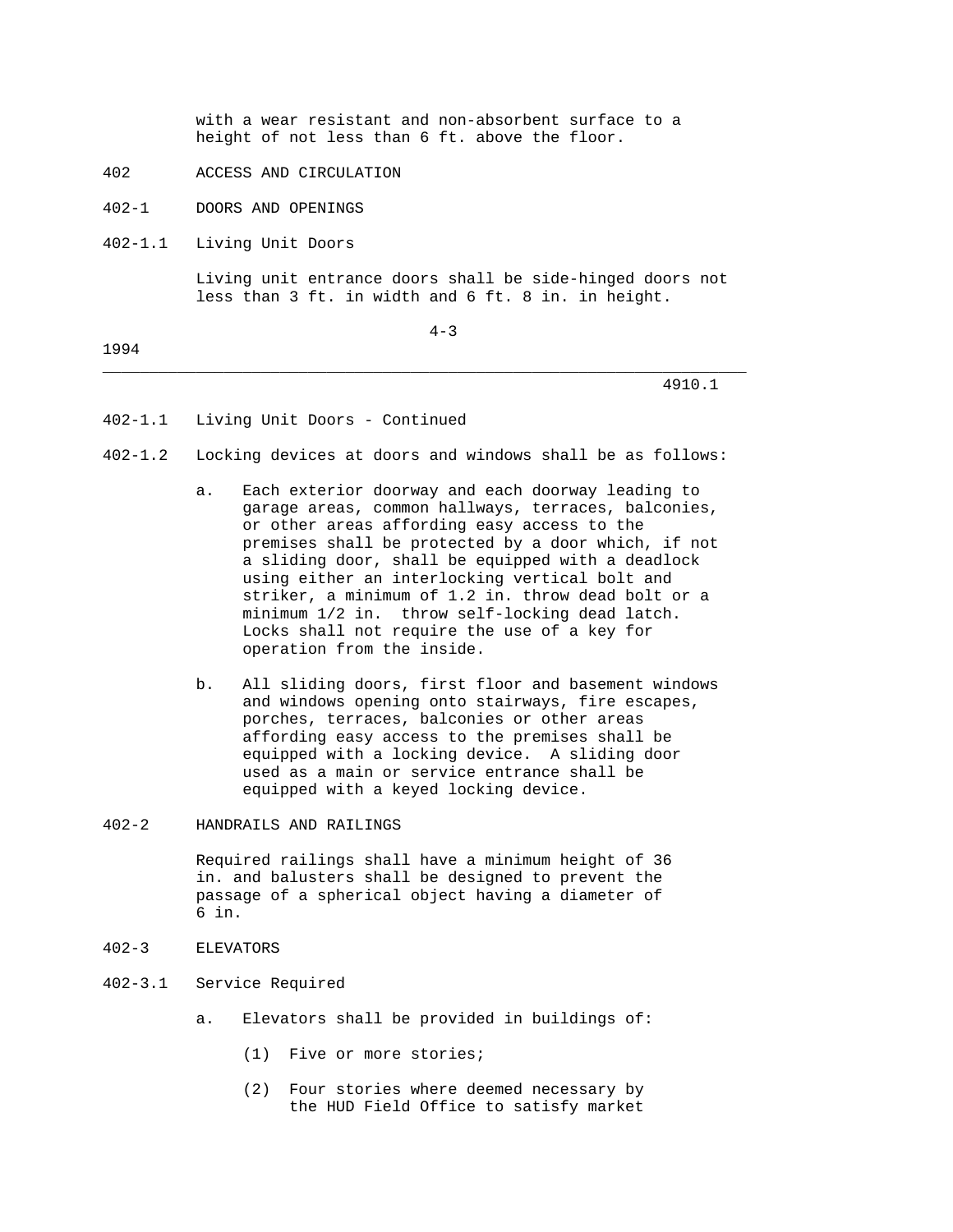considerations;

 $4-4$ 

\_\_\_\_\_\_\_\_\_\_\_\_\_\_\_\_\_\_\_\_\_\_\_\_\_\_\_\_\_\_\_\_\_\_\_\_\_\_\_\_\_\_\_\_\_\_\_\_\_\_\_\_\_\_\_\_\_\_\_\_\_\_\_\_\_\_\_\_\_

### 1994

4910.1

402.3-2 Service or Combination Elevators

 In elevator type buildings, at least one of the elevators shall have a minimum capacity of 2500 lbs and minimum size as required for service elevators under 614-1.

- 403 VENTILATION
- 403-1 CRAWL AND ATTIC SPACE
- 403-1.1 Crawl Space
	- a. The space between the bottom of the floor joists and the earth under any building (except such space as is occupied by a basement or cellar) shall be provided with a sufficient number of ventilating openings through foundation walls or exterior walls to ensure ample ventilation. Such openings shall be covered with a corrosion-resistant wire mesh with a mesh size not greater than 1/2 in. nor less than 1/4 in. in any dimension. The minimum net area of ventilating openings shall not be less than 1 sq. ft. for each 150 sq. ft. of crawl space area.
- 403-1.1 Crawl Space Continued

 One ventilating opening shall be within 3 ft. of each corner of each building where such openings are required.

 Exceptions: (1) Ventilation openings may be vented to the interior of buildings where warranted by climatic conditions; and

> (2) The total area of ventilation openings may be reduced to 1/1500 of the under floor area where the ground surface is treated with an acceptable vapor retarder material, and one such ventilation opening is within 3 ft. of each corner of said building. The vents may have operable louvers.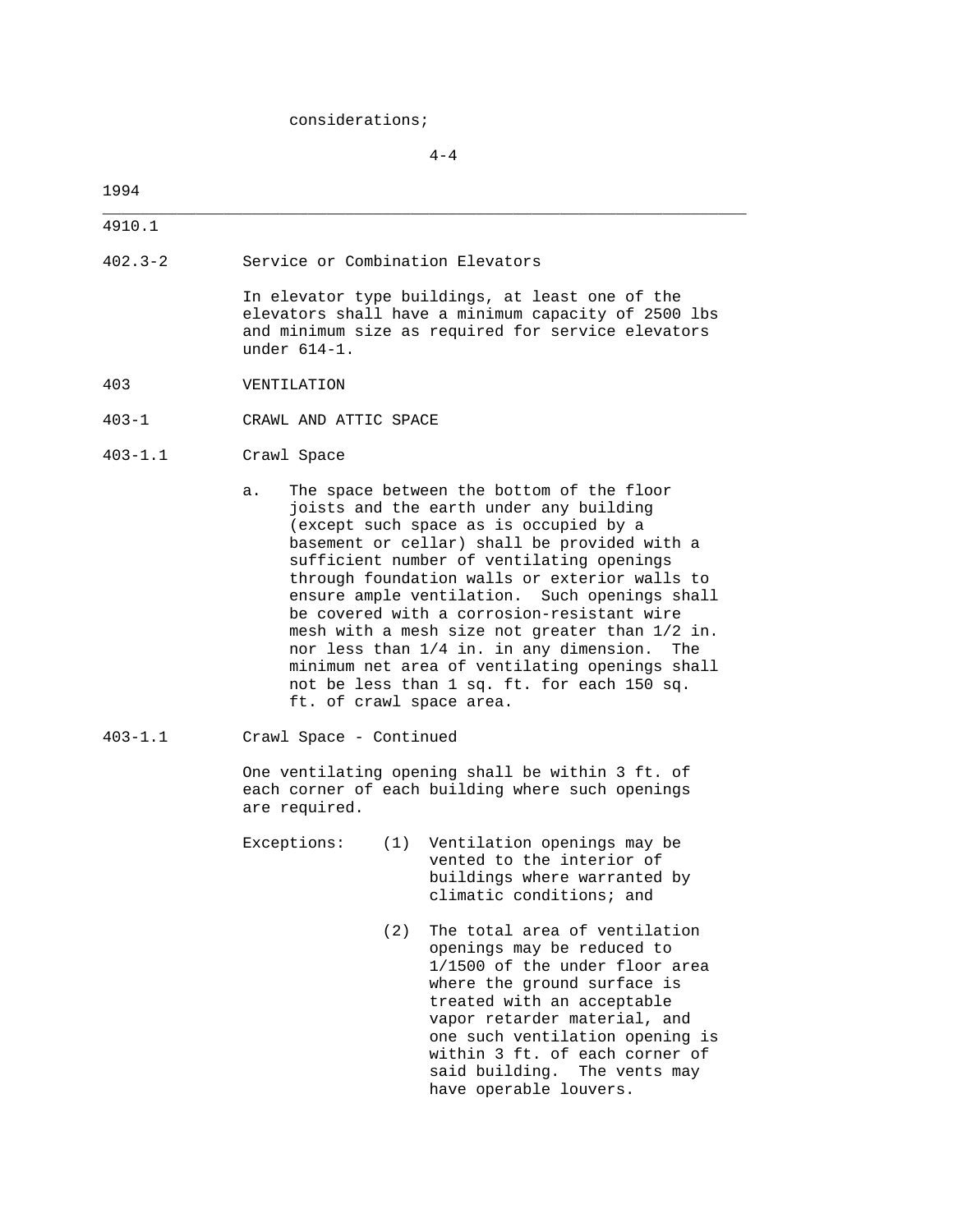\_\_\_\_\_\_\_\_\_\_\_\_\_\_\_\_\_\_\_\_\_\_\_\_\_\_\_\_\_\_\_\_\_\_\_\_\_\_\_\_\_\_\_\_\_\_\_\_\_\_\_\_\_\_\_\_\_\_\_\_\_\_\_\_\_\_\_\_\_

 b. The under floor grade shall be cleaned of all vegetation and organic material.

### 403-1.2 Attic Space

- a. Cross ventilation shall be provided for each separate space. Ventilation openings shall be protected against the entrance of rain and snow.
- b. The ratio of the total net free ventilation area to the area of ceiling shall be not less than 1/150, except that the ratio may be 1/300 if:
	- (1) A vapor retarder having a transmission rate not exceeding one perm is installed on the warm side of the ceiling;
	- (2) Between 25 and 50 percent of the required ventilating area is provided by vents located in the eaves or cornices with the balance of the required ventilation provided by ventilators located at least 3'-0" above the vents in the eaves or cornices; or
	- (3) The attic space is accessible and suitable for future habitable rooms or walled-off storage spaces have at least 50% of the required ventilating area located in the upper part of the ventilated spaces as near the high point of the roof as practicable and above the probable level of any future ceiling.

 $4-6$ 

1994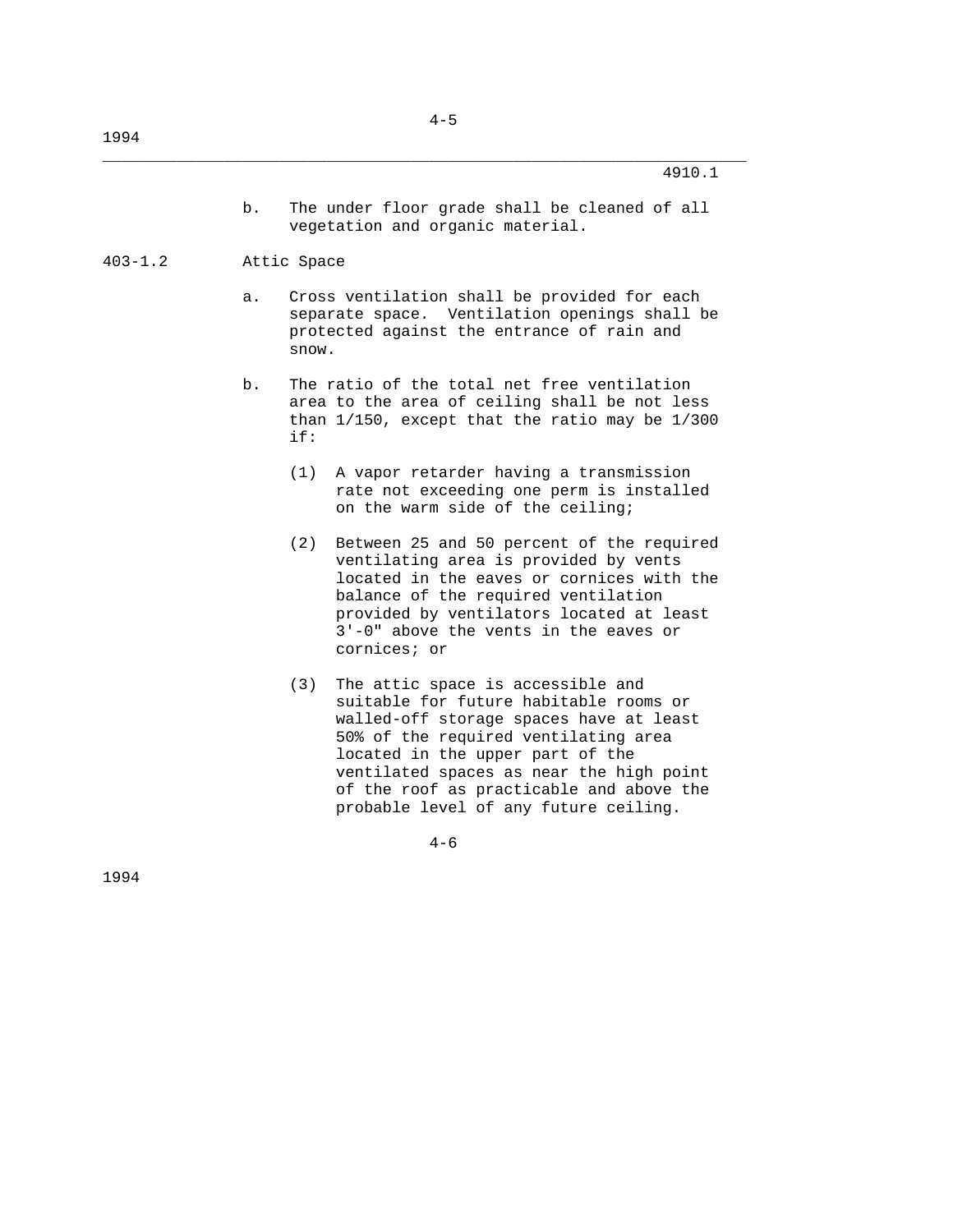4910.1

### TABLE OF CONTENTS

not a control of the control of the control of the control of the control of the control of the control of the control of the control of the control of the control of the control of the control of the control of the contro

| CHAPTER <sub>5</sub> | MATERIALS                                          |         |
|----------------------|----------------------------------------------------|---------|
| 500                  |                                                    | $5 - 3$ |
| $500 - 1$            |                                                    | $5 - 3$ |
| 507                  | THERMAL AND MOISTURE PROTECTION -----------------  | $5 - 3$ |
| $507 - 1$            | Building Insulation -----------------------------  | $5 - 3$ |
| $507 - 2$            | Caulking and Joint Sealants ---------------------  | $5 - 3$ |
| 508                  | DOORS, WINDOWS, GLAZING PANELS ------------------- | $5 - 3$ |
| $508 - 1$            | Performance Testing ------------------------------ | $5 - 3$ |
| $508 - 2$            | Metal Doors and Frames --------------------------- | $5 - 4$ |
| $508 - 3$            |                                                    | $5 - 4$ |
| $508 - 4$            |                                                    | $5 - 4$ |
| $508 - 5$            |                                                    | $5 - 5$ |
| $508 - 6$            |                                                    | $5 - 5$ |
| 509                  | FINISH MATERIALS --------------------------------- | $5 - 6$ |
| $509 - 1$            | Exterior Wall Finishes --------------------------- | $5 - 6$ |
| $509 - 2$            | Finish Flooring, Rigid --------------------------- | $5 - 6$ |
| $509 - 3$            | Finish Flooring, Resilient ----------------------  | $5 - 7$ |
| $509 - 4$            | Carpets and Mats --------------------------------  | $5 - 9$ |
| $509 - 5$            |                                                    | $5 - 9$ |
| 513                  | SPECIAL CONSTRUCTION MATERIALS ------------------- | $5 - 9$ |
| $513 - 1$            |                                                    | $5 - 9$ |
| $513 - 2$            |                                                    | $5 - 9$ |
| $513 - 3$            | Requirements for Acceptance ---------------------  | $5 - 9$ |

 $5-1$ 

1994

4910.1

CHAPTER 5

\_\_\_\_\_\_\_\_\_\_\_\_\_\_\_\_\_\_\_\_\_\_\_\_\_\_\_\_\_\_\_\_\_\_\_\_\_\_\_\_\_\_\_\_\_\_\_\_\_\_\_\_\_\_\_\_\_\_\_\_\_\_\_\_\_\_\_\_\_

MATERIALS

500 GENERAL

500-1 MATERIALS

 Materials installed shall be of such kind and quality to ensure that the dwelling will provide acceptable durability, economy of maintenance and adequate resistance to weather, moisture, corrosion and fire. The local HUD Field Office may request evidence of a material's compliance with the requirements of the structure's plans and specifications and these MPS. Product labels are considered acceptable evidence.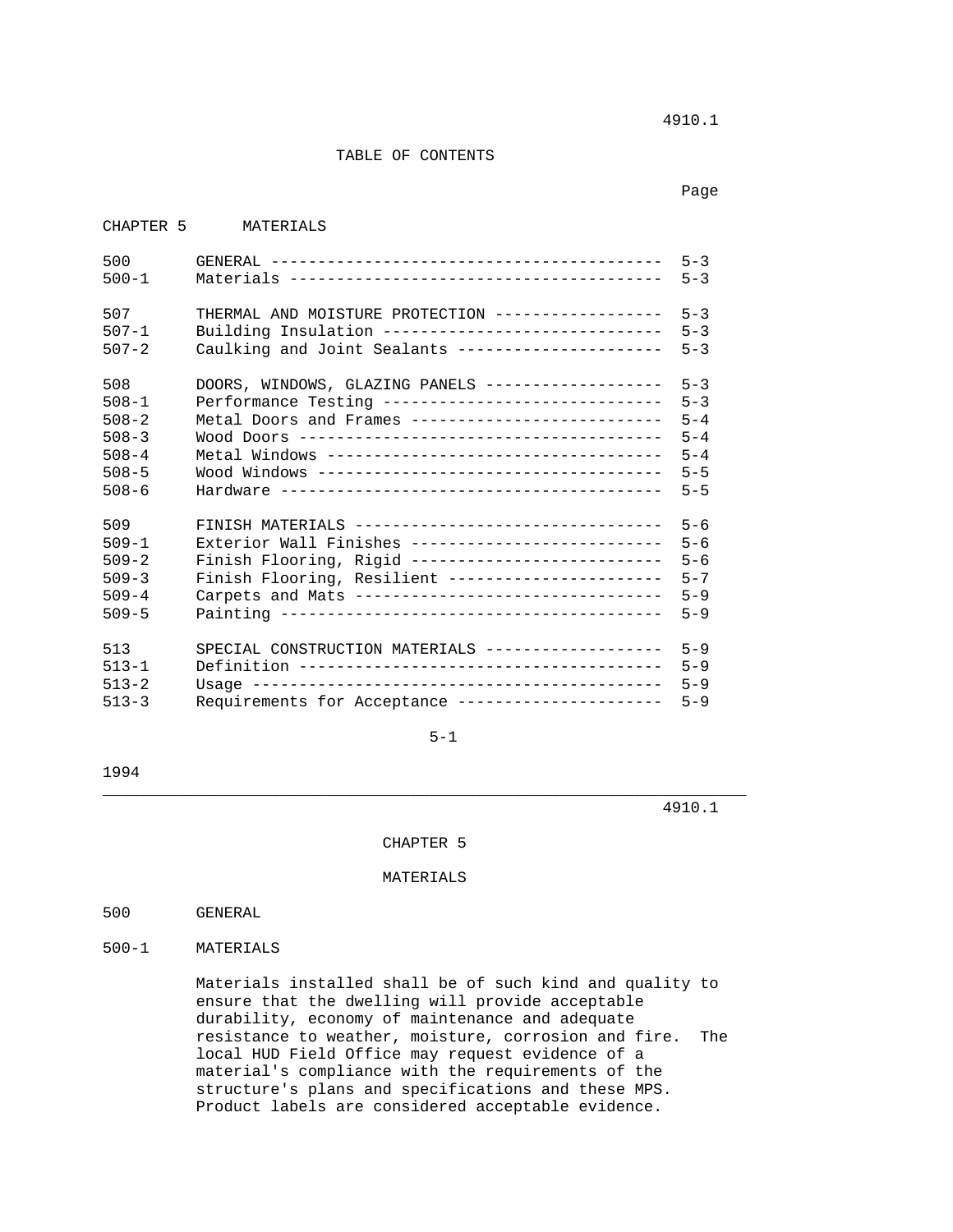# 507 THERMAL AND MOISTURE PROTECTION

#### 507-1 BUILDING INSULATION

 Materials used for insulation shall be of proven effectiveness and adequate durability so as to ensure that required design specifications concerning heat transmission, sound control and fire rating are attained. Insulation in contact with the ground shall be installed so as not to be adversely affected by soil, vermin and water.

### 507-2 CAULKING AND JOINT SEALANTS

 Materials used for caulking and sealants shall be suitable for the use intended, and shall be compatible with the materials to which they are applied and with any finish that may be applied over them.

508 DOORS, WINDOWS, GLAZING PANELS

#### 508-1 PERFORMANCE TESTING

 All windows and sliding glass doors shall be tested for air infiltration, water penetration and physical loading as set forth in Appendix D. The test unit shall be either the largest size marketed by the manufacturer or the size designated in the referenced standard. All windows and sliding glass doors shall meet or exceed the minimum performance levels set forth in Appendix D.

 $5-3$ 

\_\_\_\_\_\_\_\_\_\_\_\_\_\_\_\_\_\_\_\_\_\_\_\_\_\_\_\_\_\_\_\_\_\_\_\_\_\_\_\_\_\_\_\_\_\_\_\_\_\_\_\_\_\_\_\_\_\_\_\_\_\_\_\_\_\_\_\_\_

### 1994

#### 4910.1

508-2 METAL DOORS AND FRAMES

508-2.1 Steel Doors

- a. Each interior and exterior steel door shall bear the manufacturer's certification that the product complies with the applicable standard.
- b. Each steel sliding glass door unit shall bear a label that identifies the manufacturer, certifies compliance with the tests required in Appendix D, identifies the certifying organization, and states the maximum size of the unit tested.

### 508-2.2 Aluminum Doors

 Each aluminum sliding glass door and aluminum storm door shall bear the label of an independent inspection agency. The label shall identify the manufacturer by name or symbol, and shall certify compliance with the applicable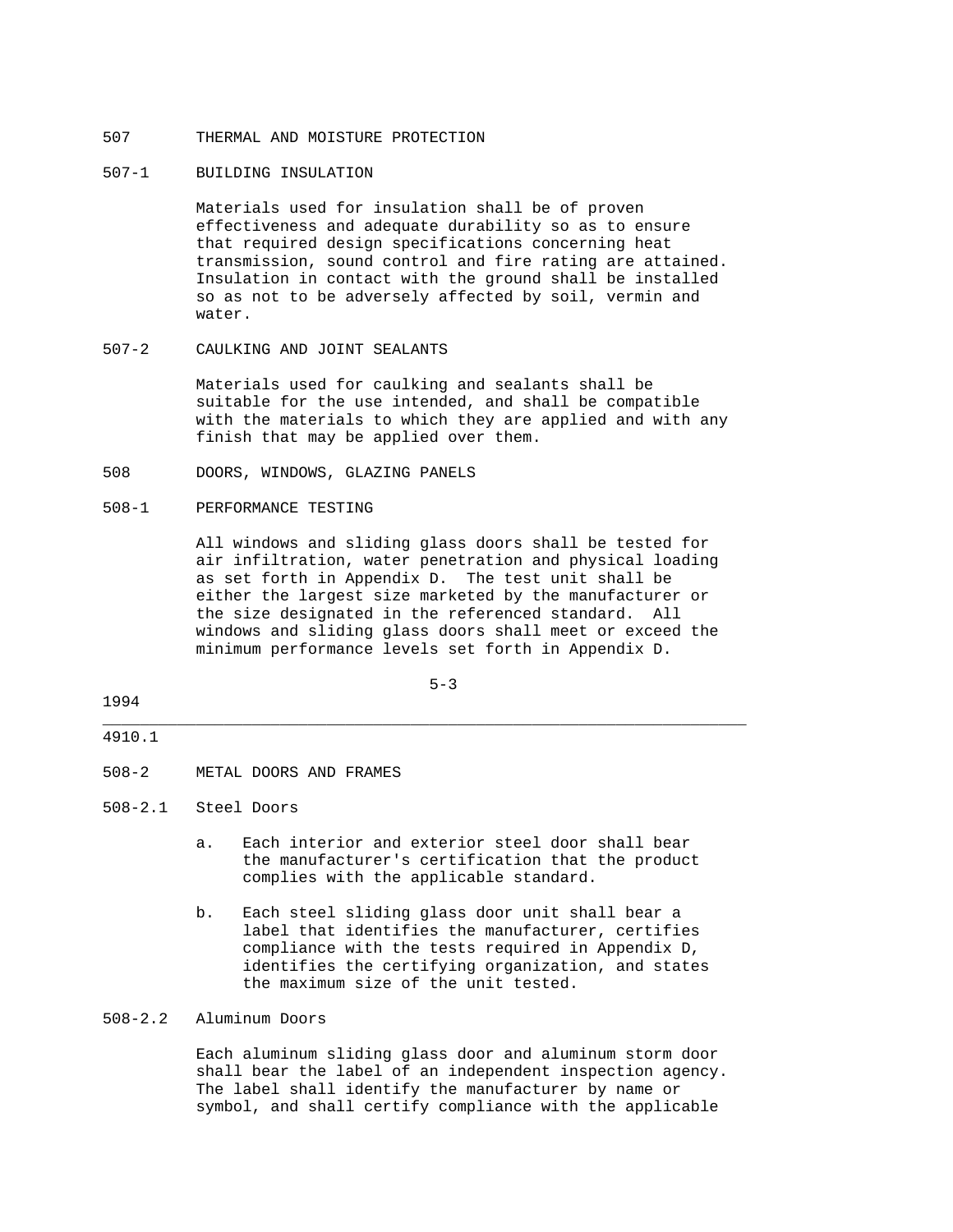standard.

- 508-3 WOOD DOORS
- 508-3.1 Materials
	- a. Doors may be complete manufactured units or stock doors and frames. Job-built wood frames may be used.
	- b. Entrance doors shall be of exterior type as defined in the applicable referenced standard and not less than 1-3/4 in. thick. Service doors (where temperature is near the same on both sides) may be 1-3/8 in. thick. Exterior door frames shall be treated against decay.
	- c. Interior hinged doors shall be not less than 1-3/8 in. thick. Closet doors may be 1-1/8 in thick, provided that warp does not exceed 1/4 in.

#### 508-4 METAL WINDOWS

#### 508-4.1 General

 Where metal windows or sliding glass doors are used in areas subject to a winter design temperature of 100 degree F or lower, insulating frames shall be provided. These

 $5-4$ 

\_\_\_\_\_\_\_\_\_\_\_\_\_\_\_\_\_\_\_\_\_\_\_\_\_\_\_\_\_\_\_\_\_\_\_\_\_\_\_\_\_\_\_\_\_\_\_\_\_\_\_\_\_\_\_\_\_\_\_\_\_\_\_\_\_\_\_\_\_

4910.1

 windows or doors shall comply with AAMA 1503.1-88, Condensation Resistance of Windows, Doors and Glazed Wall Sections. Where wood is to be used as the insulator, it shall be treated with a water repellent preservative. Storm sash are acceptable to serve this purpose if a thermal separation is provided between the prime and the storm window, where both window frames are metal.

### 508-4.2 Steel Windows

 Steel windows shall bear a label that identifies the manufacturer, certifies compliance with the tests required in Section 508-1, identifies the certifying organization, and states the maximum size of the unit tested.

### 508-4.3 Aluminum Windows

 Aluminum windows shall bear the label of an independent inspection agency. The label shall identify the manufacturer by name or symbol, and shall certify compliance with the applicable standard.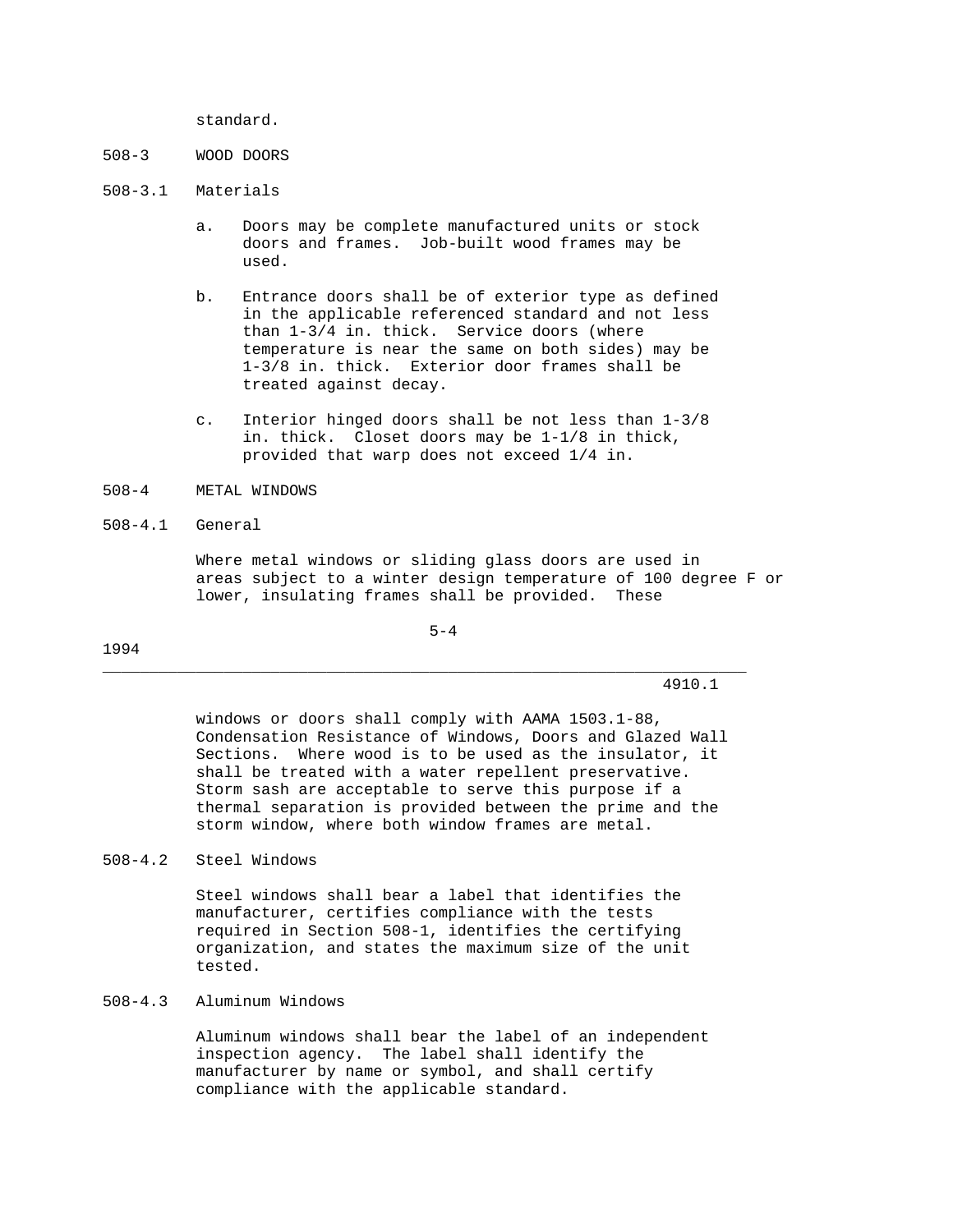### 508-5 WOOD WINDOWS

### 508-5.1 Operating Wood Windows

 Operating windows shall be manufactured units consisting of the frame, sill, sash, weatherstripping and operating hardware. Job site assembled windows composed of frames and sashes made by different manufacturers are not acceptable.

 Each operating wood window unit shall bear the label of an independent inspection agency. The label shall identify the manufacturer by name or symbol and shall certify compliance with the applicable standard.

508-5.2 Fixed Sash Windows

 Fixed sash windows such as picture windows and bay windows, may be manufactured, job-built or job assembled units.

- 508-6 HARDWARE
- 508-6.1 Hardware shall comply with Section 402-1.2. Locks shall meet or exceed the performance criteria of ANSI A156.2-89 for the series and grades as follows:

 $5-5$ 

### 1994

4910.1

 a. Building entrance doors serving more than two families, series 4000, grade 1.

\_\_\_\_\_\_\_\_\_\_\_\_\_\_\_\_\_\_\_\_\_\_\_\_\_\_\_\_\_\_\_\_\_\_\_\_\_\_\_\_\_\_\_\_\_\_\_\_\_\_\_\_\_\_\_\_\_\_\_\_\_\_\_\_\_\_\_\_\_

- b. Living unit entrance doors and building entrance doors serving one or two families, series 4000, grade 2.
- c. Doors within living units, series 4000, grade 3.

 The performance criteria are contained in Sections 7, 8, and 9 of ANSI A156.2-89. Evidence of conformance shall be provided to the HUD Field Office upon request.

Three butt hinges shall be used on all exterior doors.

508-6.2 Labeling

 Locks shall be labeled as complying with the performance criteria of the applicable series and grade of ANSI A156.2-89. This information shall appear on the lock, in the installation instructions or on the packing box.

- 509 FINISH MATERIALS
- 509-1 EXTERIOR WALL FINISHES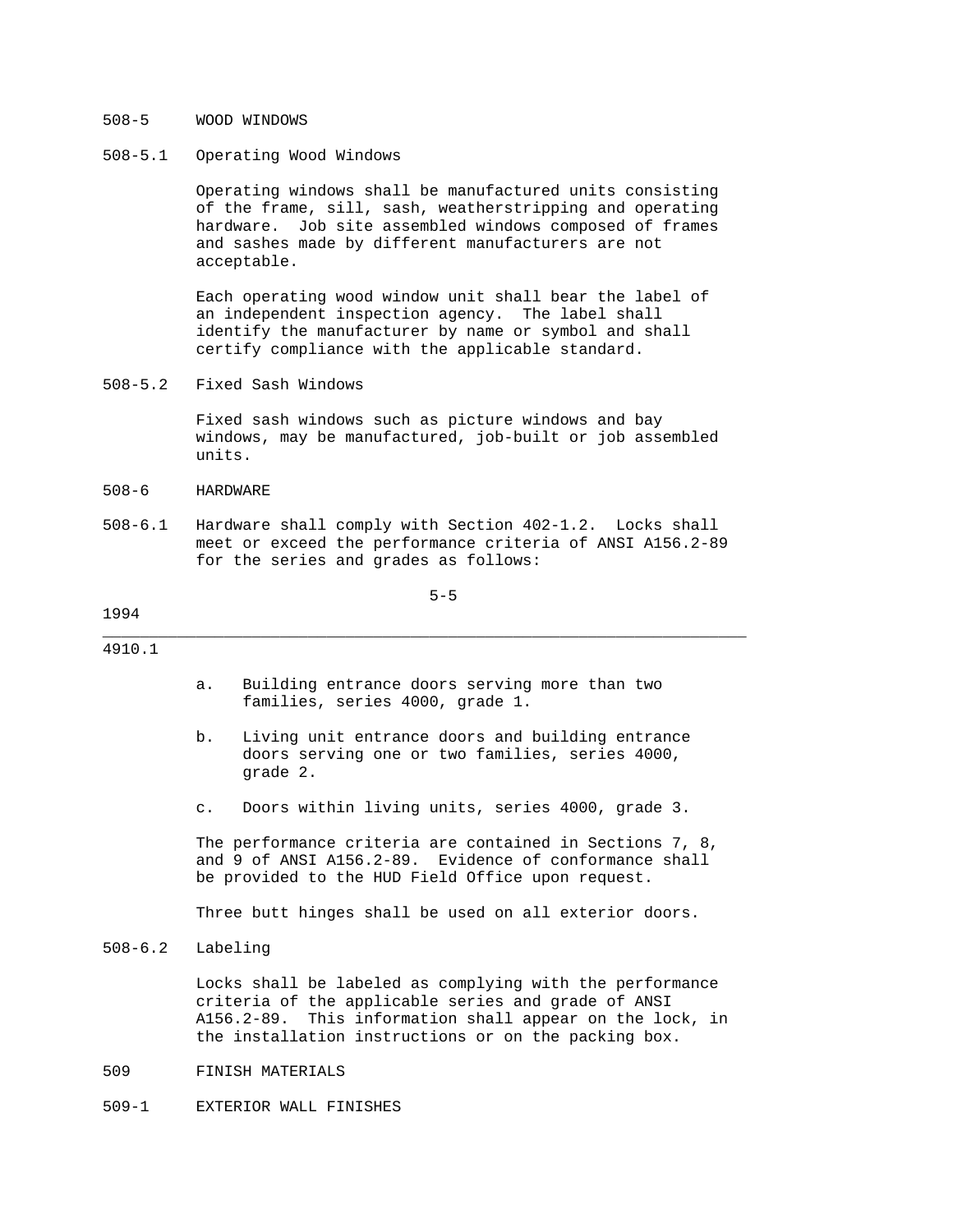- a. Each bundle of shingles or shakes shall bear a label identifying its grade and species, and certifying compliance with the applicable commercial standard.
- b. Each panel or package of hardboard shall bear a label identifying the specific type of hardboard and the manufacturer, and certifying compliance with the applicable standard.
- c. Hardboard products shall be manufactured in accordance with the standards listed in Appendix C. Other hardboard products are considered special products and may be used in accordance with the procedures set forth in Paragraph 513.
- 509-2 FINISH FLOORING, RIGID
	- a. Each bundle or package of wood flooring shall bear a label identifying grade and species.
	- b. Ceramic tile shall be identified as required by the applicable referenced standard.

 $5-6$ 

### 1994

\_\_\_\_\_\_\_\_\_\_\_\_\_\_\_\_\_\_\_\_\_\_\_\_\_\_\_\_\_\_\_\_\_\_\_\_\_\_\_\_\_\_\_\_\_\_\_\_\_\_\_\_\_\_\_\_\_\_\_\_\_\_\_\_\_\_\_\_\_ 4910.1

509-3 FINISHED FLOORING, RESILIENT

 The thickness of resilient flooring may be less than required by the referenced standards in Appendix C, but no less than the thickness shown in Table 5-9.1.

 $5-7$ 

1994

4910.1

TABLE 5-9.1

\_\_\_\_\_\_\_\_\_\_\_\_\_\_\_\_\_\_\_\_\_\_\_\_\_\_\_\_\_\_\_\_\_\_\_\_\_\_\_\_\_\_\_\_\_\_\_\_\_\_\_\_\_\_\_\_\_\_\_\_\_\_\_\_\_\_\_\_\_\_\_\_\_\_\_

\_\_\_\_\_\_\_\_\_\_\_\_\_\_\_\_\_\_\_\_\_\_\_\_\_\_\_\_\_\_\_\_\_\_\_\_\_\_\_\_\_\_\_\_\_\_\_\_\_\_\_\_\_\_\_\_\_\_\_\_\_\_\_\_\_\_\_\_\_

MINIMUM RESILIENT FLOORING THICKNESS (Links to 49101c05.pdf)

\_\_\_\_\_\_\_\_\_\_\_\_\_\_\_\_\_\_\_\_\_\_\_\_\_\_\_\_\_\_\_\_\_\_\_\_\_\_\_\_\_\_\_\_\_\_\_\_\_\_\_\_\_\_\_\_\_\_\_\_\_\_\_\_\_\_\_\_\_

\_\_\_\_\_\_\_\_\_\_\_\_\_\_\_\_\_\_\_\_\_\_\_\_\_\_\_\_\_\_\_\_\_\_\_\_\_\_\_\_\_\_\_\_\_\_\_\_\_\_\_\_\_\_\_\_\_\_\_\_\_\_\_\_\_\_\_\_\_\_\_\_\_\_\_

1994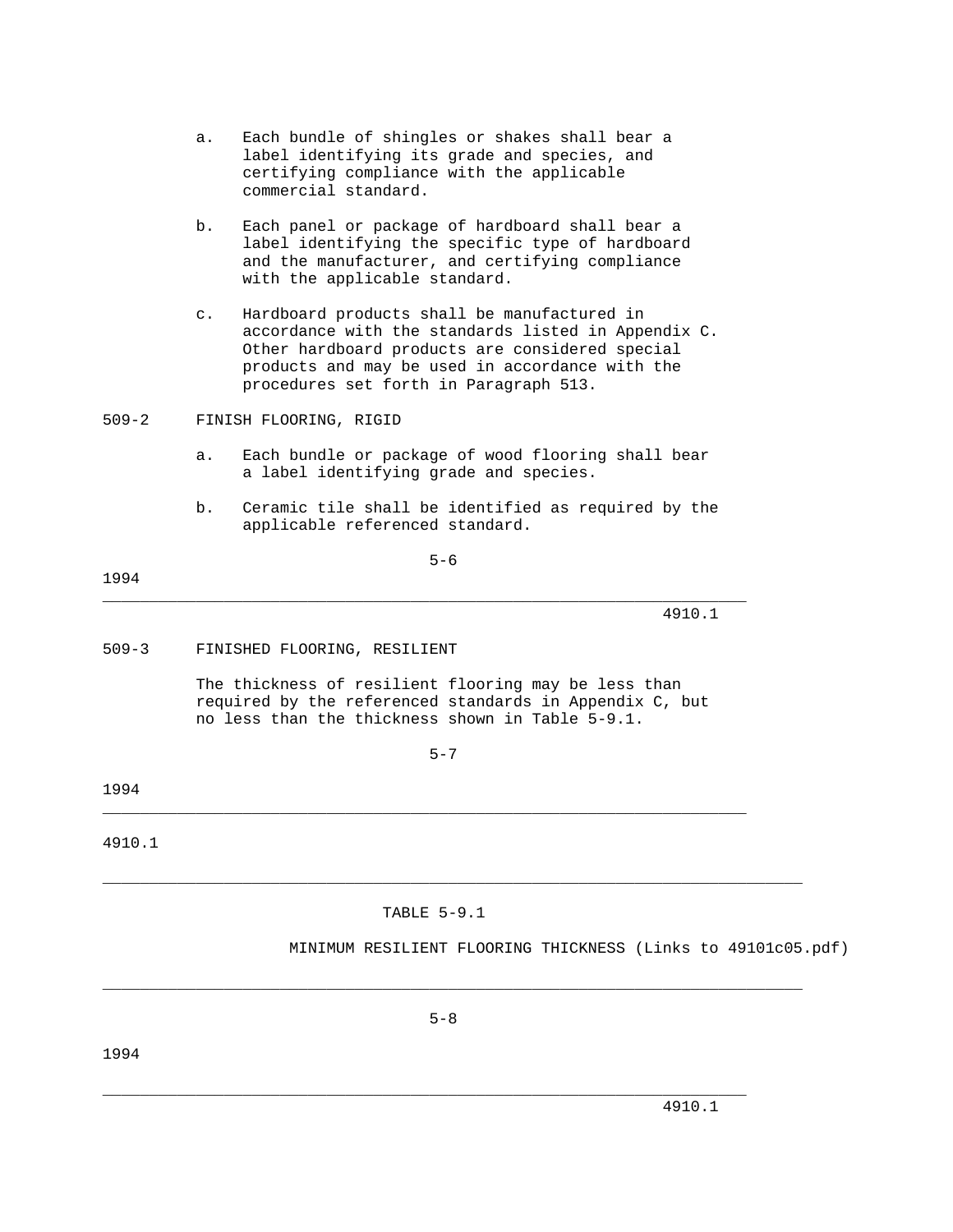### 509-4 CARPETS AND MATS

 Carpet cushions shall comply with the requirements of UM 72-80. Carpets shall comply with the requirements of UM 44C-78.

- 509-5 PAINTING
- 509-5.1 Lead Content

 No paint shall contain more than 0.06 percent lead by weight calculated as lead metal in the total nonvolatile content of liquid paints or in the dried film of paint already applied.

509-5.2 Suitability

 If a paint to be used on exterior surfaces is not inherently mold resistant, a suitable fungicide shall be included in the formulation.

- 513 SPECIAL CONSTRUCTION MATERIALS
- 513-1 DEFINITION

 Special or alternate construction materials and products are those which are new or are not covered by specific requirements in these standards or in the referenced standards in Appendices C, E & F.

513-2 USAGE

 Special or alternate materials and products may be used as prescribed in Section 101-1 and in HUD Handbook 4950.1 Technical Suitability of Products Program, Technical and Processing Procedures.

513-3 REQUIREMENTS FOR ACCEPTANCE

 Special or alternate materials and products will be accepted for use in multifamily structures in accordance with the procedures set forth in HUD Handbook 4950.1.

 $5-9$ 

1994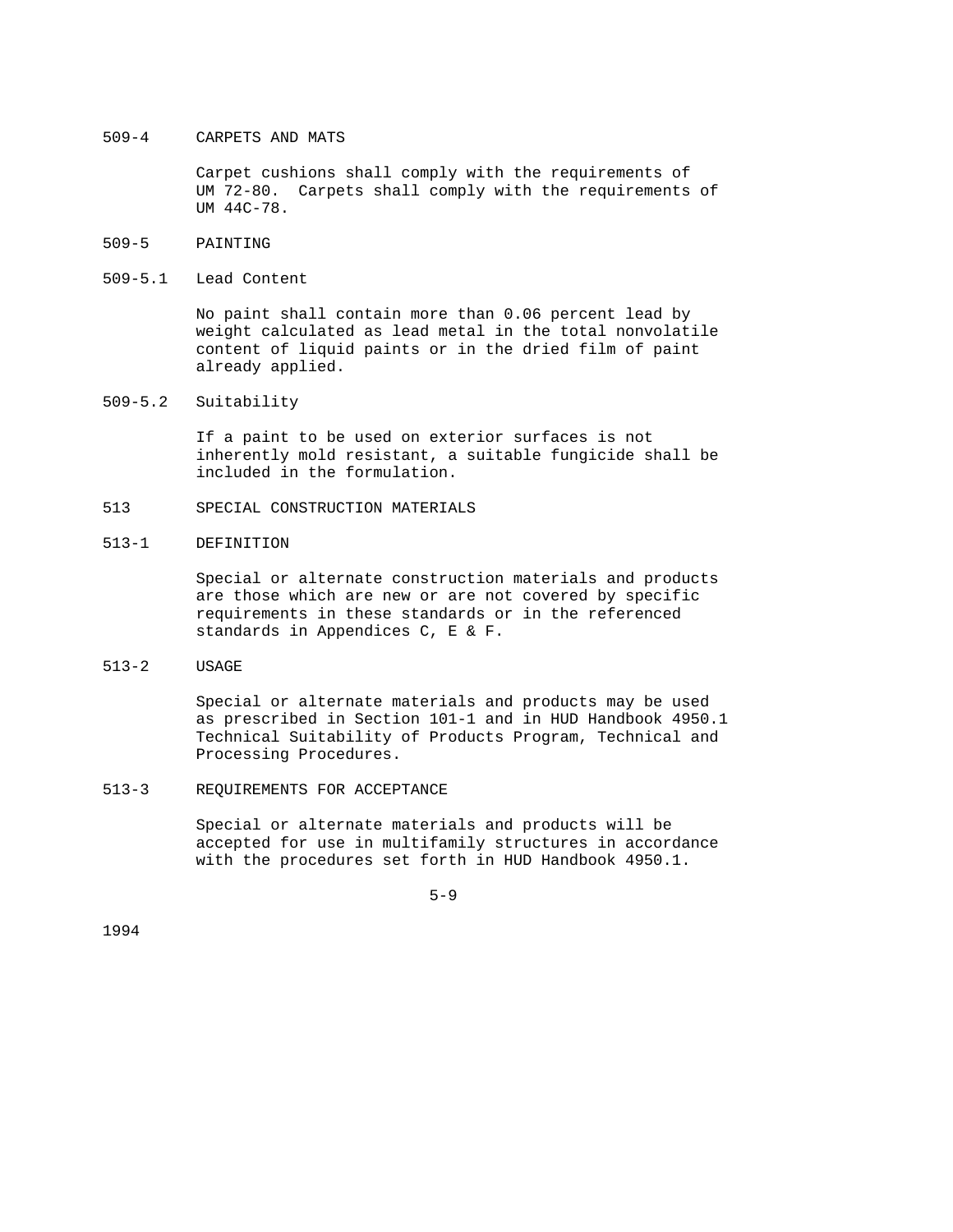4910.1

# TABLE OF CONTENTS

in the control of the control of the control of the control of the control of the control of the control of the control of the control of the control of the control of the control of the control of the control of the contr

| CHAPTER 6 | CONSTRUCTION                                           |         |
|-----------|--------------------------------------------------------|---------|
| 600       |                                                        | $6 - 3$ |
|           |                                                        |         |
| 602       |                                                        | $6 - 3$ |
| $602 - 1$ | Site Utilities - Underground Utilities -----------     | $6 - 3$ |
| $602 - 2$ | Roads and Walks ----------------------------------     | $6 - 3$ |
| 603       |                                                        | $6 - 4$ |
| $603 - 1$ | Interior Concrete Slabs-on-Ground ----------------     | $6 - 4$ |
| $603 - 2$ | Exterior Concrete Slabs-on-Ground ---------------      | $6 - 4$ |
| 606       |                                                        | $6 - 4$ |
| $606 - 1$ | Termite Protection -------------------------------     | $6 - 4$ |
| $606 - 2$ | Decay Protection --------------------------------      | $6 - 5$ |
| $606 - 3$ | Wood Construction --------------------------------     | $6 - 5$ |
|           |                                                        |         |
| 607       | THERMAL AND MOISTURE PROTECTION ------------------     | $6 - 5$ |
| $607 - 1$ | Energy Requirements ------------------------------     | $6 - 5$ |
| $607 - 2$ |                                                        | $6 - 6$ |
| $607 - 3$ | Gutters and Downspouts ---------------------------     | $6 - 6$ |
|           |                                                        |         |
| 608       | DOORS, WINDOWS AND GLAZING -----------------------     | $6 - 7$ |
| $608 - 1$ | Door Performance - General ----------------------      | $6 - 7$ |
| $608 - 2$ |                                                        | $6 - 7$ |
| $608 - 3$ |                                                        | $6 - 8$ |
| $608 - 4$ |                                                        | $6 - 8$ |
|           |                                                        |         |
| 609       | FINISH MATERIALS --------------------------------      | $6 - 8$ |
| $609 - 1$ | Finish Flooring, Rigid ---------------------------     | $6 - 8$ |
| $609 - 2$ | Resilient Flooring -------------------------------     | $6 - 8$ |
| $609 - 3$ |                                                        | $6 - 9$ |
| $609 - 4$ | Wall Coverings ---------------------------------- 6-13 |         |
| $609 - 5$ | Other Finishes ---------------------------------- 6-13 |         |
| 611       |                                                        |         |
| $611 - 1$ | Kitchen and Vanity Cabinets --------------------- 6-14 |         |
|           |                                                        |         |
| 613       | SPECIAL CONSTRUCTION ---------------------------- 6-15 |         |
| $613 - 1$ | Factory-Produced (Modular or Panelized)                |         |
|           |                                                        |         |
| $613 - 2$ | Swimming Pools ---------------------------------- 6-15 |         |
|           |                                                        |         |
|           | $6 - 1$                                                |         |
| 1994      |                                                        |         |

4910.1

| 614-1 Minimum Service Elevator Sizes ------------------- 6-15 |  |
|---------------------------------------------------------------|--|

\_\_\_\_\_\_\_\_\_\_\_\_\_\_\_\_\_\_\_\_\_\_\_\_\_\_\_\_\_\_\_\_\_\_\_\_\_\_\_\_\_\_\_\_\_\_\_\_\_\_\_\_\_\_\_\_\_\_\_\_\_\_\_\_\_\_\_\_\_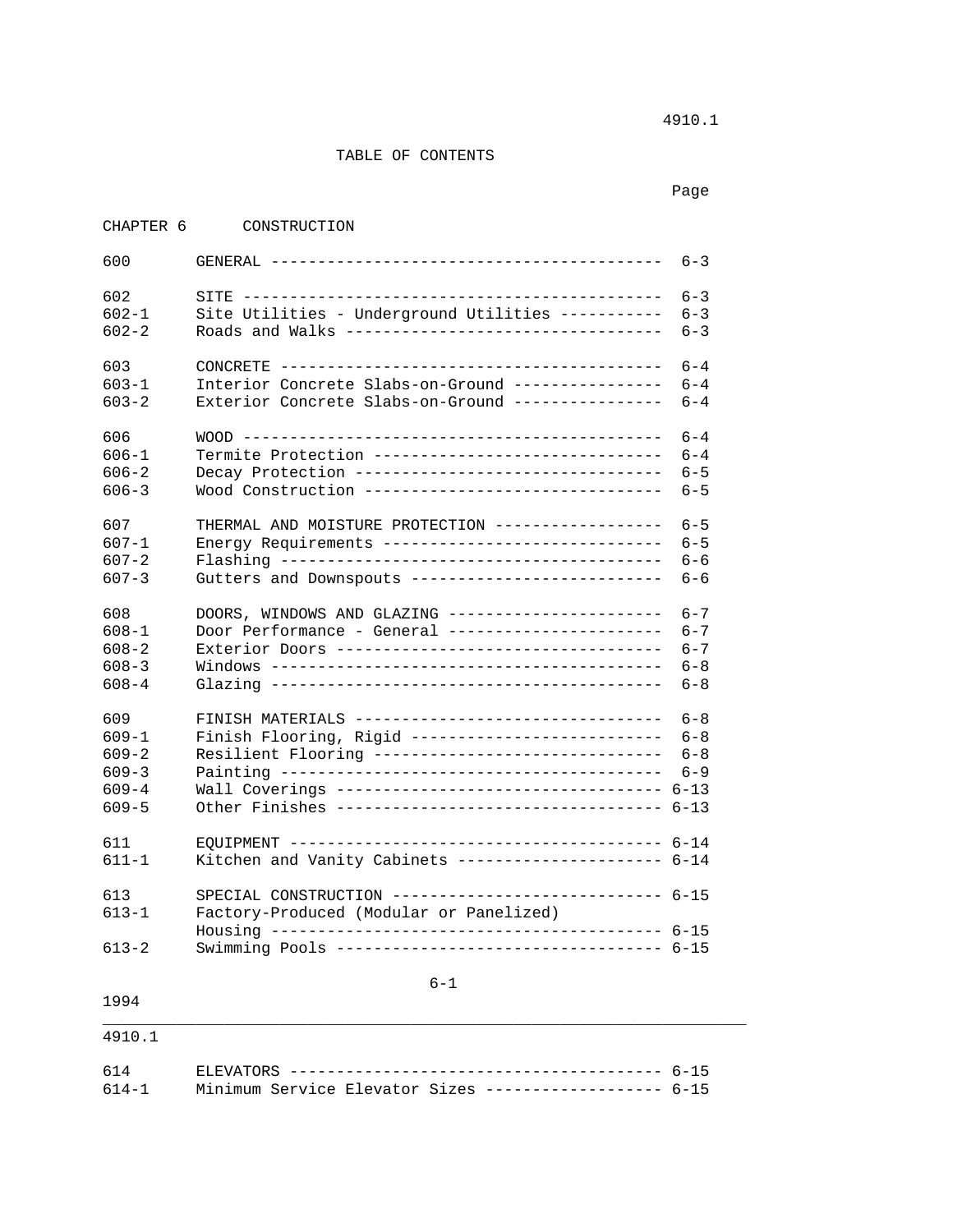| 615       |                                                         |  |
|-----------|---------------------------------------------------------|--|
| $615 - 1$ | Special Piping System --------------------------- 6-15  |  |
| $615 - 2$ | Water Supply System ----------------------------- 6-16  |  |
| $615 - 3$ | Sewage Disposal Systems -------------------------- 6-16 |  |

 $6-2$ 

1994

4910.1

#### CHAPTER 6

\_\_\_\_\_\_\_\_\_\_\_\_\_\_\_\_\_\_\_\_\_\_\_\_\_\_\_\_\_\_\_\_\_\_\_\_\_\_\_\_\_\_\_\_\_\_\_\_\_\_\_\_\_\_\_\_\_\_\_\_\_\_\_\_\_\_\_\_\_

### CONSTRUCTION

### 600 GENERAL

 All work shall be performed in a workmanlike manner and in accordance with good usage and accepted practices. All materials shall be made and installed so they perform in accordance with their intended purposes.

- 602 SITE
- 602-1 SITE UTILITIES UNDERGROUND UTILITIES
- 602-1.1 Underground piping and related items shall be protected from corrosion. Underground mechanical and electrical systems shall be protectively coated to minimize corrosion where soil conditions warrant. Where applicable, sacrificial anodes may be used.
- 602-1.2 Sacrificial anodes may be used where soil resistivity does not exceed 15,000 ohm - centimeters. Otherwise, an impressed current system of corrosion prevention shall be used.
- 602-2 ROADS AND WALKS
- 602-2.1 GENERAL

 Surfaces and base courses for roads, streets, parking areas and walks shall be durable materials. Their construction shall be in conformance with generally accepted local design practices.

602-2.2 Drainage

 Adequate surface and underground drainage systems shall serve all paving and improvements so as to ensure continuing stable soil support for these improvements.

 $6 - 3$ 

\_\_\_\_\_\_\_\_\_\_\_\_\_\_\_\_\_\_\_\_\_\_\_\_\_\_\_\_\_\_\_\_\_\_\_\_\_\_\_\_\_\_\_\_\_\_\_\_\_\_\_\_\_\_\_\_\_\_\_\_\_\_\_\_\_\_\_\_\_

1994

4910.1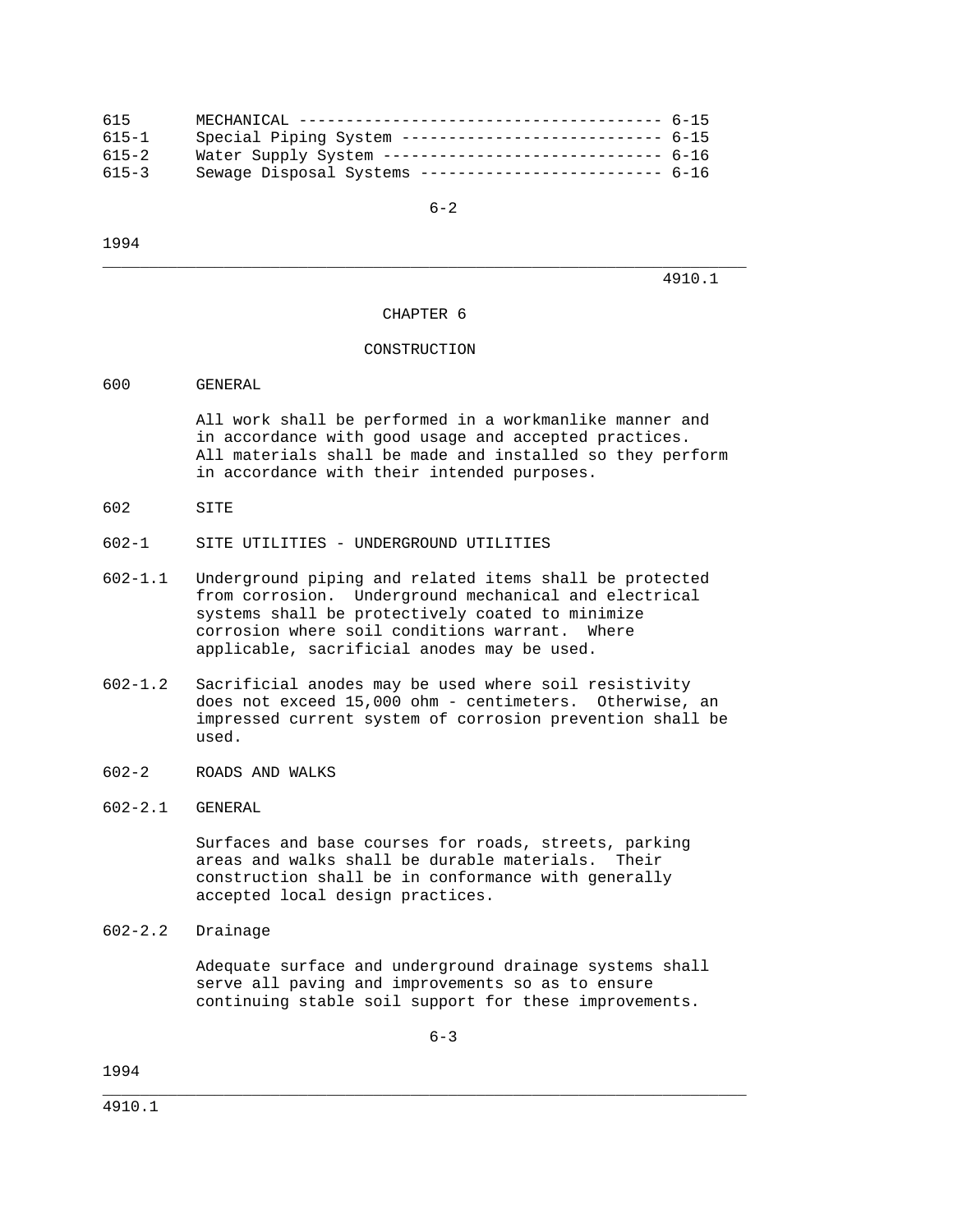### 603 CONCRETE

- 603-1 INTERIOR CONCRETE SLABS-ON-GROUND
- 603-1.1 General

 Slabs shall be designed and constructed in accordance with ACI 302.1R-80, Guide for Concrete Floor and Slab Construction, and as may be necessary to prevent slab damage due to potential soil movements.

- 603-1.2 Vapor retarders and base course shall be provided for all interior concrete slabs to which a finish flooring is applied. In arid regions where irrigation and heavy sprinkling is not done, and where no drainage or soil problem exists on the site, vapor retarders may be omitted with the consent of the HUD Field Office. Base course may omitted when asphalt tile, rubber tile, vinyl tile, terrazzo and ceramic tile are used as finish flooring, except that base course shall be used when capillarity of subsoil is such that liquid rise from ground water table will permit water to reach the bottom of the slab.
	- Note: Acceptable base course materials are gravel, slag, crushed rock, sand, cinders and certain types of earth when approved by the local HUD Field Office. See ASTM C-33-90, Table 2. Base course material shall be clean, washed and free from deleterious substances, consistent with ASTM C-33, with 100% of the material passing a 1" sieve and less than 2% passing a #4 sieve.
- 603-2 EXTERIOR CONCRETE SLABS-ON-GROUND

 Slabs shall be designed and constructed in accordance with ACI 302.1R-80, Guide for Concrete Floor and Slab Construction, and as may be necessary to prevent slab damage due to potential soil movements.

- 606 WOOD
- 606-1 TERMITE PROTECTION
- 606-1.1 A chemical barrier must be provided for structures built in those areas where termites are determined by the HUD Field Office to be a hazard. A physical barrier will also satisfy this requirement where the hazard is presented by subterranean termites only.

\_\_\_\_\_\_\_\_\_\_\_\_\_\_\_\_\_\_\_\_\_\_\_\_\_\_\_\_\_\_\_\_\_\_\_\_\_\_\_\_\_\_\_\_\_\_\_\_\_\_\_\_\_\_\_\_\_\_\_\_\_\_\_\_\_\_\_\_\_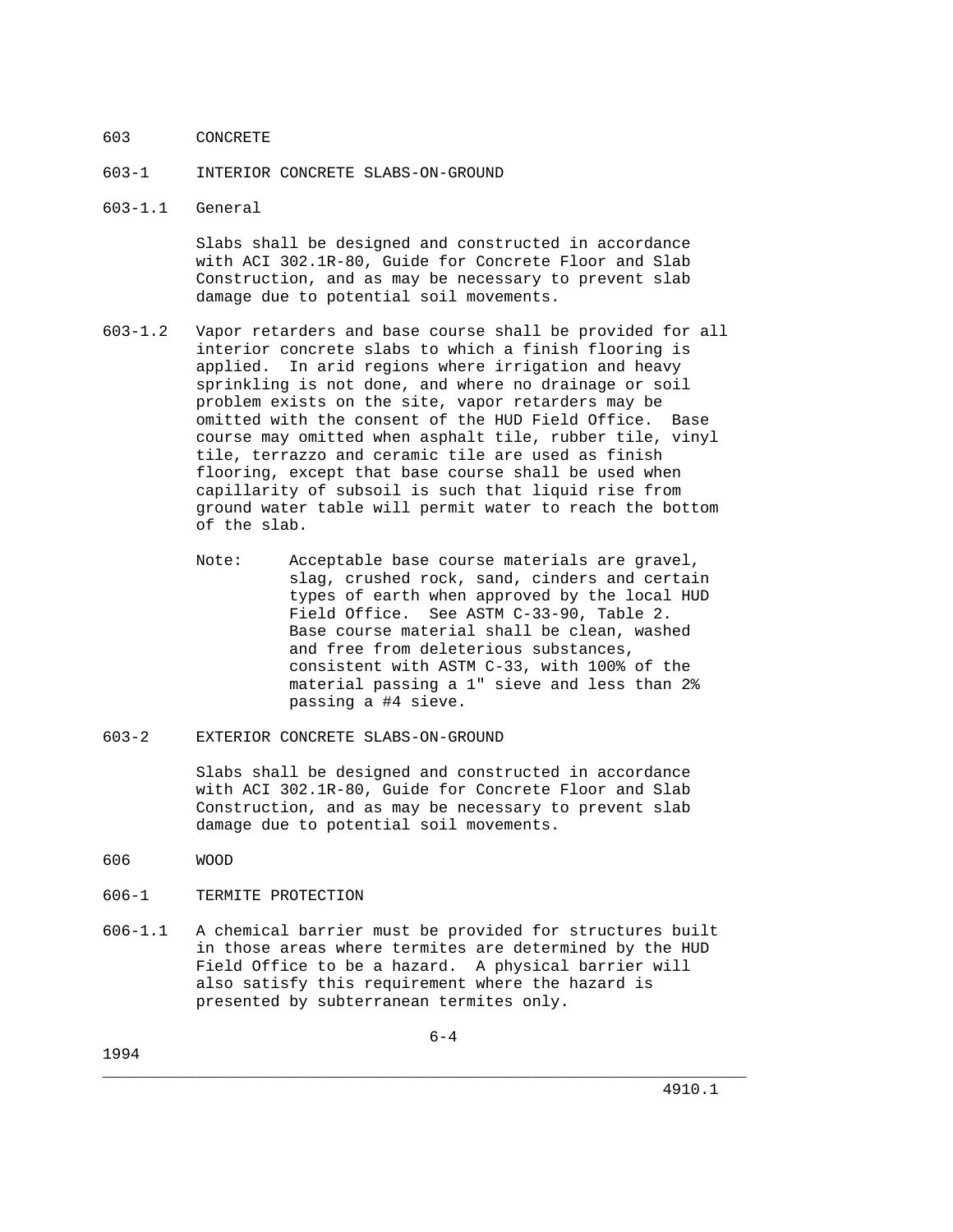- 606-1.2 Soil treatment and pressure treated lumber are chemical barriers.
- 606-2 DECAY PROTECTION
- 606-2.1 Protection Against Damage by Decay

 Where required by the HUD Field Office, protection against damage by decay shall be provided.

606-3 WOOD CONSTRUCTION

 The 1991 Edition of the National Design Specification for Wood Construction shall be used, including the 1991 supplement.

- 607 THERMAL AND MOISTURE PROTECTION
- 607-1 ENERGY REQUIREMENTS
- 607-1.1 Energy Efficiency

 All buildings shall be constructed in compliance with the requirements of the CABO Model Energy Code, 1992 Edition except Sections 101.3.1, 101.3.2, 101.3.3 and 502.1.2, but including the Appendix. The values to be used for the table contained in Section 302.1 of the Model Energy Code are to be those for the area in which the building is to be constructed. Information concerning heating and cooling degree days for particular locations shall be obtained from the ASHRAE Handbook of Fundamentals; ASHRAE Heating Cooling Load Calculations Manual; the NAHB-RF Insulation Manual for Homes and Apartments; local utilities; or the National Climatic Data Center Manuals are available from NAHB-RF, or NAIMA.

 Other sources of heating degree day and summer cooling data may be used, if acceptable to the HUD Field Office.

607-1.2 Thermal Mass

 In addition to the energy criteria set forth in Section 607-1.1, the design of a property may take into consideration the thermal mass of building components. However, thermal mass may be considered only to the extent that the developer or other interested party can

 $6-5$ 

\_\_\_\_\_\_\_\_\_\_\_\_\_\_\_\_\_\_\_\_\_\_\_\_\_\_\_\_\_\_\_\_\_\_\_\_\_\_\_\_\_\_\_\_\_\_\_\_\_\_\_\_\_\_\_\_\_\_\_\_\_\_\_\_\_\_\_\_\_

### 1994

#### 4910.1

### 607-1.2 Continued

 provide the HUD Field Office with empirical evidence that quantifies the effect of thermal mass with respect to the specific geographical location in question and with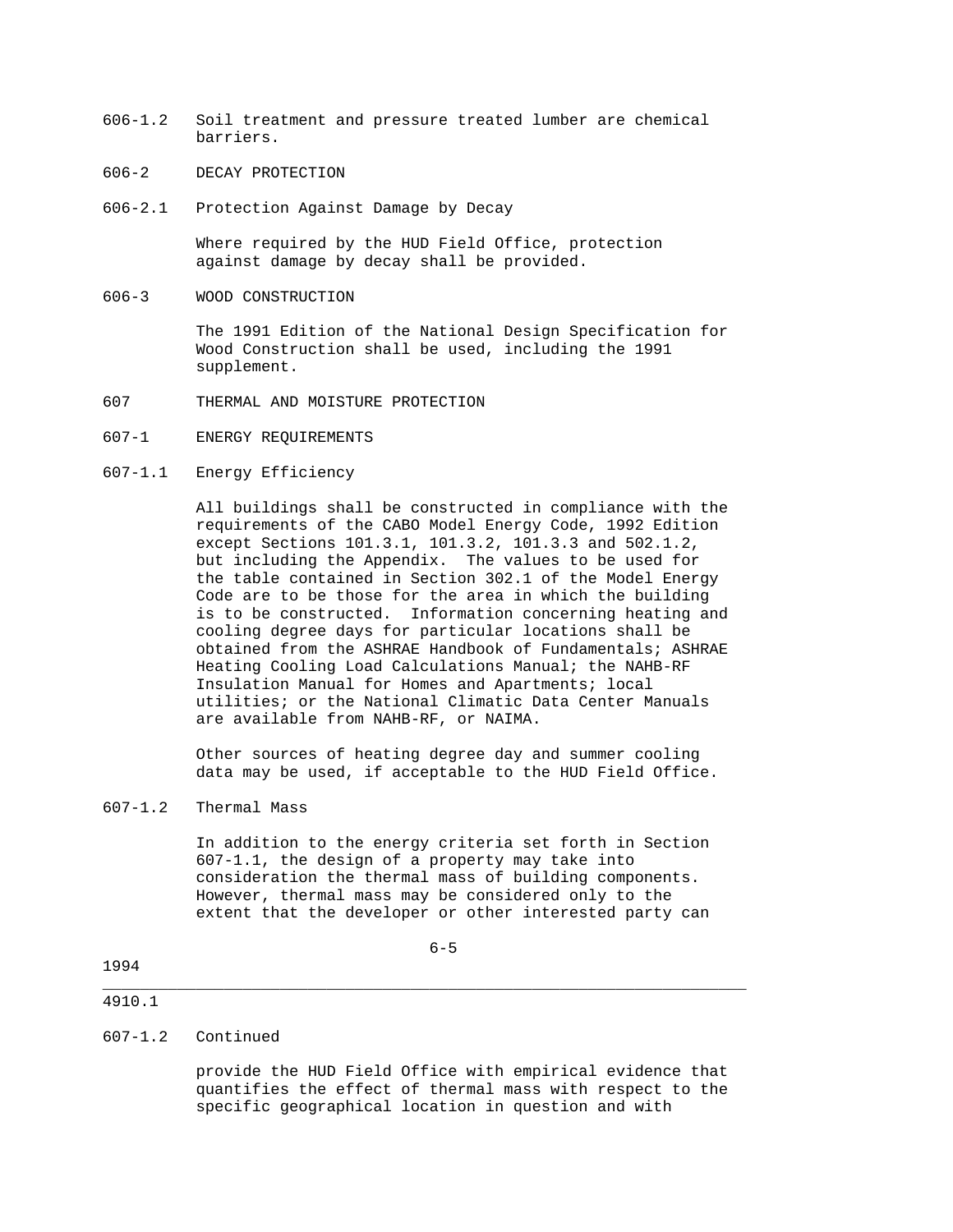respect to the specific type of construction in question. When the quantifiable effects of thermal mass are considered, the building must provide a level of energy efficiency equal to or exceeding that otherwise required by these MPS.

#### 607-2 FLASHING

General

- a. Flashing shall have a service life at least equal to that of the assemblies into which it is built.
- b. Alternate products or systems of bitumen-impregnated plastic or elastomeric materials may be used for flashing if they are installed in accordance with the manufacturer's recommendations and are acceptable to the HUD Field Office. Counter flashing is considered exposed flashing and shall be constructed of sheet metal.
- c. All openings between wood or metal and masonry shall be caulked with a non-hardening caulking compound.
- 607-3 GUTTERS AND DOWNSPOUTS
- 607-3.1 Gutters
	- a. Gutters shall be provided when either of the following conditions are present:
		- (1) Soil is of such a nature that excessive erosion or expansion will occur or,
		- (2) Roof overhangs are less than 12 inches in width for one story structures or less than 24 inches in width for two story structures.
	- b. When gutters are omitted, a diverter or other suitable means shall be provided to prevent water from roofs or valleys from draining on uncovered entrance platforms or steps.

 $6-6$ 

\_\_\_\_\_\_\_\_\_\_\_\_\_\_\_\_\_\_\_\_\_\_\_\_\_\_\_\_\_\_\_\_\_\_\_\_\_\_\_\_\_\_\_\_\_\_\_\_\_\_\_\_\_\_\_\_\_\_\_\_\_\_\_\_\_\_\_\_\_

1994

4910.1

# 607-3.1 Continued

 c. A gutter having approximately the same cross section as the downspouts shall be used for spacings of up to 40 ft. between downspouts. For each additional 20 ft. of gutter, the gutter width shall be increased by 1 inch.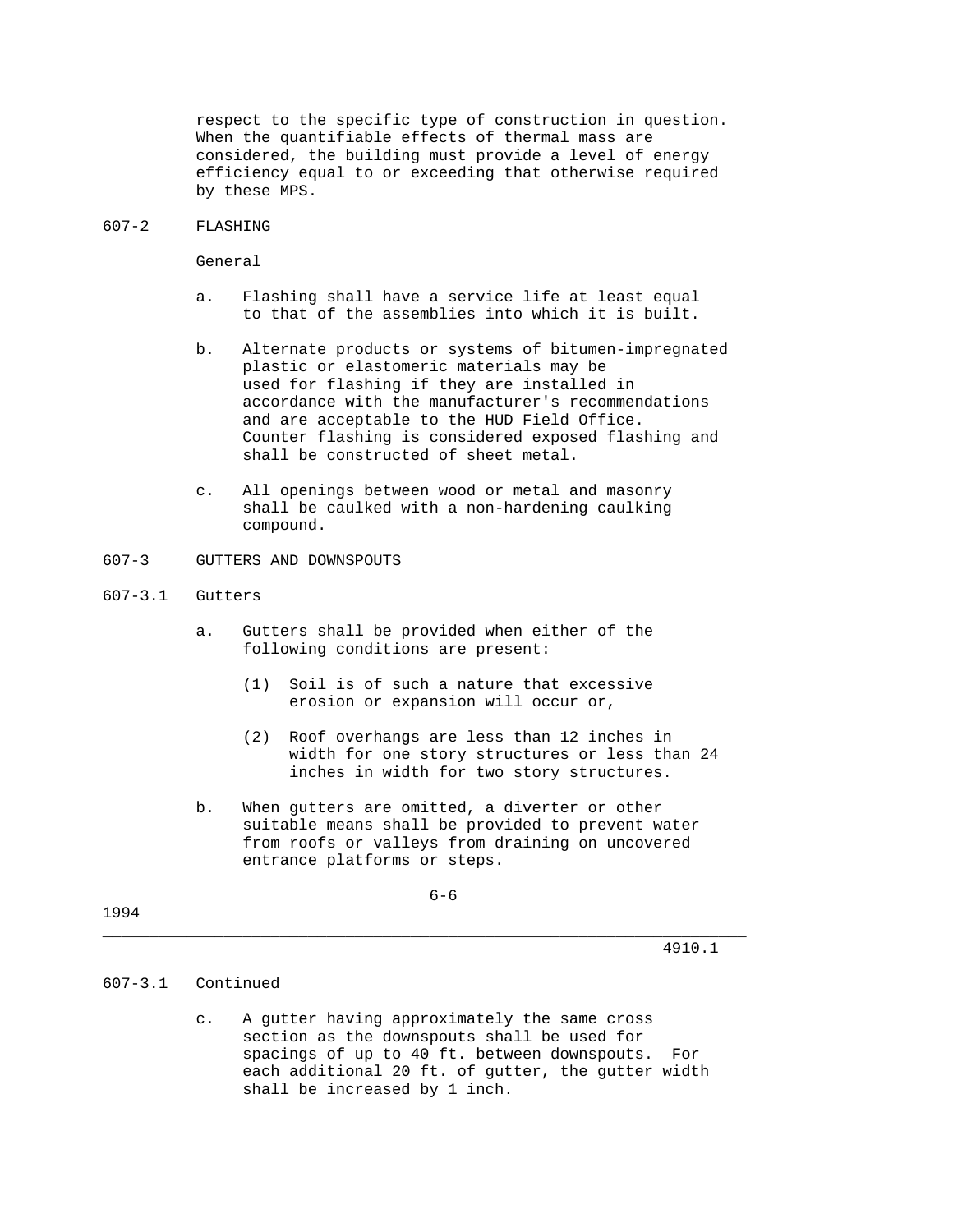- d. Strainers shall be installed at the head of the downspout when the downspout is connected to an underground drain.
- e. Details of any built-in gutters shall be submitted to the HUD Field Office for acceptance.

# 607-3.2 Scuppers

- a. Scuppers shall be installed at the outfall end of a valley for special roof designs, such as "butterfly" roofs.
- b. Scuppers shall be installed for overflow of all roofs enclosed by parapet walls, except when the construction of the roof and the type of roof covering used are designed to hold water. Suitable overflow devices shall be used.

#### 607-3.3 Downspouts

 Downspouts shall be sized on the basis of 100 square feet of roof surface to 1 square inch of leader. More or less leader area may be required by the HUD Field Office.

- 608 DOORS, WINDOWS, AND GLAZING
- 608-1 DOOR PERFORMANCE GENERAL

 Doors shall be durable, installed in good operating condition, free of defects, latch readily and lock securely.

- 608-2 EXTERIOR DOORS
- 608-2.1 Weatherstripping

 All exterior doors and weatherstripping shall be properly fitted so as to eliminate excessive infiltration of air.

 $6 - 7$ 

\_\_\_\_\_\_\_\_\_\_\_\_\_\_\_\_\_\_\_\_\_\_\_\_\_\_\_\_\_\_\_\_\_\_\_\_\_\_\_\_\_\_\_\_\_\_\_\_\_\_\_\_\_\_\_\_\_\_\_\_\_\_\_\_\_\_\_\_\_

### 1994

#### 4910.1

#### 608-2.2 Miscellaneous

 A safety door check shall be provided on all outward opening doors, including storm and screen doors.

#### 608-3 WINDOWS

### 608-3.1 Installation

 Windows shall be installed in accordance with the recommendations of the manufacturer. Operating hardware shall be installed. Windows in buildings of 4 or more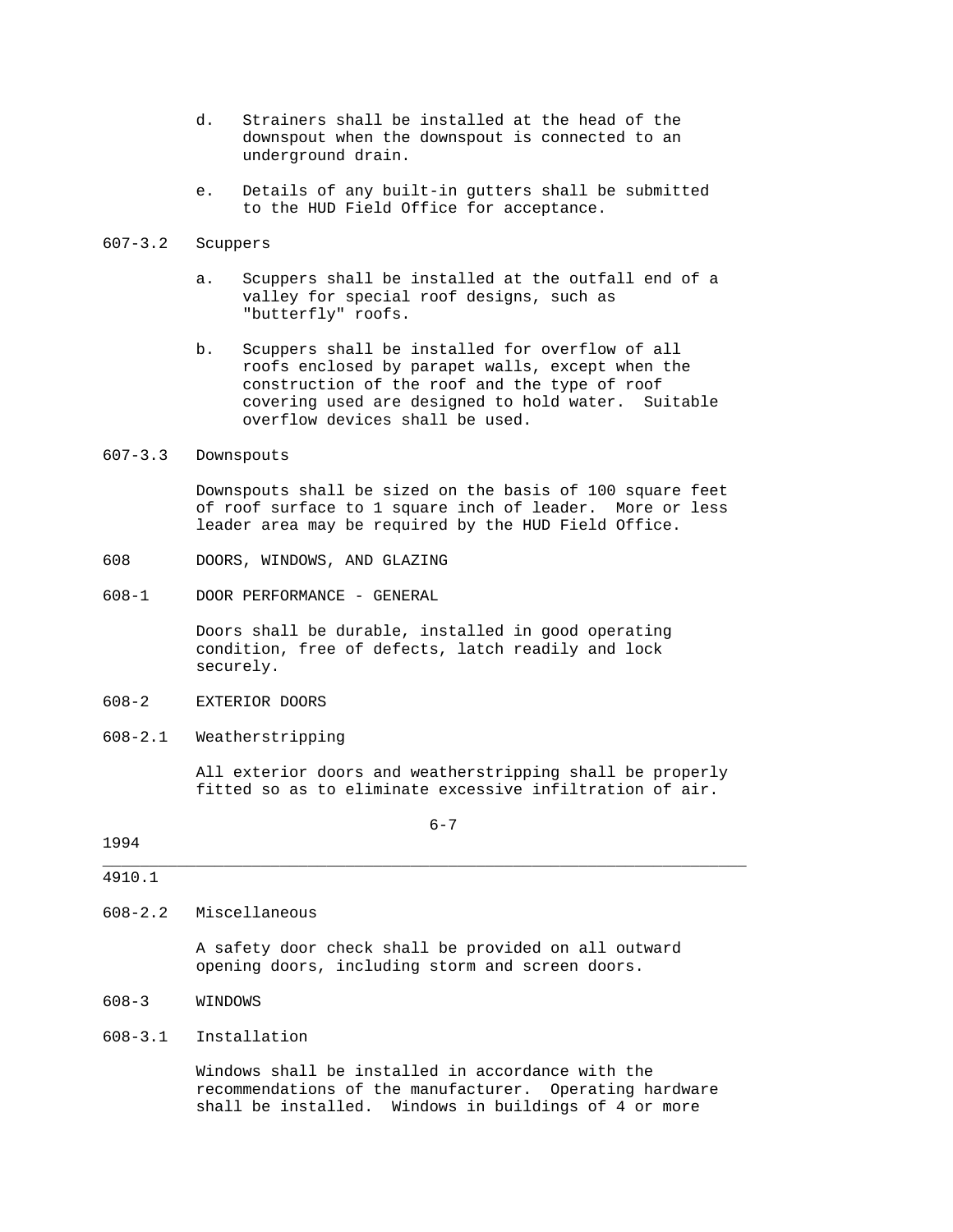stories in height shall be inside glazed or have sash or ventilators that can be glazed from the inside of the building. All glass and glazing beads shall be replaceable.

608-3.2 Weatherstripping

 Windows and weatherstripping shall be properly fitted to eliminate excessive infiltration of dust, snow or rain.

608-3.3 Screens

 Screens shall be installed on openable windows in habitable rooms and bathrooms.

- 608-4 GLAZING
- 608-4.1 Installation Standards

 Glazing shall comply with the applicable requirements identified in Appendix E.

- 609 FINISH MATERIALS
- 609-1 FINISH FLOORING, RIGID

 The products used shall be installed in accordance with the manufacturer's instructions and/or recommendations.

#### 609-2 RESILIENT FLOORING

 Resilient flooring shall be installed over a suitable underlayment and in compliance with the recommendations of the manufacturer.

 $6-8$ 

\_\_\_\_\_\_\_\_\_\_\_\_\_\_\_\_\_\_\_\_\_\_\_\_\_\_\_\_\_\_\_\_\_\_\_\_\_\_\_\_\_\_\_\_\_\_\_\_\_\_\_\_\_\_\_\_\_\_\_\_\_\_\_\_\_\_\_\_\_

1994

4910.1

#### 609-3 PAINTING

#### 609-3.1 Application

- a. Application of paints, stains, or other coating systems shall be in strict accordance with manufacturer's directions.
- b. Additional coats may be required if the finish surface does not provide coverage or hiding that is acceptable to the HUD Field Office.

# 609-3.2 Exterior Wood Surfaces

Exterior wood surfaces shall be finished as follows:

a. Wood Siding, Millwork and Trim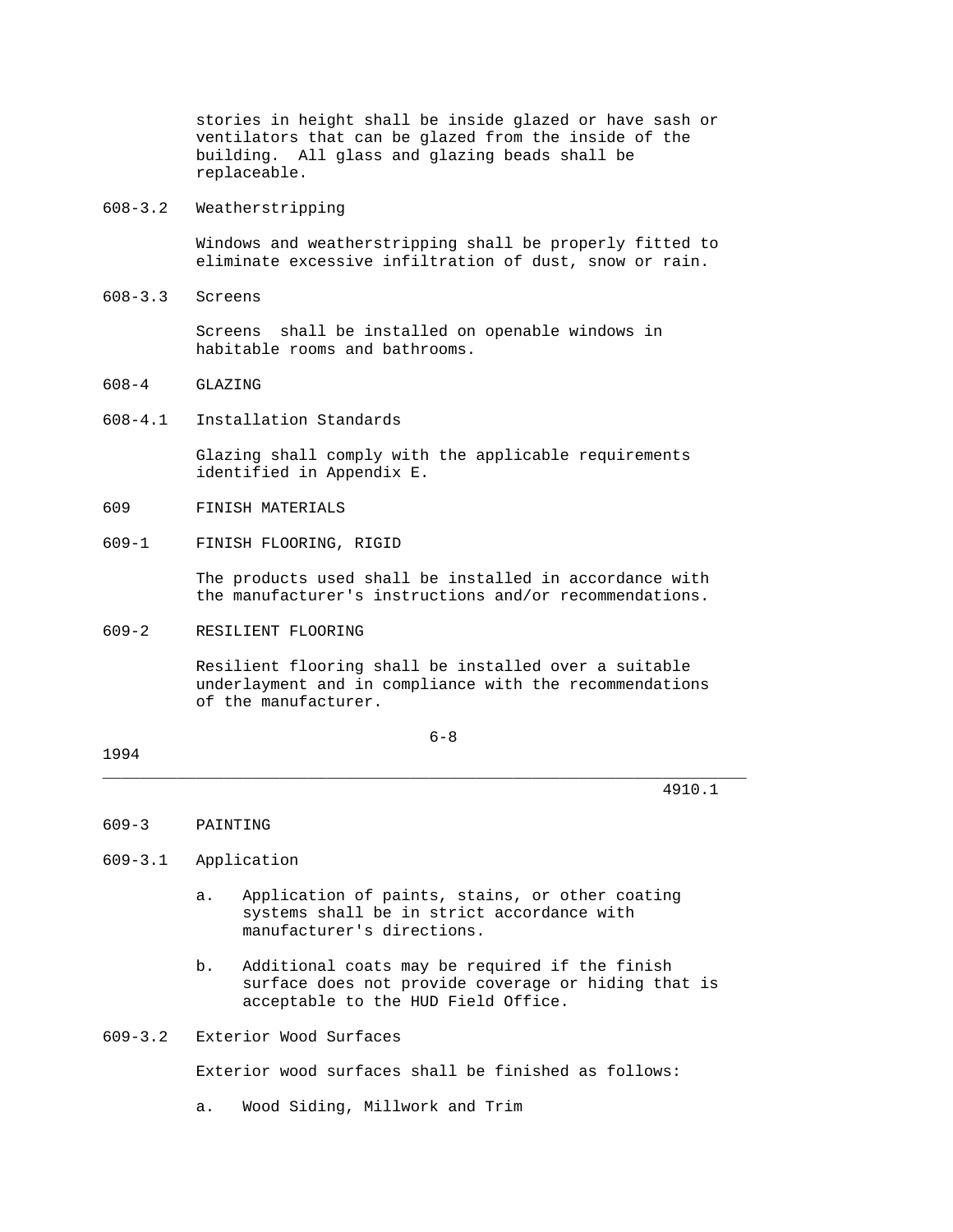- (1) Knots, resinous wood, and nail holes shall be sealed with a prepared sealer or aluminum paint prior to puttying and priming. Any nail holes or cracks in surfaces to be painted shall be filled with putty.
- (2) A prime coat shall be applied to all surfaces to be painted before or immediately after installation. Primer shall be formulated specifically for application to unfinished wood. Finish coats formulated to serve as primers may be used.
- (3) One of the following finish systems shall be applied. Coverage shall be that which will provide at least the minimum thickness recommended by the manufacturer.
	- (a) Oil paint systems.
	- (b) Latex paint systems.
	- (c) Pigmented stains as per manufacturer's directions.
	- (d) Clear penetrating preservatives or water repellent finishing systems.

### $6 - 9$

\_\_\_\_\_\_\_\_\_\_\_\_\_\_\_\_\_\_\_\_\_\_\_\_\_\_\_\_\_\_\_\_\_\_\_\_\_\_\_\_\_\_\_\_\_\_\_\_\_\_\_\_\_\_\_\_\_\_\_\_\_\_\_\_\_\_\_\_\_

1994

#### 4910.1

- (4) The top and bottom of exterior wood doors, casement sash, awning sash and the bottom of double hung sash shall receive two coats of paint or sealer.
- (5) Prior to erection, all edges of vertical siding shall be sealed with a heavy coat of house paint primer, water repellent stain, exterior aluminum house paint or sealer. Wood batten strips shall be backed-primed or sealed.
- b. Wood Shingles, Shakes, Roughsawn Siding.

 Two coats of oil stain, pigmented oil stain or an oil shingle paint shall be applied.

c. Hardboard and Softwood Plywood Siding.

 These sidings shall be finished in accordance with the manufacturer's direction.

d. Wood Porch Floors and Decks.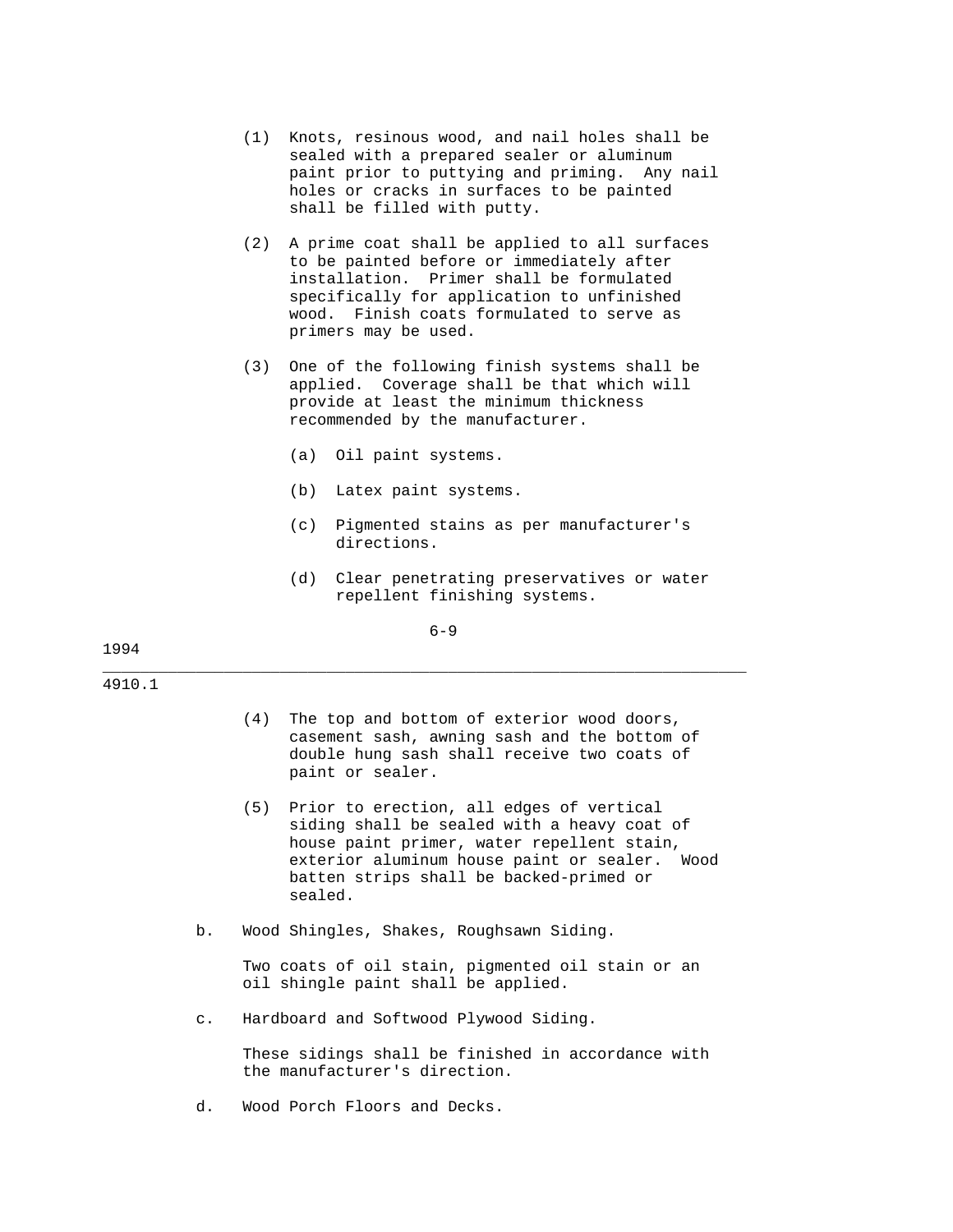One coat of primer and two coats of floor and deck enamel designed for exterior use shall be applied. Joints between floor and wall shall be caulked.

e. Unfinished Surfaces.

 Shingles and board siding of vertical grain cedar, redwood and baldcypress may be left unfinished.

- 609-3.3 Exterior Concrete Masonry Units or Concrete Brick
	- a. At least two coats of masonry paint shall be applied.
	- b. Concrete masonry units or concrete brick, except small areas of foundation walls, shall be painted to provide a water resistant finish.

 High density concrete brick or solid split block forming the outer face of double unit walls (veneer, cavity walls, etc.) may be left unpainted when acceptable to the HUD Field Office.

6-10

\_\_\_\_\_\_\_\_\_\_\_\_\_\_\_\_\_\_\_\_\_\_\_\_\_\_\_\_\_\_\_\_\_\_\_\_\_\_\_\_\_\_\_\_\_\_\_\_\_\_\_\_\_\_\_\_\_\_\_\_\_\_\_\_\_\_\_\_\_

#### 1994

4910.1

#### 609-3.4 Exterior Metal

- a. Galvanized Steel or Iron
	- (1) Field painting shall consist of two coats. One coat shall be a primer formulated specifically for galvanized surfaces, and the second coat shall be a finish coat. A finish coat formulated to serve as a primer may be used as the first coat.
- b. Steel, Iron or Terne Plate
	- (1) Steel or iron, except stainless steel, weathering steels, or steel treated with coatings to provide corrosion resistance, shall be painted.
	- (2) A rust inhibitive primer and a finish coat shall be applied.

### 609-3.5 Interior Wood Surfaces

- a. Millwork and Trim
	- (1) All mill work and trim, including windows; interior doors; window, door and base trim; paneling and closet shelving and trim shall be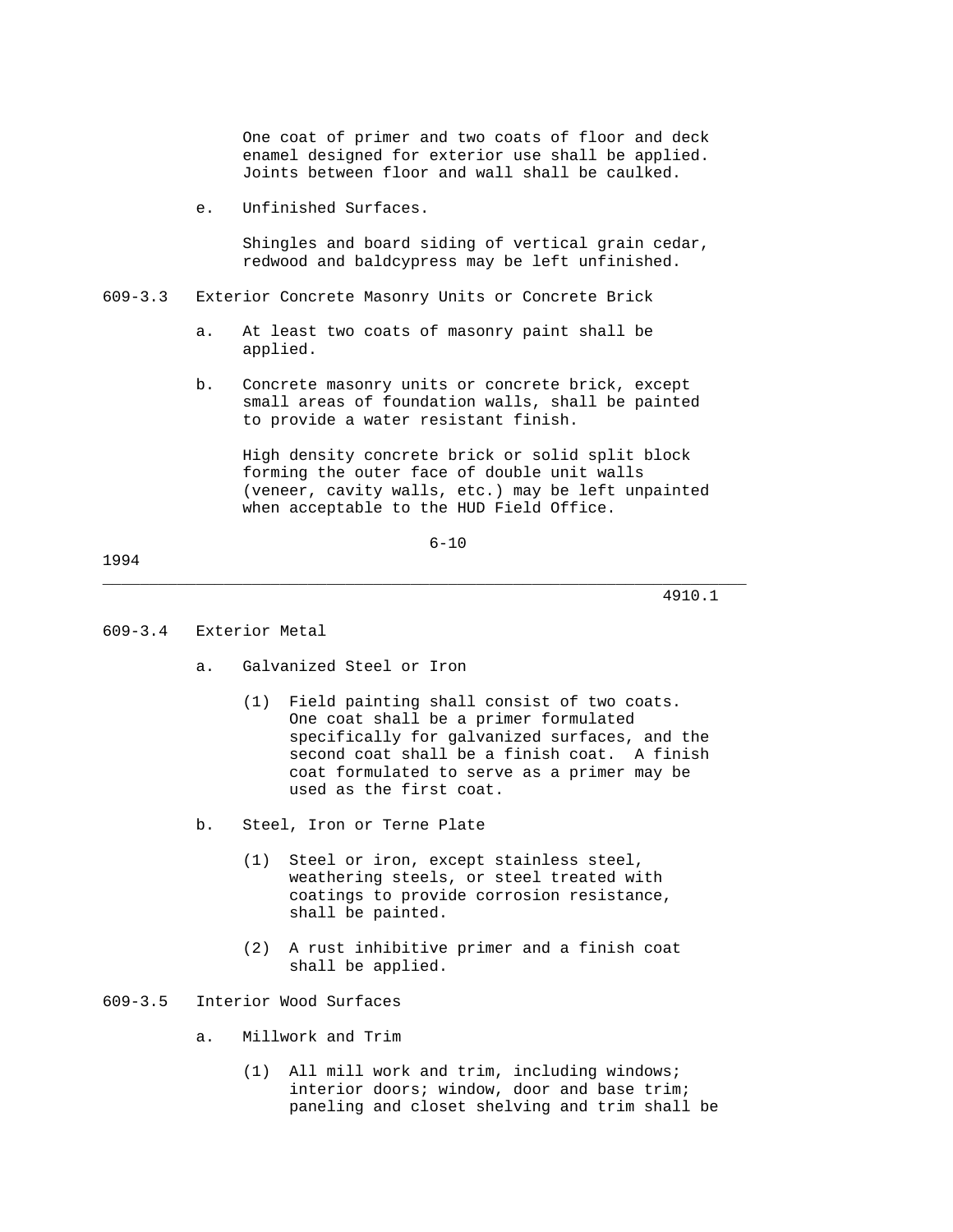finished by painting or natural finishing.

(2) Painting

 If the surface is open grain wood, it shall be filled or sealed to prevent the grain from rising. Surfaces shall be treated with a primer. One or more finish coats shall be applied to provide a smooth surface and good hiding.

(3) Finished Material

 Natural finishes include stain-wax, stain followed by one or more coats of varnish, clear coats of varnish with or without wiped paint undercoats or oil and wax finishes.

6-11

\_\_\_\_\_\_\_\_\_\_\_\_\_\_\_\_\_\_\_\_\_\_\_\_\_\_\_\_\_\_\_\_\_\_\_\_\_\_\_\_\_\_\_\_\_\_\_\_\_\_\_\_\_\_\_\_\_\_\_\_\_\_\_\_\_\_\_\_\_

### 1994

#### 4910.1

- b. Wood Floors
	- (1) If flooring is open grain wood, one coat of filler shall be applied. All excess shall be wiped off.
	- (2) Flooring shall be finished with:
		- (a) One or two coats of penetrating sealer and one coat of wax; or
- (b) Two coats of varnish and one coat of wax; or
	- (c) Two coats of polyurethane; or
	- (d) One or more coats of factory-applied finish.
- 609-3.6 Interior Plaster and Gypsum Walls and Ceilings
	- a. Plaster surfaces may be painted, covered or left unfinished, except for surfaces of kitchens and baths. If painted, a finished coat shall be applied over a primer-sealer, unless finish coats are of the self-priming type.
	- b. Gypsum wallboard shall be covered. If painted, one coat of wallboard sealer shall be applied unless finish coats are of the self-sealing type. Two finish coats shall be applied over the sealer. One finish coat, except in kitchen and baths, may be acceptable if good coverage is obtained.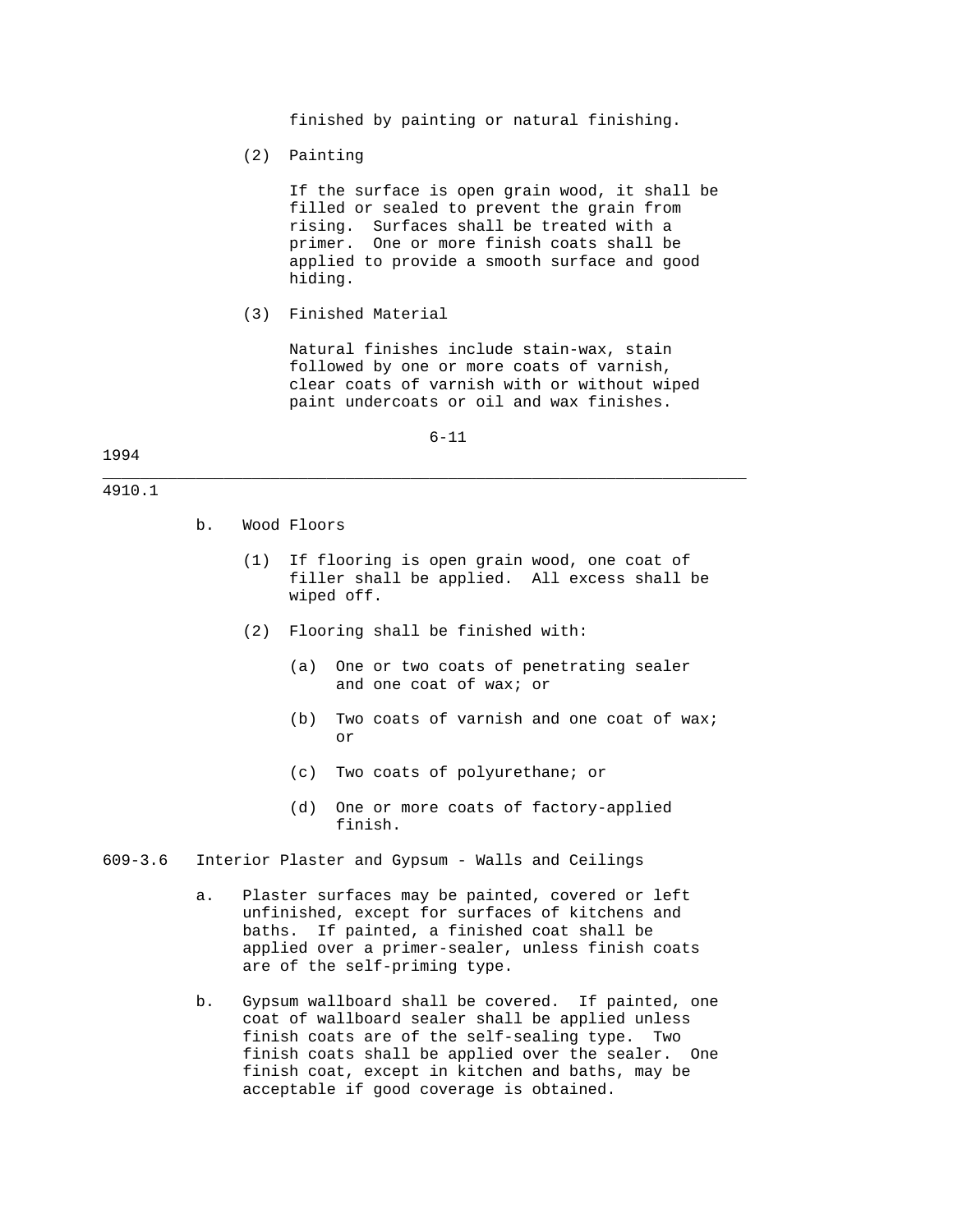#### 609-3.7 Interior Metal

 Non-ferrous metals or wrought iron may be painted or left unfinished. Other metals shall be painted in accordance with 609-3.4.

- 609-3.8 Interior Concrete Floors
	- a. If painted, at least two coats of resin emulsion paint, a solvent rubber paint or a floor and deck enamel shall be applied. If oil paint is used, the surface shall be neutralized before painting.
	- b. A coat of wax shall be applied over paint, stain or an integral finish.

6-12

1994

4910.1

609-4 WALL COVERINGS

 Covering material shall be secured to a suitable base in accordance with the manufacturer's directions.

- 609-5 OTHER FINISHES
- 609-5.1 General

 Other finishes shall be installed in accordance with the manufacturer's directions.

609-5.2 Carpeting and Cushioning

 Carpeting and cushioning shall be installed in accordance with the Specifiers Guide for Contract Carpet Installation, published by the Carpet and Rug Institute. The carpet shall be installed over one of the following suitable underlayments:

- a. A finish floor as provided and described in Section 509 and 609;
- b. A troweled concrete floor;
- c. A plywood subfloor. The top ply of plywood shall be at least "C plugged" grade;
- d. A plywood, hardboard or particleboard underlayment over any other subfloor described in this paragraph.
- e. Other materials where they provide a smooth, hard, durable surface.
- 611 EQUIPMENT

\_\_\_\_\_\_\_\_\_\_\_\_\_\_\_\_\_\_\_\_\_\_\_\_\_\_\_\_\_\_\_\_\_\_\_\_\_\_\_\_\_\_\_\_\_\_\_\_\_\_\_\_\_\_\_\_\_\_\_\_\_\_\_\_\_\_\_\_\_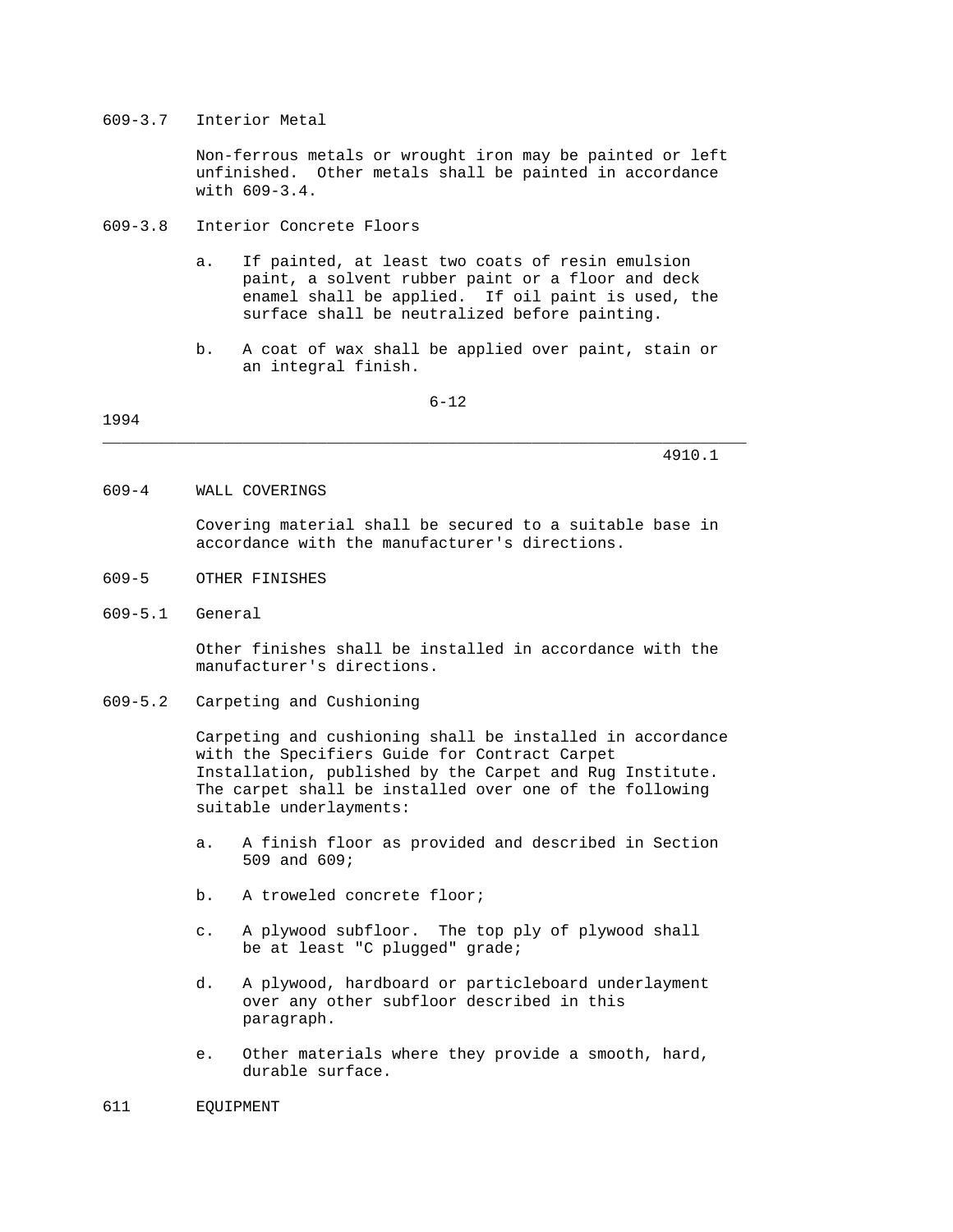### 611-1 KITCHEN AND VANITY CABINETS

#### 611-1.1 General

 a. All manufactured factory finished cabinets shall comply with ANSI A161.1-86, Recommended Minimum Construction and Performance for Kitchen and Vanity Cabinets, or with an equivalent standard.

6-13

# 1994 \_\_\_\_\_\_\_\_\_\_\_\_\_\_\_\_\_\_\_\_\_\_\_\_\_\_\_\_\_\_\_\_\_\_\_\_\_\_\_\_\_\_\_\_\_\_\_\_\_\_\_\_\_\_\_\_\_\_\_\_\_\_\_\_\_\_\_\_\_

# 4910.1

611-1.1 General - Continued

 All cabinets shall bear the label of an independent agency that maintains continuous control over the testing and inspection of the cabinet. The label shall identify the manufacturer's name or symbol and indicate compliance with the applicable standards.

 b. Construction and installation of job and custom built cabinets shall be acceptable to the HUD Field Offices. These cabinets shall be equivalent in quality and construction to cabinets meeting ANSI A161.1-86.

# 611-1.2 Counter Tops

- a. The top material shall be securely bonded to a reinforced steel core, to 5/8 in. plywood, or to any other equivalent material.
- b. Top material shall be phenolic laminate, vinyl plastic covering, ceramic tile, stainless steel or other material suitable for its intended use. At least a 3 in. back and end splash shall be provided against all abutting vertical surfaces which are not water and grease resistant. When a back splash is omitted, the joints at the juncture of the counter top and vertical surfaces shall be tight and sealed.
- c. All edges, including the sink and any built-in surface units, shall have a non-corrodible metal molding or other suitable edging.

1994

Click Here for MS Word Version of Page 6-15 (Links to 49101c6.doc)

\_\_\_\_\_\_\_\_\_\_\_\_\_\_\_\_\_\_\_\_\_\_\_\_\_\_\_\_\_\_\_\_\_\_\_\_\_\_\_\_\_\_\_\_\_\_\_\_\_\_\_\_\_\_\_\_\_\_\_\_\_\_\_\_\_\_\_\_\_

4910.1 CHG-1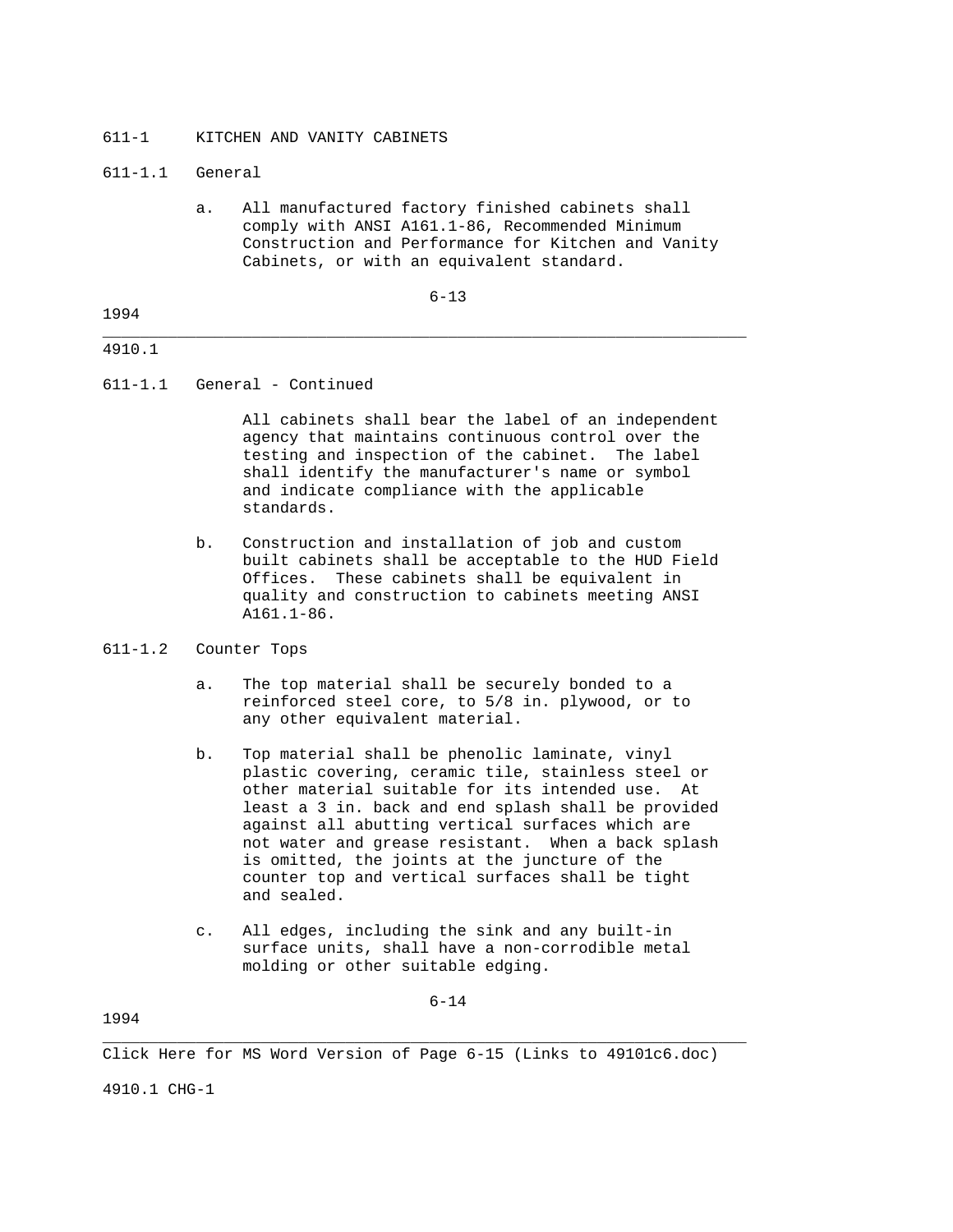### 613 SPECIAL CONSTRUCTION

- 613-1 FACTORY-PRODUCED (MODULAR OR PANELIZED) HOUSING
- 613-1.1 Structural Features

 HUD Handbook 4950.1, Technical Suitability of Products Program Processing Procedures, describes procedures to be followed in order to obtain acceptance of structural features of housing not covered by the MPS.

613-1.1 Non-Structural Features

 These features include methods of construction, systems, sub-systems, components, materials and processes which are not covered by the MPS. See HUD Handbook 4950.1 for procedures to be followed in order to obtain acceptance of non-structural components or materials.

#### 613-2 SWIMMING POOLS

 Where semi-private swimming pools are to be built, their design and construction shall comply with ANSI/NSPI 1-91, American National Standard for Public Swimming Pools.

- 614 ELEVATORS
- 614-1 MINIMUM SERVICE ELEVATOR SIZE (Minimum for Ambulance Stretchers) See ANSI A17.1.

| Inside car size | $\sim$ 100 $\mu$ | $6'$ -8" wide by $4'$ -3" deep  |
|-----------------|------------------|---------------------------------|
| *Door size      |                  | $3'-6$ " wide by $7'-0$ " high* |
| Door type       | $ -$             | Single slide                    |
| Capacity        | $ -$             | 2500 lbs.                       |

# 615 MECHANICAL

615-1 SPECIAL PIPING SYSTEM

 Gas transmission systems shall be installed to obtain at least the level of safety performance required by 49 CFR, Part 192, entitled "Transportation of Natural or Other Gas by Pipeline." Liquid petroleum pipelines shall conform to 49 CFR, Part 195.

6-15

7/2003

1994 \_\_\_\_\_\_\_\_\_\_\_\_\_\_\_\_\_\_\_\_\_\_\_\_\_\_\_\_\_\_\_\_\_\_\_\_\_\_\_\_\_\_\_\_\_\_\_\_\_\_\_\_\_\_\_\_\_\_\_\_\_\_\_\_\_\_\_\_\_ 4910.1 615-2 WATER SUPPLY SYSTEM

\_\_\_\_\_\_\_\_\_\_\_\_\_\_\_\_\_\_\_\_\_\_\_\_\_\_\_\_\_\_\_\_\_\_\_\_\_\_\_\_\_\_\_\_\_\_\_\_\_\_\_\_\_\_\_\_\_\_\_\_\_\_\_\_\_\_\_\_\_

615-2.1 General